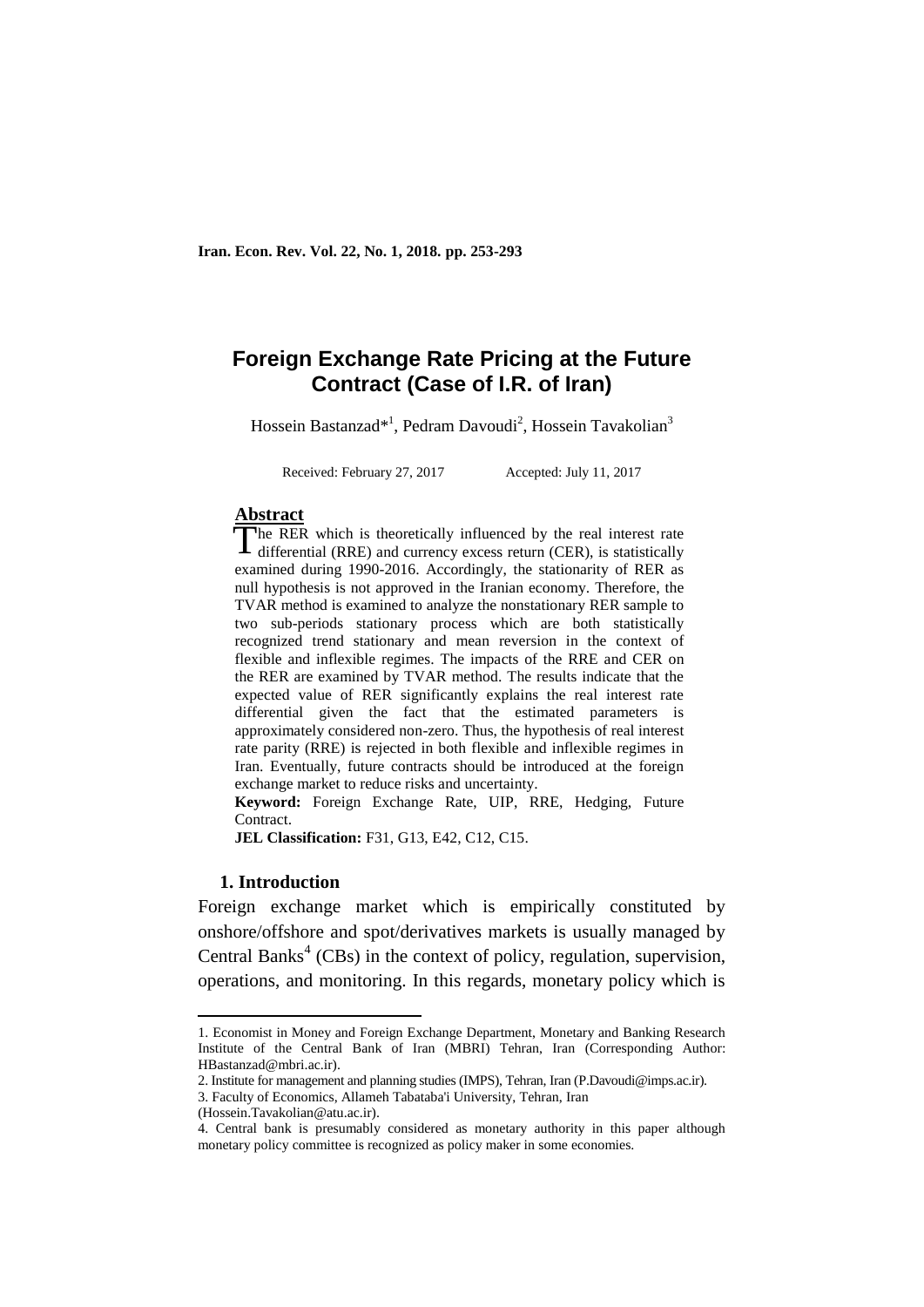mainly conducted by the changes of policy interest rates affects foreign trade and financial transactions as well as foreign exchange rates through respectively inspiring aggregate demand, fiscal gap, and external balance. In other words, foreign exchange rates are empirically motivated by the monetary policy and specifically policy interest rate to achieve three main macroeconomic goals including price stability, sustainable non-inflationary growth and financial stability. Anyway, policy interest rates influence foreign exchange rates at the both spot and derivatives markets via interest rates differential route in the short and medium term. Ironically, policy interest rate is sometimes replaced by the foreign exchange rate as nominal anchor to achieve the key goal of price stability whereas the economy faces with weak monetary policy instruments and highsustainable inflation. Accordingly, foreign exchange stability facilitates price stability goal in such economies. Foreign exchange rate also serves as nominal anchor in Iran. Thus the Central Bank of Iran (CBI) is keen on the exchange rate stability and external sustainability while empirically exposing with lack of effective monetary policy instruments. In this regard, the stability of foreign exchange rate as nominal anchor is also enriched via enhancing external soundness prudential measures, improving debt sustainability benchmarks, and augmenting disposable international reserves safeguards as well as establishing foreign exchange derivative market.

Foreign exchange future contracts as popular high-regulated derivative tool play critical role to monitor the gap between spot and future rates as well as the demand distribution of short and medium term contracts, and exchange rate upcoming expectations. Future contracts also enhances foreign exchange rate stability through shifting speculative demand from spot to future contracts, highlighting future rates pressures, smoothing the gap between interest rates differential and the spread of spot/future rates as well as extending the policy makers response time to finance external sector contingent deficit. Moreover, future contracts insure the contingent upcoming exchange rate risks for non-speculative applicants in compliance with Islamic sharia. Similarly, future market is ultimately recognized as a reliable buffer for market agents to improve foreign exchange market resiliency against contingent shocks mainly through transferring and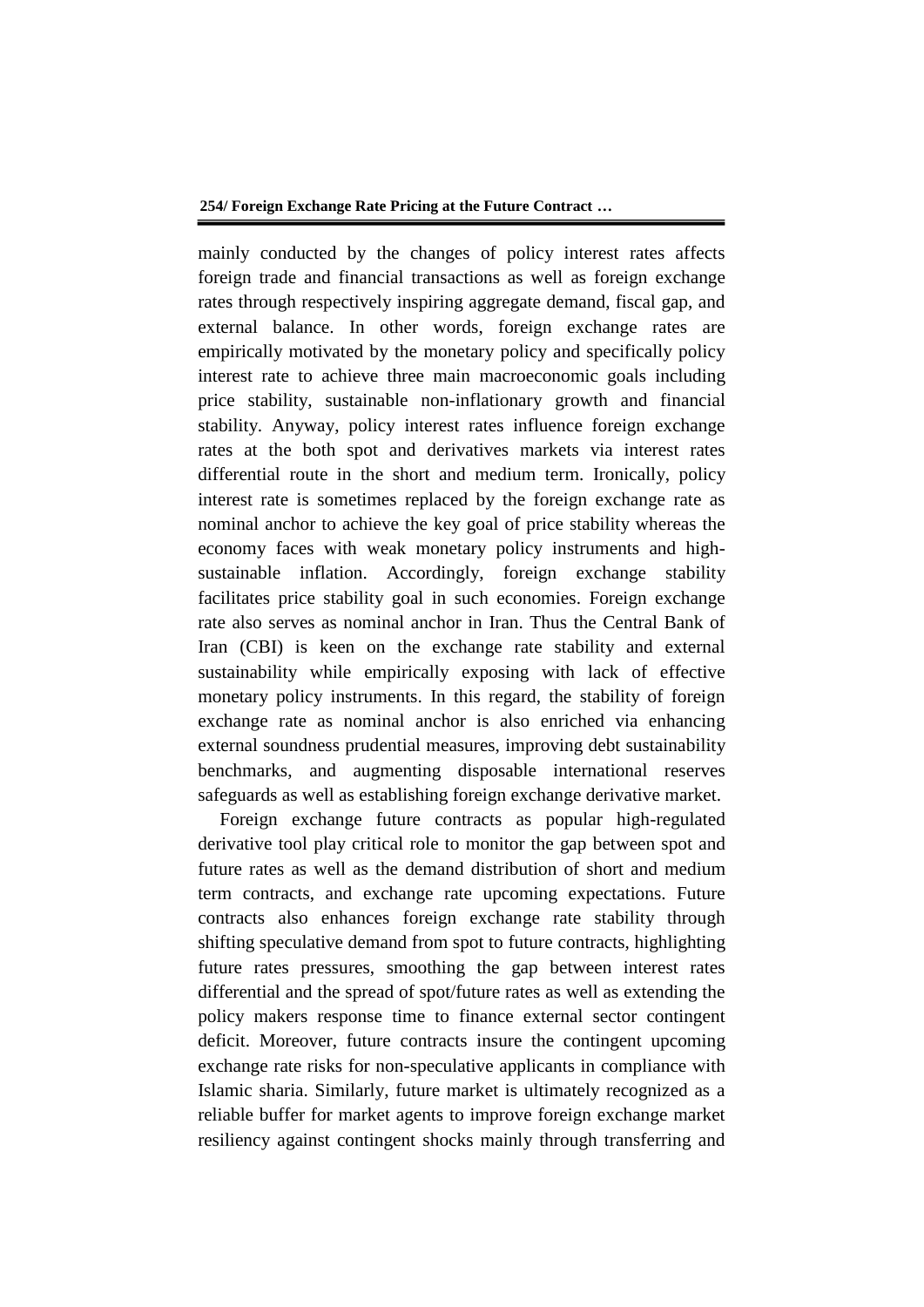clearing speculative contracts from spot to future accrual-based market.

The CBI as money market regulatory-supervisory body is functionally expected to establish foreign exchange future market and introduce future contracts to hedge the exchange rate contingent volatilities against temporary external imbalances or suddenspeculative attacks while monitoring the outlook of foreign exchange supply and demand composition in the context of transactional, precautionary, and speculative contracts. The foreign exchange future contracts as an important derivative instrument should evidently reduce market uncertainties as well. The future contracts are evidently conducted (proceeded) by the market brokers as representative of foreign exchange applicants and suppliers which should be just settled cash-based by foreign currency at the end of contracts in compliance with Islamic Sharia while also discounted by the third party before ending the contract. In other words, all the futures contracts should not be alternatively cleared by the domestic currency or any other foreign currencies which are not noticeably registered in the original future contract.

Given the fact that CBI is lawfully recognized in charge of Balance of Payments (BoP) sustainability the CBI should articulately introduce a comprehensively set of transactional regulations for both spot and future contracts, institutional prudential measures, auditing and monitoring rules, cash-based settlement system, and institutional license requirements. In this regard, the impact of foreign exchange market on the outside money and domestic currency interbank market should be also monitored by the CBI to maintain the main monetary policy goals over price stability, external sustainability, and financial stability while simultaneously minimizing the contagion-contingent risk of foreign exchange future contacts on the credit institutions soundness indicators as well as off balance sheet stance. Furthermore, supplementary policy tools are also required to consider by the CBI to enhance foreign exchange future market as a well- organized and well-supervised market which are discussed in this paper.

The rest of the paper is designed as follows. The first section illustrates the conventional structure of foreign exchange market and the contingent upside risks which jeopardize external sustainability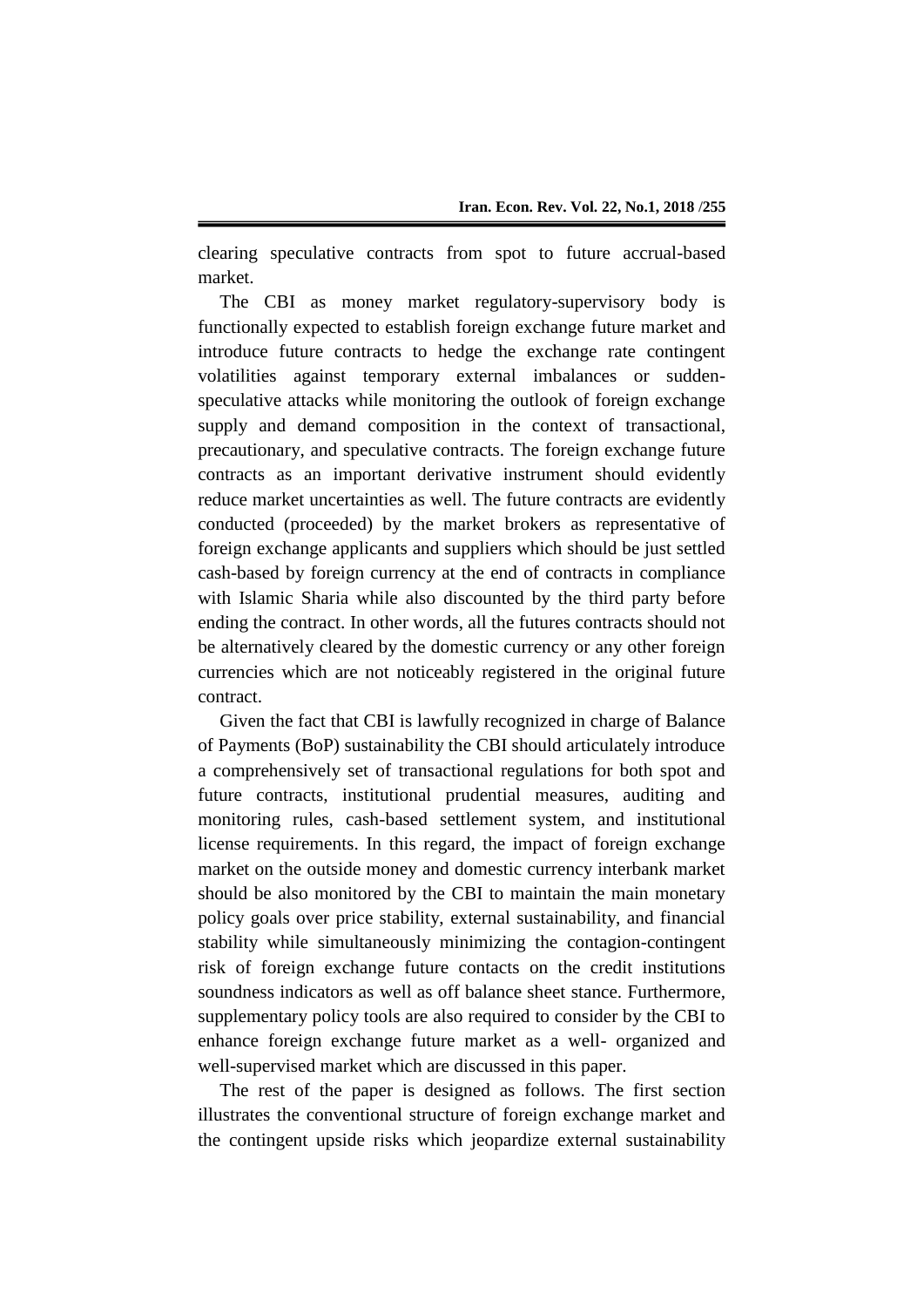**256/ Foreign Exchange Rate Pricing at the Future Contract …**

and foreign exchange rate stability. A consistent foreign exchange regime and future contracts as an efficient derivative tool are functionally discussed for Iranian economy in the second section. The methods which are utilized to test uncovered interest rate parity and real rate equality are technically discussed in the third section and the tests results are expressed in the fourth section. The concluding remarks are also highlighted in the last section.

# **2. Foreign Exchange Market Structure**

Foreign exchange market is considerably influenced by the exchange rate regime, the effectiveness of monetary policy instruments, the indicator (origination) of nominal anchor, external sector vulnerability against contingent-periodical shocks, depth of financial markets as well as foreign exchange market institutional concentration, the ratio of local to foreign currency transactions, openness, and capital account liberalization. The spot and future contracts are respectively affected by the same indicators which should be timely monitored by the CBI as monetary policy authority. The value and volume of future contracts also utilize as leading indicator to underscore the market expectations, upcoming foreign exchange flows, and the policy reactions as well. Eventually, future contracts are considered crucial to smooth and reduce spot foreign exchange demand.

Foreign exchange market is empirically categorized into the two tiers including foreign exchange interbank and retail markets for respectively wholesale and retail transactions which are also characterized by the size, policy impressionable, and depth for both spot and accrual transactions (figure 1). The foreign exchange interbank market is functionally designed for large amount of external trade and financial transactions as well as large foreign exposures which are institutionally underlined at the financial statements of central banks, commercial banks, specialized banks, investment banks, development banks, multinational corporations, hedge funds, mutual funds and investment entities as primary dealers. In this regard, foreign exchange retail transactions are usually conducted by the Bureau de Change which are mainly included cash transactions or small amount of debit and credit cards ceilings.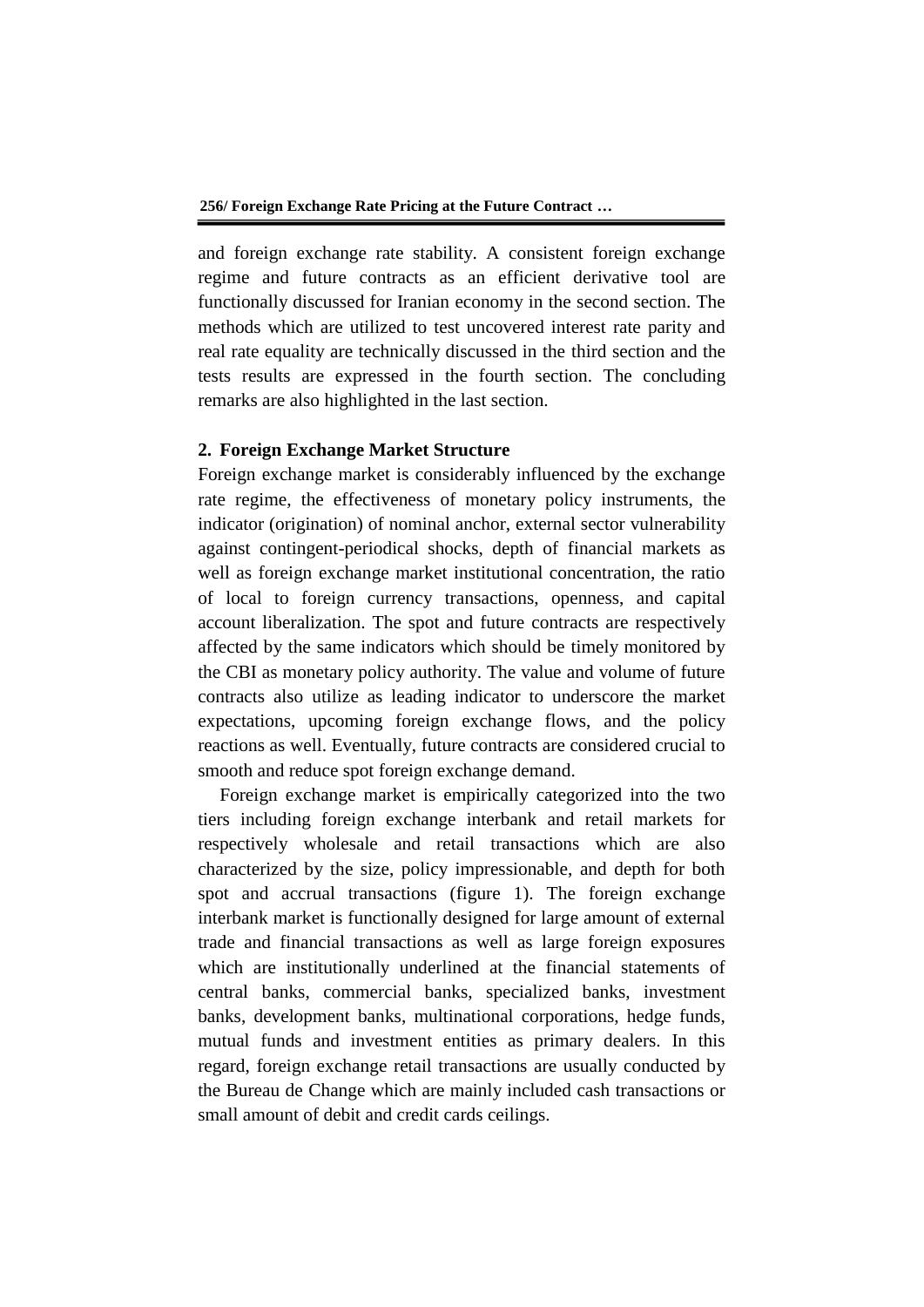

**Figure 1: Foreign Exchange Market Structure**

The other institutional pillars who contribute to construct the markets are respectively involved brokers, regulatory bodies, dealers, hedge funds, payment and settlement system, and financial institutions supervisory bodies. Accordingly, central banks could be sometimes recognized as a key multifunctional pillar such as CBI which serves as foreign exchange (FEX) supervisory and regulatory body, main supplier, broker, and superintendent (controller) of settlement system while simultaneously considering in charge of monetary policy to achieve the main goals of external sustainability and financial stability (figure 2).



**Figure 2: Foreign Exchange Market Pillars**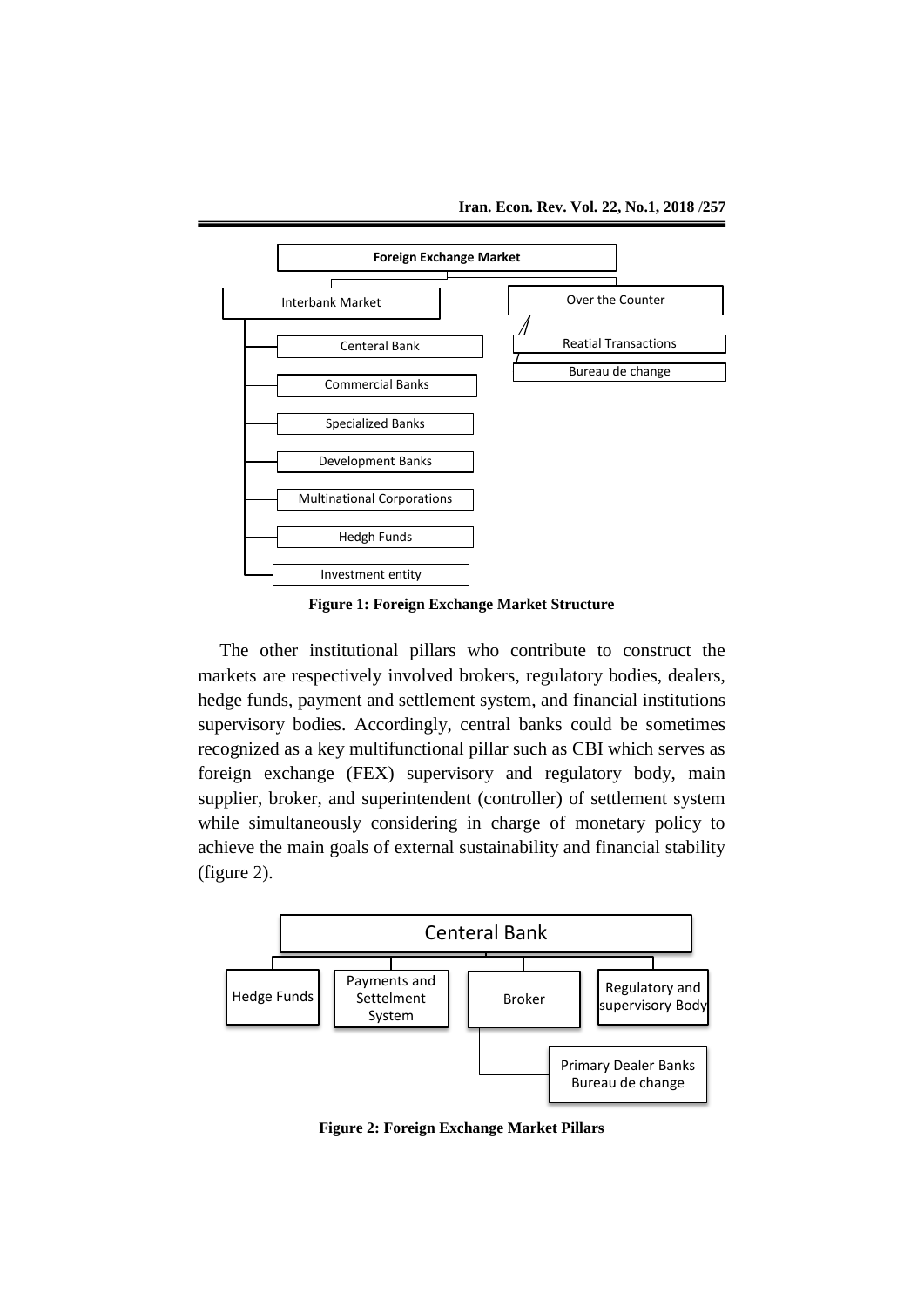**258/ Foreign Exchange Rate Pricing at the Future Contract …**

The transactions are mainly categorized in the context of foreign lending and borrowing, remittance, trade of goods and services, and capital flows. Both spot and derivatives tools are similarly transacted by the participants at the interbank markets. The retail fragment of the FEX market is basically constructed to fulfill low-value/high-volume transactions mainly for remittance and tourist which are usually conducted by the bureau de change and less likely by banks at the secondary market. The intervention tools which are necessarily introduced by the market supervisor enhance external sustainability and foreign exchange market stability including through improving the efficiency of monetary policy instruments, increasing the outstanding of foreign assets and international reserves, augmenting the multinational banks financial credit, facilitating the access to reserves and precautionary tranches of international organizations, and building up the international reserves of central banks.

## **2.1 Foreign Exchange Risk**

**.** 

Foreign exchange risk is empirically recognized based on sudden-vast exchange rate misalignments and specifically extraordinary depreciation at least two standard deviation around the historical mean. The exchange rate risk might be evidently originated from considerable gross domestic saving deficit, negative interest rate differential, and a significant reduction in real domestic assets price which simultaneously lead to a swift rise in the balance of payments deficit<sup>1</sup> and excess demand in the foreign exchange market. Accordingly, gross domestic saving deficit which is usually triggered from public or private sector budget deficit theoretically indicates that gross investment overpass the gross saving which are also hardly financed by the external-financial resources in the short run. Likewise, disadvantage in interest rate differential demotivates financial investment and net capital inflows at the assets market while spurs the exchange rate risk even though the macroeconomy is presumably intervened by the capital account restrictions, multiple currency practice, and price subsidization.

<sup>1.</sup> It is empirically driven by net capital outflows, minus international investment position and current account deficit.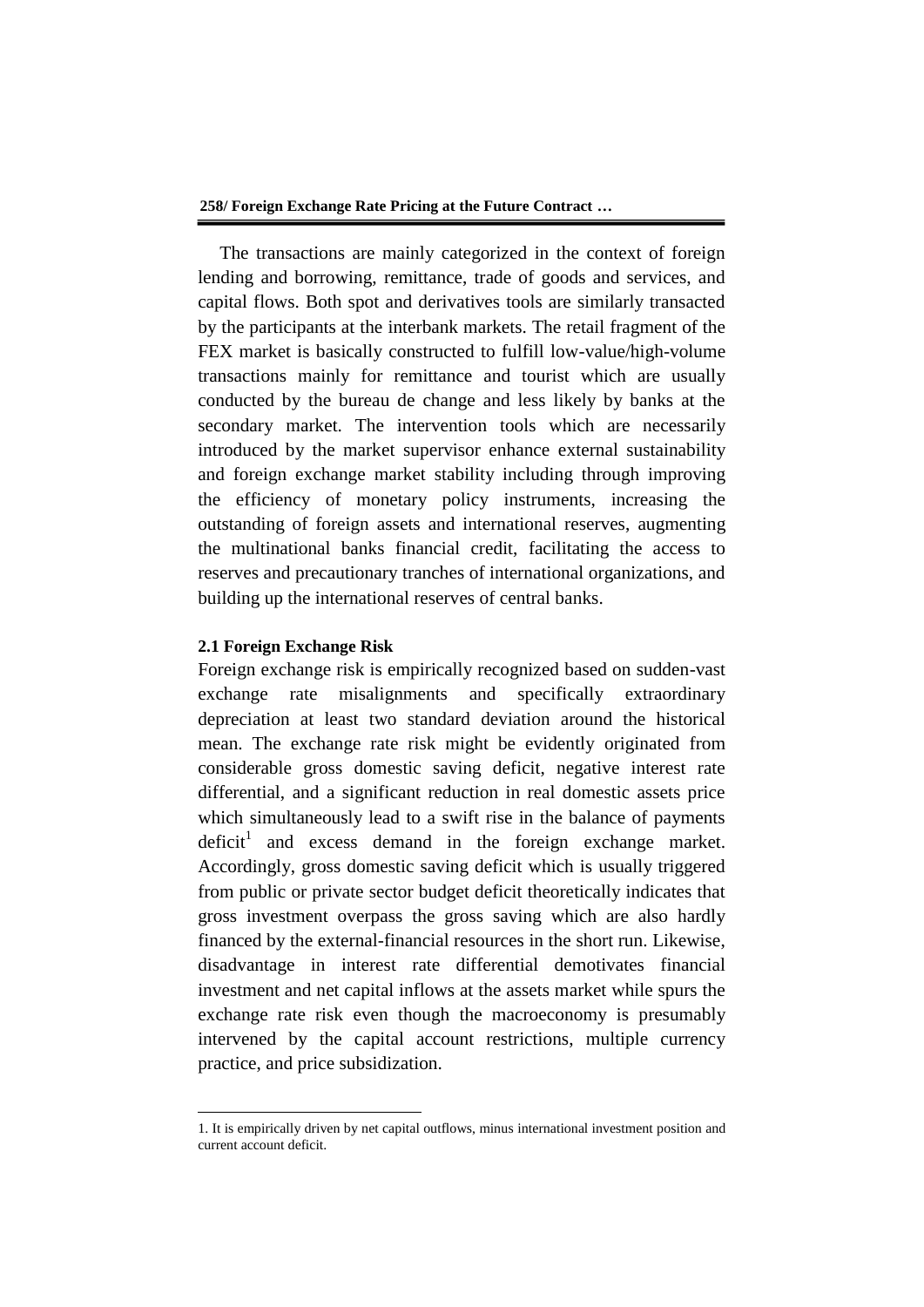## **2.2 Implications of Foreign Exchange Risks**

Comprehensive-flexible hedging strategy is empirically associated with macro and micro-supervisory-prudential measures which enhances foreign exchange market resiliency against contingent risks in the context of external trade and financial transactions. Furthermore, hedging strategy as a crucial risk management tool also strengthens institutional foreign exchange exposure (assets/liabilities and earnings/expenses flows) while simultaneously insures contingent upside depreciation risks (Allayannis, Ihrig, and Weston, 2001; Döhring, 2008; Asbury and Jacobs, 2014; Chan, Gan and McGraw, 2015). Accordingly, market participants are obviously motivated to extend the transactions period, frequency and value while utilizing hedging transactional information as a technical-quantitative indicator to determine the impact of possible exchange rates risks on the institutional exposure (Barton, Shenkir, and Walker, 2002; Islam, Alam, and Al-Amin, 2015).

Hedging is constantly considered as an effective instrument for risk management which has been strongly utilized by the global trade and financial entities after Bretton Woods turmoil that also improves the foreign exchange market uncertainties and sentiments (Papaioannou, 2002; Copeland, 2008; Jones and Sackley, 2016). Given the fact that, the exchange rate risks contemporaneously distress both cost/revenue flows and assets/liabilities outstanding through on and off-balance sheet transactions as well as net-worth (Madura, 1989; Berganza, Chang and Herrero, 2004; Jacque, 2013), the foreign exchange contingent risk should be technically hedged by the different sort of derivatives<sup>1</sup>. Although hedging mitigates the foreign exchange risk for global trade and financial market participants, the supervisory body must appropriately monitor the potential risk factors along with enhancing hedging regulations, and hedge funds prudential benchmarks based on the international best practice at the sectoral, markets, and macro financial system level. In this context, the firms and financial intermediaries along with hedge funds should also highlight the stance of exchange rate risk and net open position over the on and off balance sheet items in relation to the maximum

**.** 

<sup>1.</sup> The hedging premiums are incorporated into the trade and financial transactions cost/benefit analysis and exchange rate expected risk.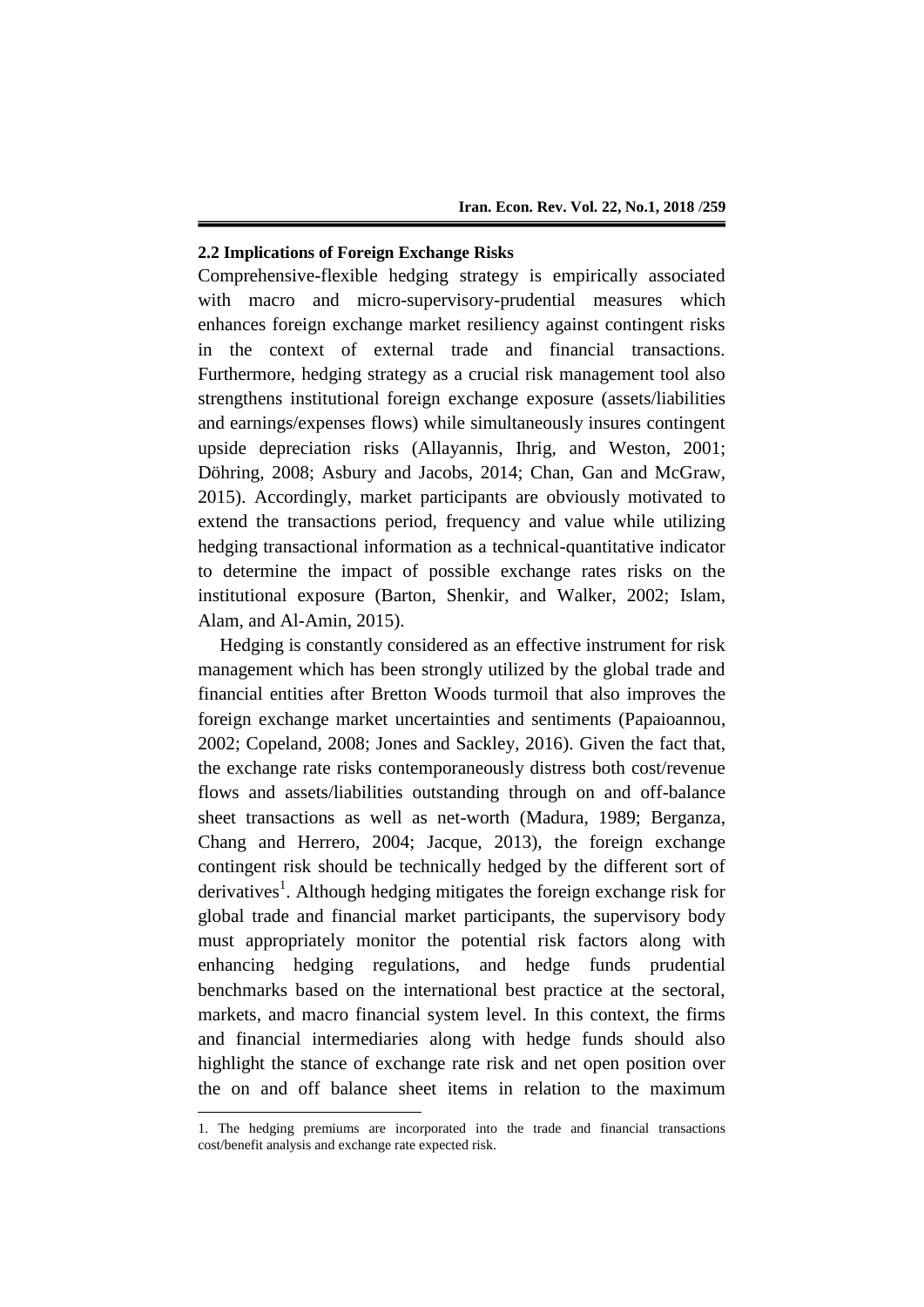expected depreciation, the longest risk period, the highest FEX duration gap, and the largest foreign exchange risk exposure. Moreover, the exchange rate risk is contrarily characterized based on economy's state differences and exchange rate historical fluctuations ; i.e. 20 percent annual depreciation might be empirically considered a significant exchange rate risk in an economy with low inflation and free capital mobility rather than the economies with high inflation, restricted international capital flows and multiple currency practice. Meanwhile, it is also considered a high source of risk for economies which have usually experienced low exchange rate fluctuations.

#### **2.3 Foreign Exchange Risk Management**

Foreign exchange risk management is dynamically comprised of different steps including identification of risks factors, calculation of risk exposures, projection of risks outlook, introduction of safety-net rules, and designation of resolution plan which all contribute to draw a reliable picture for monetary authorities, risk officers, assets market analyst, and hedge funds portfolio managers (Jacque, 1996; Allen, 2003; Saunders and Cornett, 2014). In this regard, foreign exchange risk factors which are mainly driven by fiscal gap, nominal shocks or international financial spillover are ultimately characterized in the context of BoP condition and international investment position. The risks factors as driving forces of contingent shocks are quantitatively projected by the behavioral econometrical models which provide a set of explanatory variables to explain the outlook of exchange rate fluctuations and risks.

Likewise, the institutional foreign exchange balance sheet exposure which is functionally defined based on foreign assets/liabilities decomposition, foreign leverage, foreign exchange duration gap, and net open position is arithmetically affected by the foreign exchange misalignments as risk factors. Ironically, the exchange rate fluctuations are also reflected three main statues, including transaction risk which is functionally included current account transactions and the consequent cash flows (import, export and dividends), translation risk which is quantitatively appeared in the form of institutional balance sheets revaluation over non-resident articles (international affiliations), and economic risk that illustrates the impact of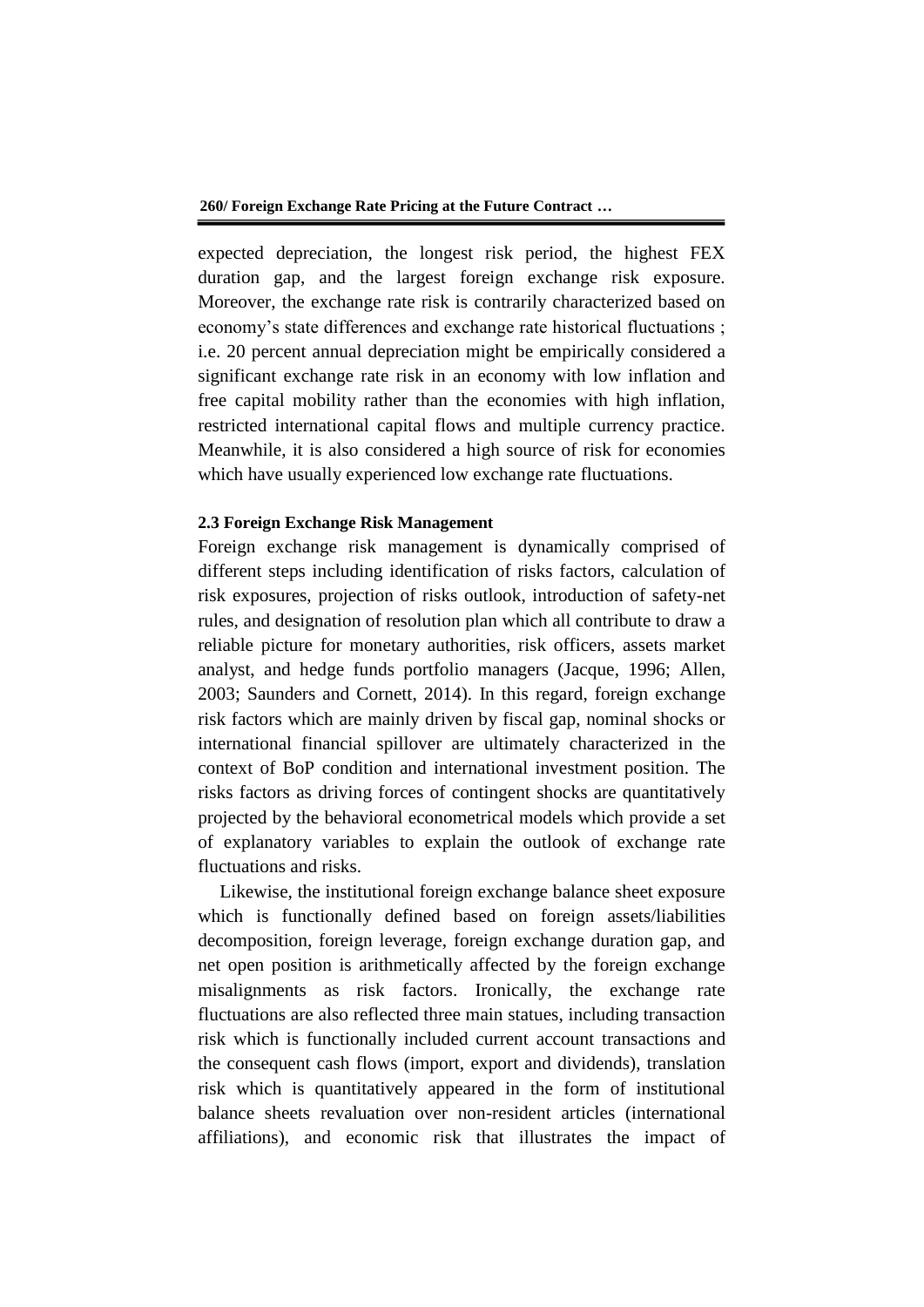upcoming<sup>1</sup> exchange rate risks on the present value of firms future cash flows specifically earnings and expenses (Madura, 1989; McNeil and Frey and Embrechts, 2015). Given the fact that the market participants are inevitably exposed to the contingent exchange rate risk so firms, financial intermediaries and supervisory bodies must be equipped by the macro and micro foreign exchange prudential measures to reduce institutional financial statements' vulnerabilities against the risks. Furthermore, a resolution backup is also required to design for transition period in case the economy is abruptly affected by the disorderly foreign exchange crisis.

Foreign exchange rates are empirically behaved too volatile at the efficient foreign exchange market, so the volatilities are gradually incorporated into the derivatives rate premiums and consequently the upcoming spot rates in case they are statistically predictable by the conventional structural or monetary models (Boertje and Garretsen, 1996; Masson, 1999; Jeanne and Rose, 1999; Onur, 2007; Rime, 2009; Kariuki 2016). Nevertheless, unexpected shocks barely motivate the derivatives rate premiums due to the unpredictability, uncertainty, hasty and bulky of shocks. In other words, the monetary variables along with fundamental indicators which usually explain normal volatilities, effectively influence the upcoming derivatives rate premium era post-Bretton Woods whereas the ad hoc- unexpected shocks and intervention policies have also recently recognized as essential indicators to explain nominal exchange rate and derivative price volatilities in the short term (Vander Kraats and Booth, 1983; Wadhwani, 1987; Bernanke, 2016). However, the exchange rate fluctuations which are statistically illustrated by the monetary, fundamental and speculative contributors respectively affect upcoming rates. Therefore, the impact of unexpected shocks and consequently the speculative response is hardly decomposed and recognized from the derivatives prices at the foreign exchange derivatives market (Frankel and Rose, 1996; Jeanne and Masson, 2000; Zhang, Shi and Zhang, 2011). The unexpected-speculative shocks is frequently driven by political, financial, and spill over events

1

<sup>1.</sup> The outlook of foreign exchange rate is theoretically driven be short-term monetary and real sector variables (interest rate and inflation) and medium term fundamental variables (productivity, terms of trade, FDI, openness, government size).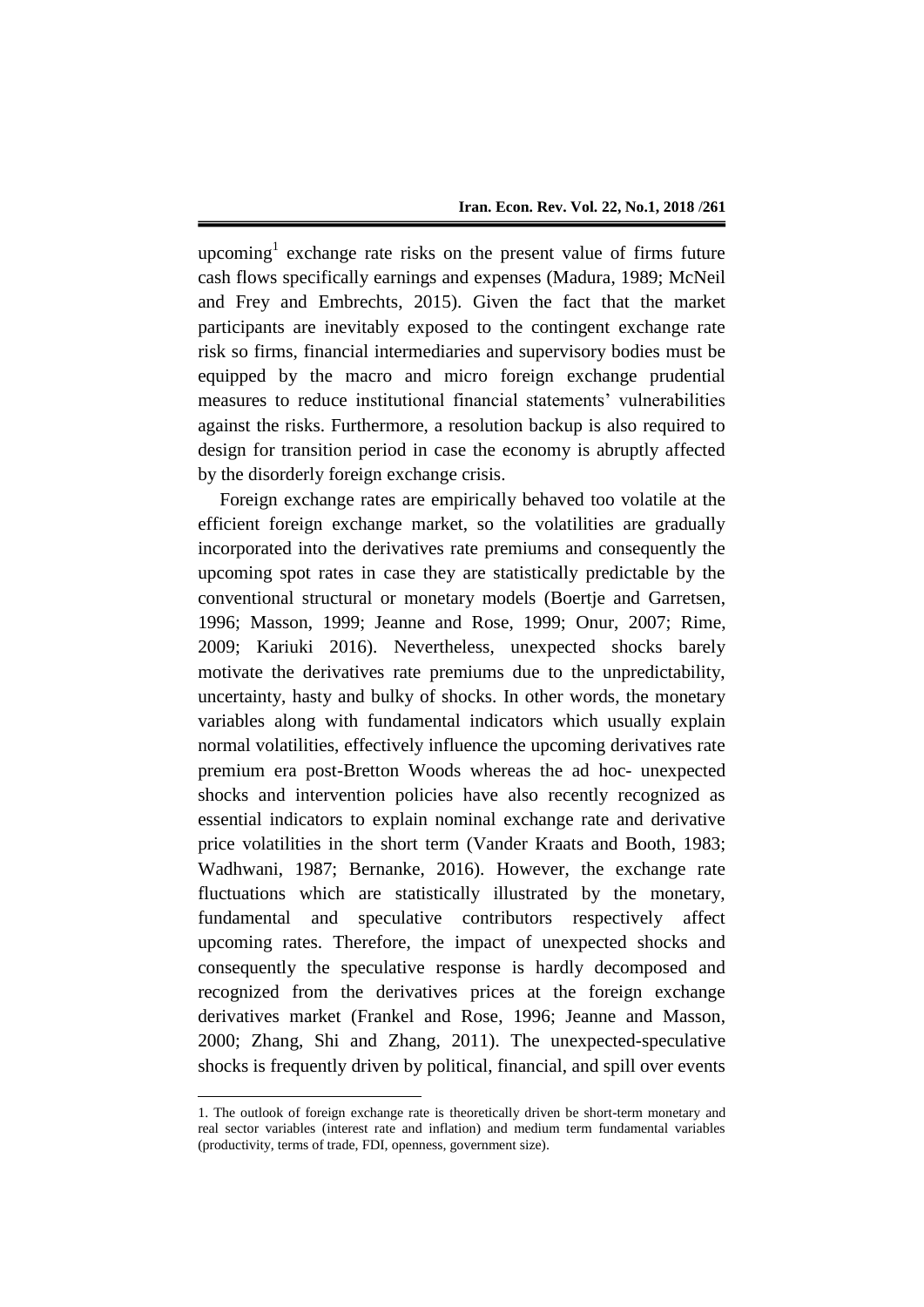which could be rarely formulated into the derivatives prices and premiums so the short run risks which are technically originated from the unexpected-shocks are never hedged by the derivatives contracts although it simultaneously provides a wind-fall gain for speculators.

#### **3. Pegged Exchange Rate Regime in and Derivatives**

Foreign exchange regime is evidently driven by the effectiveness of monetary policy instruments and monetary regime<sup>1</sup>. The economies which price stability as important monetary goal is behaviorally influenced by the effective set of monetary policy instruments, the flexible exchange rate regimes are definitely introduced in compliance with the monetary regime. In other word, the spot and derivative exchange rates are flexibly influenced by quantified monetary goals, transmission period, as well as monetary and foreign exchange supervisory prudential measure and the effectiveness of conventional monetary policy instruments including open market operations, rate of requirements ratio, short-term policy interest rate. Specifically, shortterm policy interest rate as nominal anchor explains both inflation expectation and the outlook of exchange rate in the context of flexible exchange rate regimes. Notwithstanding, the exchange rate is evidently recognized as nominal anchor in economies which policy interest rate is slightly influenced inflation expectations and output gap while constantly hampered by nominal shocks and fiscal gap (Fischer, 1977; Melvin, 1985; Savvides, 1990 and 1993; Staehr, 2016), high inflation, inefficient monetary policy instruments (Krugman, 1979, Salant and Henderson, 1978; Verbytska, 2016), periodical socio-political instability (Edwards, 1996; Lim, 2014), restricted capital flows (Obstfeld and Rogoff, 1995; Eichengreen, 1998; Edwards, 1996), low credibility of monetary authority and high inflation expectation (Barro and Gordon, 1983; Fratianni and Von Hagen, 1992; Masso and Staehr, 2005), undeveloped and shallow financial system and friable prudential-supervisory system (Eichengreen and Hausmann, 1999; Kayikçi, 2013), inelastic external trade and financial transactions against EXR changes, vulnerable-institutional exposure due to the large-historical exchange rate misalignments (Kenen, 1969), and costly

1

<sup>1.</sup> Including monetary targeting, inflation targeting, or light inflation targeting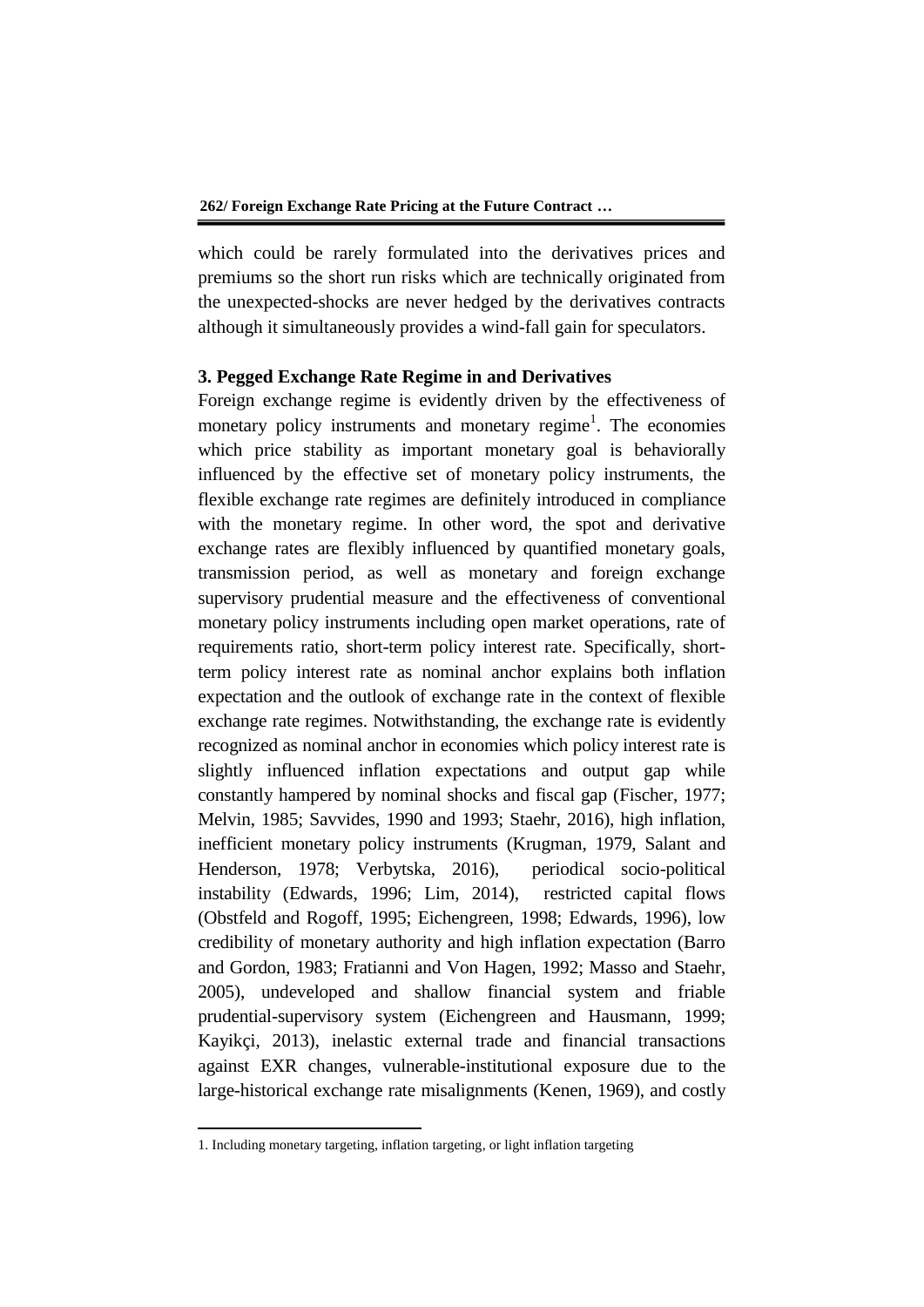disinflation mandate over output growth (Rogoff, et al., 2003). Thus, pegged exchange rate regime is evidently-theoretically utilized by the economies which frequently face with nominal shocks such as Iran (Bahmani-Oskooee, 1995; Liu and Adedeji, 2000; Mehrara and Oskoui, 2007; Farzanegan and Markwardt, 2009; Hossain, 2016). In this regard, foreign exchange rate is consequently introduced as effective nominal anchor to achieve the target of price stability and sustainable noninflationary growth while is simultaneously replaced instead of the ineffective monetary policy instruments.

## **3.1 Foreign Exchange Regime in Iran**

The CBI lawfully plays multifunctional roles at the foreign exchange market including through providing the foreign exchange prudential regulations, supervising the foreign exchange market pillars, monitoring on-shore and off-shore spot transactions given the multiple currency practice, introducing instrumental intervention set along with contingentprudential emergency plan, strengthening the external sustainability via fiscal discipline and long term accrual external source/uses management, and finally reviewing the foreign exchange rate trajectory in connection with monetary and fundamental explanatory variables and other financial markets indicators. The CB should also deliberately design a hedging strategy to improve market sentiments and mitigate foreign exchange market risk for participants against abrupt misalignments in order to preserve external sustainability goal. The hedging strategy is articulately designed based on monetary policy instruments and prudentialsupervisory measures in compliance with the condition of both fundamental medium term indicators and short term interest rate differential in order to maintain the pegged exchange rate regime. In this regard, the foreign exchange hedging prices are computably captured the impact of short term policy interest rate and medium term fundamental explanatory variables including terms of trade, openness, FDI, and government size as well as intervention capacity via utilizing international reserves and credits. Therefore, the outlook of foreign exchange rates along with future contracts are similarly expected to be induced by the short term policy interest rate and medium term fundamental indicators as well as the macro and micro external supervisory-prudential measures in order to strengthen foreign exchange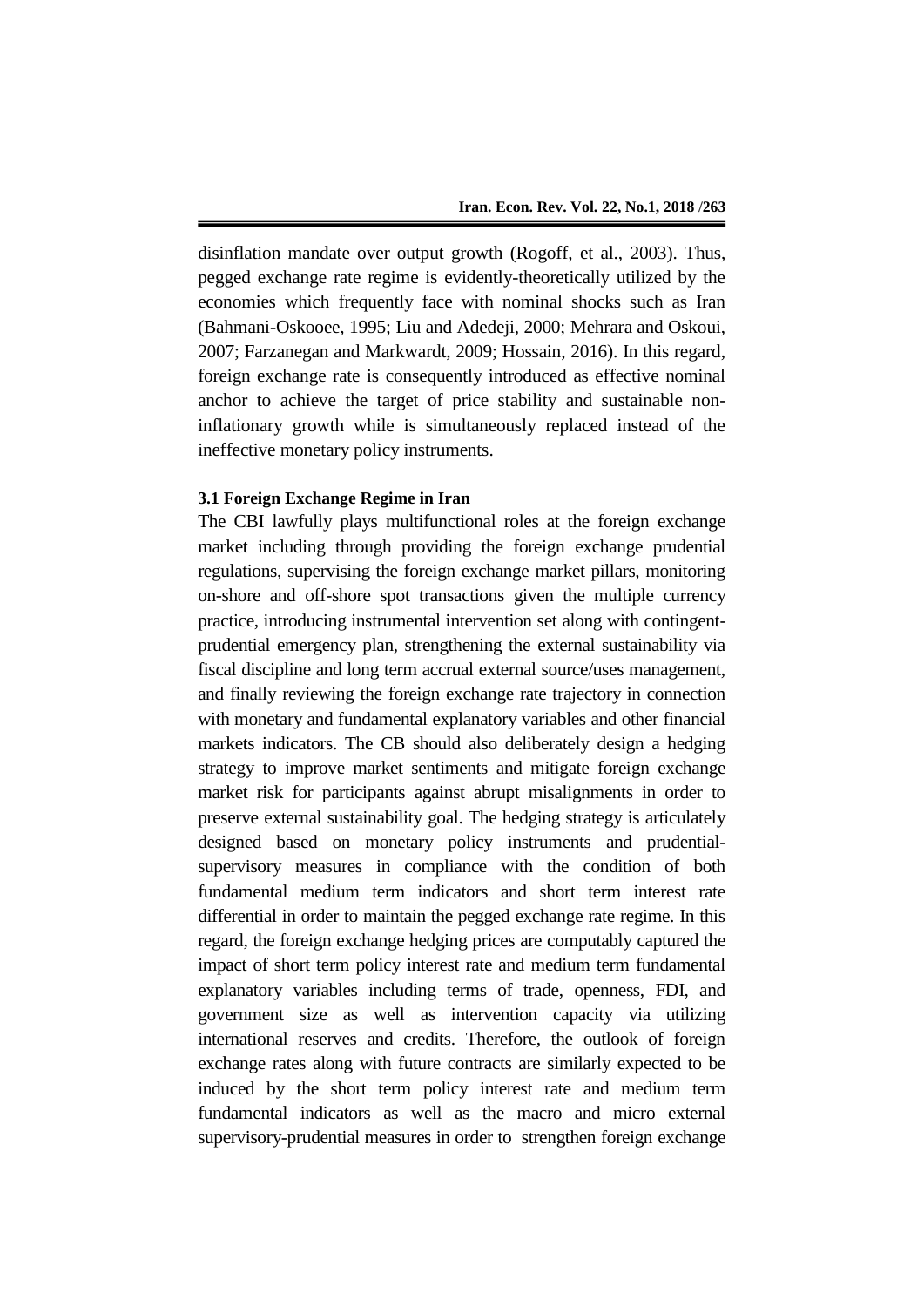market stability. Future contracts are also affected by the outlook of contingent risk factors which might simultaneously influence both spot and future rates as well as speculative transactions.

#### **3.2 Iran Foreign Exchange Market**

The external sector has been considered resilient against contingent shocks in Iranian economy due to an accelerated trend in the banking system real net foreign assets, a reduction in the ratio of import to international reserves and the ratio of external debt to GDP as well as a sluggish-plunge in the ratio of absolute-net capital account to export over the past 15 years (Table 1).

| <b>Table1: Macro External Soundness Indicators</b> |                                                                                     |                                                     |                                                                                 |                                                              |  |  |  |  |
|----------------------------------------------------|-------------------------------------------------------------------------------------|-----------------------------------------------------|---------------------------------------------------------------------------------|--------------------------------------------------------------|--|--|--|--|
| Year                                               | <b>Real Banking</b><br><b>System Net</b><br><b>Foreign Assets</b><br>(Th.Bil.Rls/a) | Ratio Of<br>Capital<br>Account to<br>Export $(\% )$ | <b>Ratio of</b><br><b>Import</b> to<br><b>International</b><br>Reserves $(\% )$ | <b>Ratio of</b><br><b>External</b><br>Debt to<br>GDP $(\% )$ |  |  |  |  |
| 1380                                               | 16                                                                                  | 8.0                                                 | 96.5                                                                            | 0.7                                                          |  |  |  |  |
| 1384                                               | 271                                                                                 | 0.2                                                 | 102.5                                                                           | 1.5                                                          |  |  |  |  |
| 1388                                               | 357                                                                                 | 13.9                                                | 108.2                                                                           | 1.1                                                          |  |  |  |  |
| 1392                                               | 316                                                                                 | 11.0                                                | 61.4                                                                            | 0.3                                                          |  |  |  |  |
| 1394                                               | 369                                                                                 | 2.0                                                 | 44.1                                                                            | 0.2                                                          |  |  |  |  |

In this regard, a constant current account surplus has alsoconstantly caused significant accumulation in the international reserves (Figure 1) while simultaneously boosted the public saving in the context of Oil Development Fund which is functionally considered as external stabilizer and development vehicle too.



**Figure 1: Current Account Balance and Overall BoP Balance**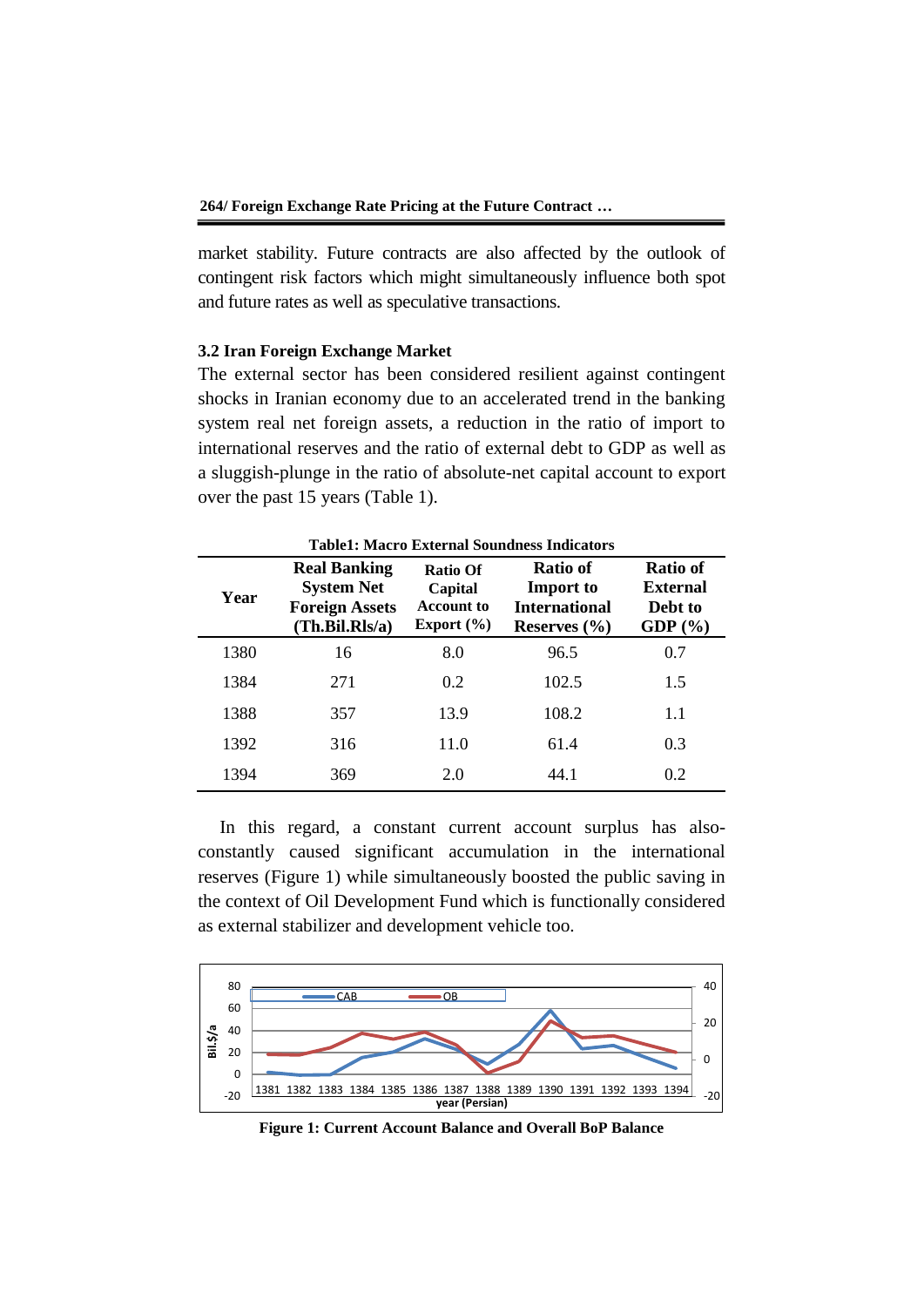A surge in the international oil price boosted oil export and non-oil subsidized export so the BoP current account experienced a long term surplus while contemporaneously built up international reserves. Accordingly, share of oil sector in total export remained up during 1381-94 although the recent global sanctions have temporary diminished the export volume and share for a while (Figure 2) which has been recently turned back on the term trajectory. However, the extraordinary global oil price has also led to further expansion in the non-oil current account deficit (graph 3) so role of CBI has inevitably enhanced as monopoly supplier at the foreign exchange market to improve external sector vulnerability against contingent-oil market turmoil including through providing external macro and micro prudential-health measure and building up international reserves and intervention capacity.



**Figure 2: Share of Oil Sector in Total Export**



**Figure 3: Non-Oil Trade Balance Deficit**

Although the capital account transactions are lawfully restricted for non-resident investors and lenders, the financial sectors is obviously considered vulnerable against the external shocks and subsequently foreign exchange misalignments through two key phenomena capital outflows and dollarization. Therefore, the continuous real exchange rate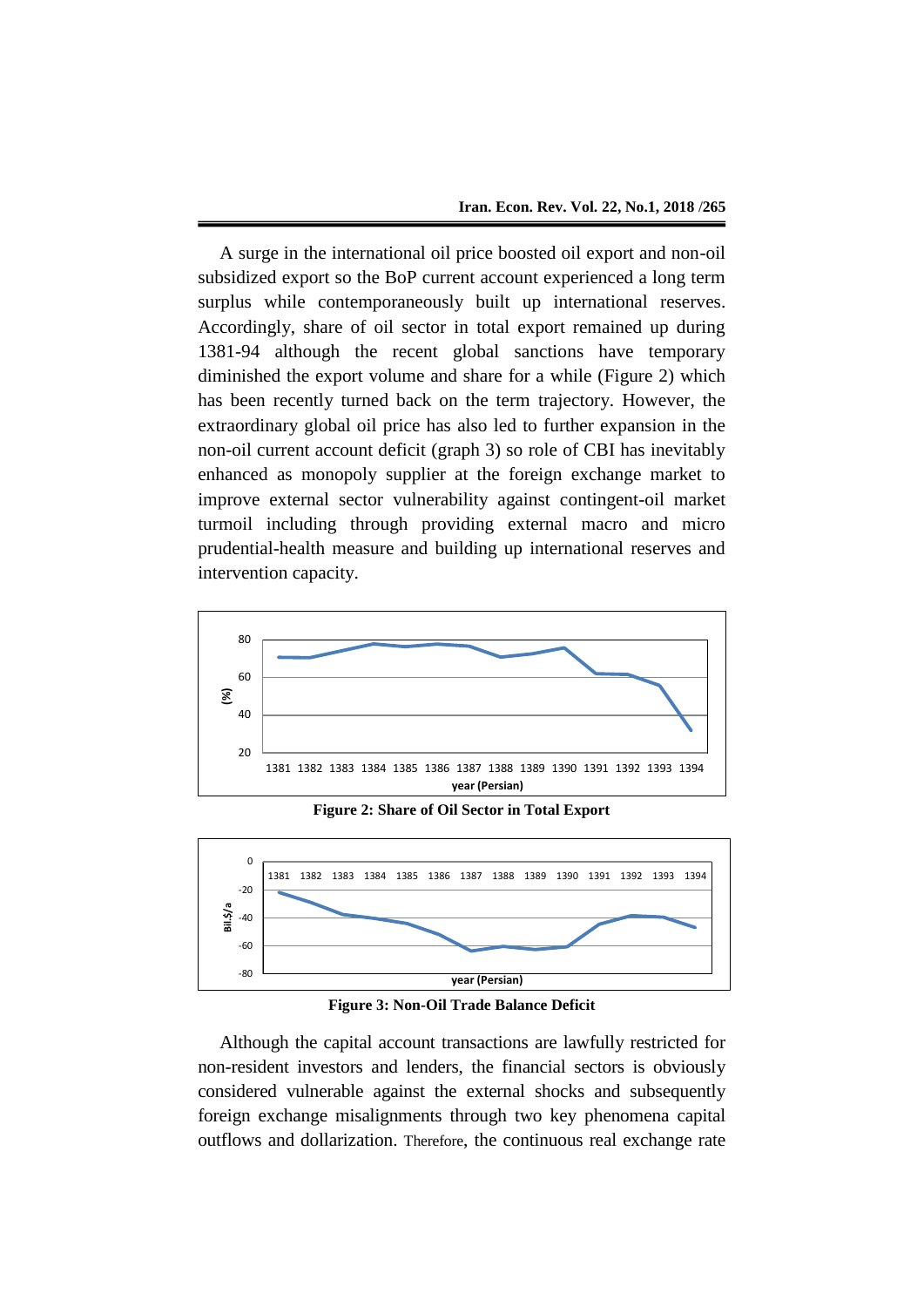**266/ Foreign Exchange Rate Pricing at the Future Contract …**

appreciation which is obviously supported by the favorable international oil prices and consequently the current account surplus has significantly escalated external sector vulnerabilities against the contingent plunge of oil price and domestic nominal shocks (Figure 4).



**Figure 4: Real Exchange Rate and Current Account Balance** 

In this context, the rapid growth in non-oil current account deficit is also recognized as a source of concern in the medium term even though it is somehow-simultaneously mitigated by the non-oil export boost and international reserves accumulation. Furthermore, the banks as the core of financial system which can evidently withstand against contingent interest rate shocks are dramatically exposed to the shocks of foreign exchange and assets price markets through foreign assets/liabilities, negative net open position mechanism, and foreign exchange duration gap (graph 5). In this context, foreign exchange depreciation has empirically created higher non-operational cost, bigger NPLs and bad debts via liabilities and assets channels respectively. Furthermore, foreign exchange misalignments have caused more foreign exchange transactional risks and costs for financial institutions and banks as well.



**Figure 5: Banks Foreign Liabilities and Nominal Exchange Rate**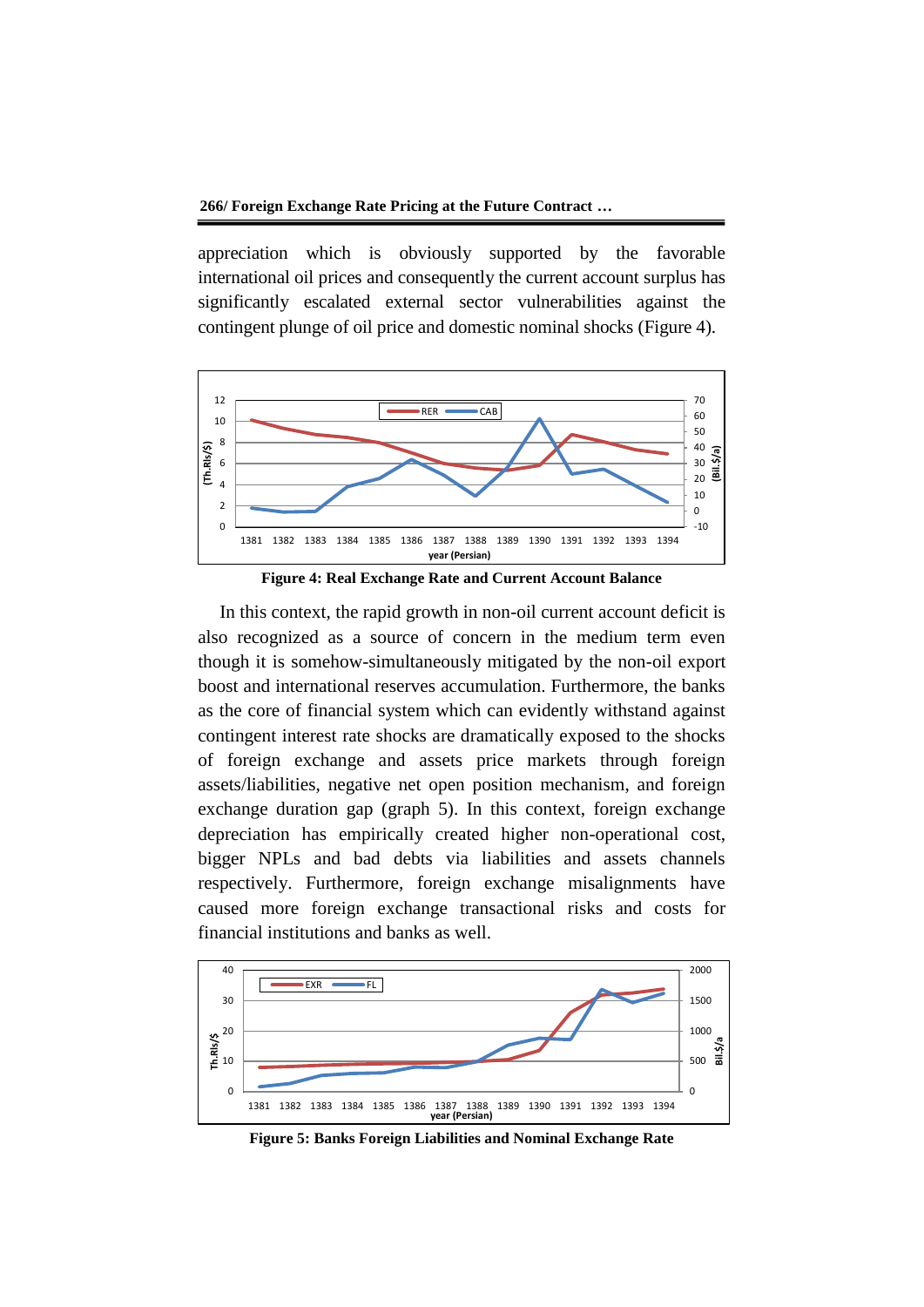#### **3.3 Structure of Proposed Derivatives Market in Iran**

Foreign exchange market misalignments are substantially moderated by macroeconomic prudential policies, lower nominal shocks as well as higher prudential-supervisory measures over foreign exposure, external debt and international reserves benchmarks to preserve external sustainability goal. Additionally, construction of a wellorganized foreign exchange derivatives market as a subcategory of foreign exchange market also hedges foreign exchange contingent risks while mitigates market sentiments and misalignments. Derivatives market is generally expected to construct and regulate by the CBI as policymaker and supervisory body to improve foreign exchange and money market vulnerabilities against contingent shocks. Meanwhile, derivatives market enhances foreign exchange market stability through providing an ample room for speculative transactions and moderating transactional demand at the spot markets via transferring the precautionary and speculative demand from spot to the derivative market in the context of medium term contracts. Derivatives market participants are essentially listed on three main categories including supervisory body, financial intermediaries and market beneficiaries which should be necessarily rated based on credit risk and performance indicators (chart 4).



**Figure 4: Proposed Foreign Exchange Market for Iran**

Although the CBI bank plays multiple roles at the spot foreign exchange market its roles are specifically limited at the derivatives market in the context of supplier or applicant. Whereas the CBI functions are noticeably included the supervisory-regulatory roles, market disciplinary observer, market stabilizer, data storage and clearing room responsible, disputes settler, and ultimately policy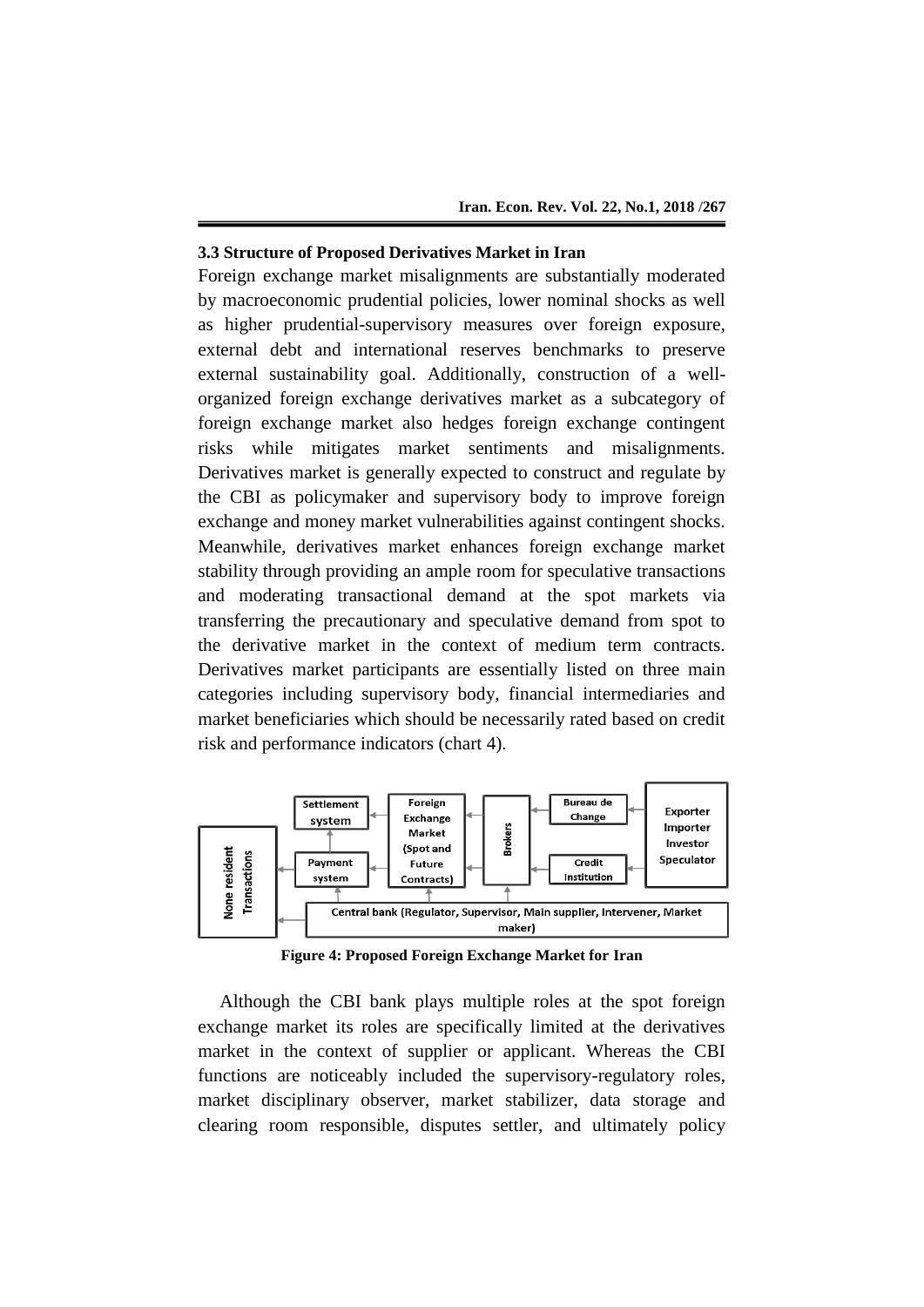marker at the both spot and derivative markets, the other roles are just limited on the foreign exchange spot markets (interbank, official and unofficial markets) as the last supplier or applicant to settle the market transactions or intervener to maintain market stability. Specifically, the CBI should be definitely prohibited to get involved in the derivative transactions given the high-possible default and credit risk at the derivative market. In other words, the CBI should be just involved at the spot transactions as main supplier to sell the central government oil export revenues as a main source of external sector and foreign exchange supply. The beneficiaries of foreign exchange markets are noticeably comprised of importers, exporters, banks, investment entities, and speculators which submit the demand orders or supply offers through market intermediaries. Meanwhile, financial intermediaries are empirically included hedge funds as main supplier and applicant of derivatives products, brokers as representative of all market beneficiaries, and central bank as multifunctional institution. While financial and credit institutions are able to precede (conduct) both the customers and their own applications to the brokers, customers can also directly submit the applications or offers to the brokers. The regulations which are involved market establishment rules, prudential supervision regulations, communication and transactions bylaw, settlement and monitoring rules, as well as corporate governance and transparency requirements, reporting and publicizing procedures are initially provided by the central bank in the context of code of conducts. Accordingly, code of conducts must be comprehensively-simply introduced by the CBI in order to reflect all the derivatives market regulatory-executive procedures from institutional establishment to the transactions regulations as well as settlement and monitoring procedures as well. The foreign exchange future contracts could be gradually introduced by the CBI as a consistent derivative tool with Iranian economy condition which must be prudently regulated, supervised, monitored, stored, and processed by the CBI as supervisory body in compliance with the prudential supervision regulations, external sustainability requirements, debt sustainability benchmarks, and financial stability necessities as well as Islamic sharia considerations.

However, speculative attacks dramatically destabilize spot market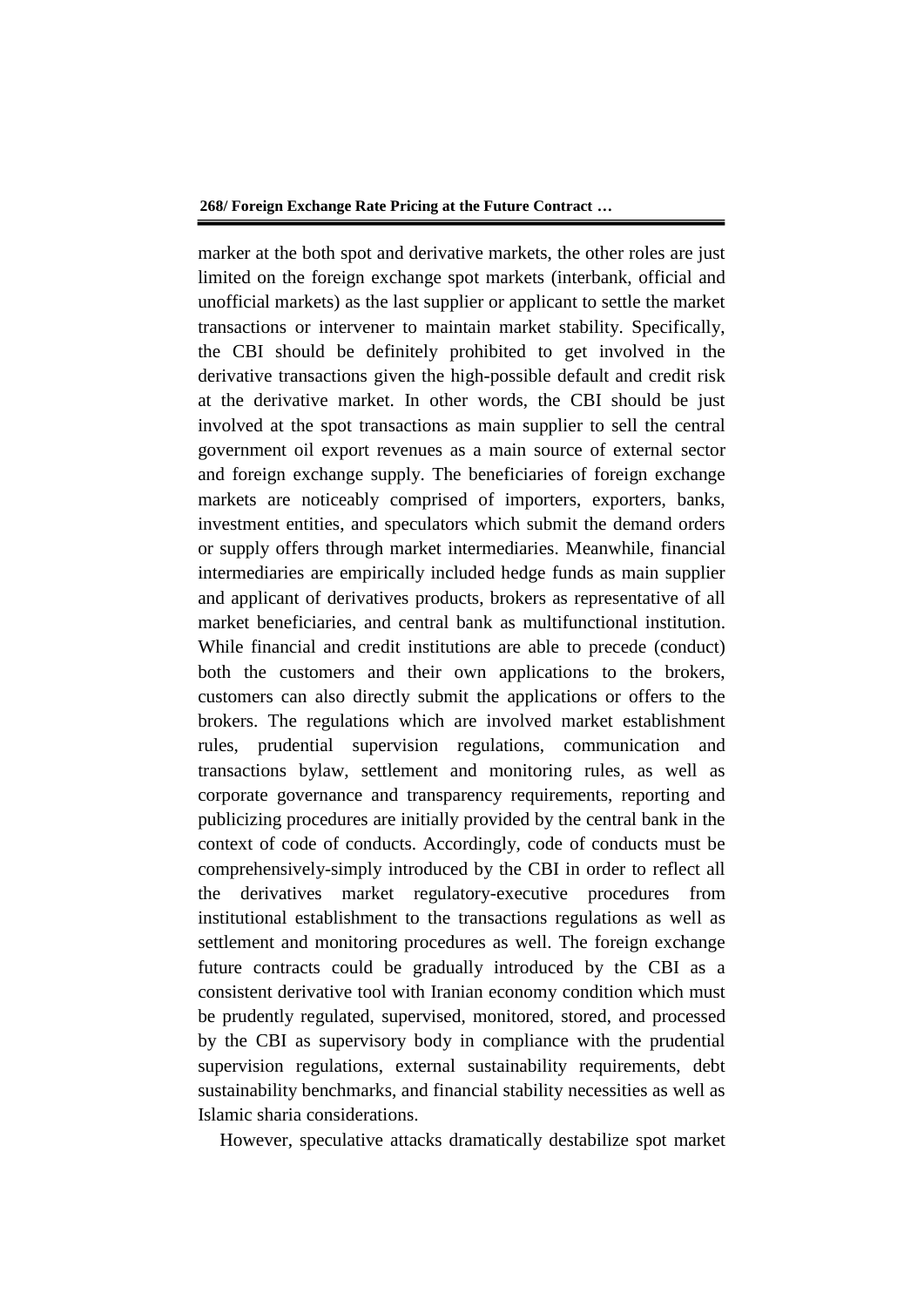in the absence of foreign exchange future market and policy  $coordination<sup>1</sup>$  while expanding disruption across the financial system via disorderly-destructive-institutional flow of funds among the assets markets (money, real estate, foreign exchange, and stock market). In other words, the economies which have not been yet established the foreign exchange derivatives market are evidently considered more susceptible to be damaged by the contingent risks through weakness of speculative monitoring system, lack of derivative tools, weak effective policy instruments, massive swift-financial flows in the shallow assets market, lack of prudential-supervisory health indicators for the market participants, and consequently feeble (fragile) macro prudential measures.

Foreign exchange future contracts are evidently expected to enhance foreign exchange market stability via transferring speculative and precautionary cash-based transactions from short term spot market to accrual medium term future market while considerably mitigating demand pressure from foreign assets and international reserves. Accordingly, the accrual future contracts as standard derivative tool are periodically-flexibly introduced based on value, settlement period, advance payment, collateral requirements, currency, and discountability, as well as settlement conditions which could be lawfully cleared in the context of refunding by foreign currency or issuing foreign currency certificate of deposit. The foreign currency certificate of deposit is empirically utilized by importers or financial intermediaries to finance import or reimburse international debt respectively. All the accrual future contracts are evidently applied at maturities to settle the international trade and financial transactions so they are functionally considered as Islamic tool in compliance with Islamic Sharia although they are also characterized as differed payment contracts.

Foreign exchange future contracts also moderate exchange rate stability at the both spot and future markets through distributing both speculative and precautionary demand in light of medium term contracts while simultaneously mitigate the both contracts at the sport market. Furthermore, the percentage of advance payment for future contracts reciprocally influences speculative demand pressures at the

1

<sup>1.</sup> Disciplinary fiscal and monetary policy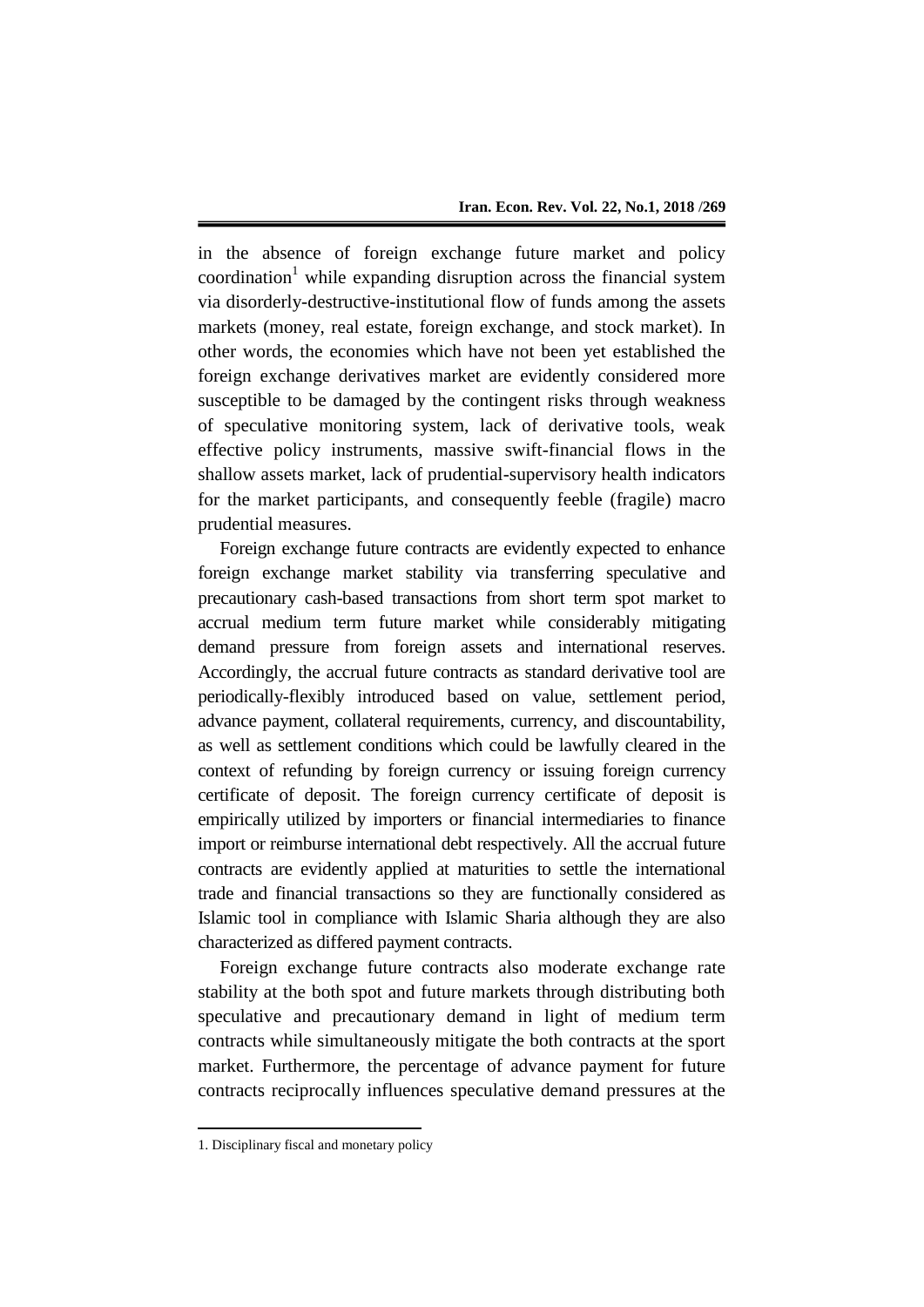future market which is usually utilized by the policy makers or supervisory body to preserve foreign exchange market stability and prudential soundness indicators as well.

## **4. Methodology to Test UIP Existence**

The UIP expresses that the expected foreign exchange rate is theoretically affected by the differential of interest rates and fundamental indicators between two economies. The UIP rarely exist in the short-run (Mishkin, 1984; Mark and Wu, 1998; Chaboud and Wright, 2005; Gopinath, Helpman and Rogoff, 2014; Herger, 2016), so the global trade and financial dealers along with speculators are strongly motivated to utilize derivatives to respectively hedge market risks or gain from investment on the derivatives instruments. Accordingly, hedging tools insure foreign exchange market risks to streamline international trade and financial flows for Iranian economy while simultaneously provide an ample room for speculative investment on derivatives while also enhance foreign exchange market stability via transforming speculative cash based demand to the accrual medium term demand or deviating spot market demand to the derivatives market accrual demand. Ultimately, the derivatives market has a more critical role in the economies which the UIP does not exist. Thus the UIP and RRE existence are distinctly examined in the rest of this section.

## **4.1 The UIP Test**

-

The theory of UIP indicates that the interest rate differential between two economies is equal to the expected exchange rate differential (Equation 1), so there is no residual between the interest rate and expected exchange rate differentials which simultaneously underlines foreign exchange market efficiency. In other words, residual term as currency return of the UIP equation is arithmetically expected to be zero  $(E(\zeta_{t+1}) = 0)^{1}$  in case the UIP is theoretically hold. Reciprocally, if the residual term equals non-zero, ex-post Currency Excess Return (CER) will be created at the foreign exchange market (Equation 2) and therefor the UIP does

<sup>1.</sup> Given the fact that the foreign exchange market is assumed to have perfect competition condition, efficient, and therefore no friction among market agents, the expected value and standard deviation of CER equals zero.  $E_t(\zeta_{t+1}) + \frac{1}{2} \text{var}_t(\zeta_{t+1}) = 0$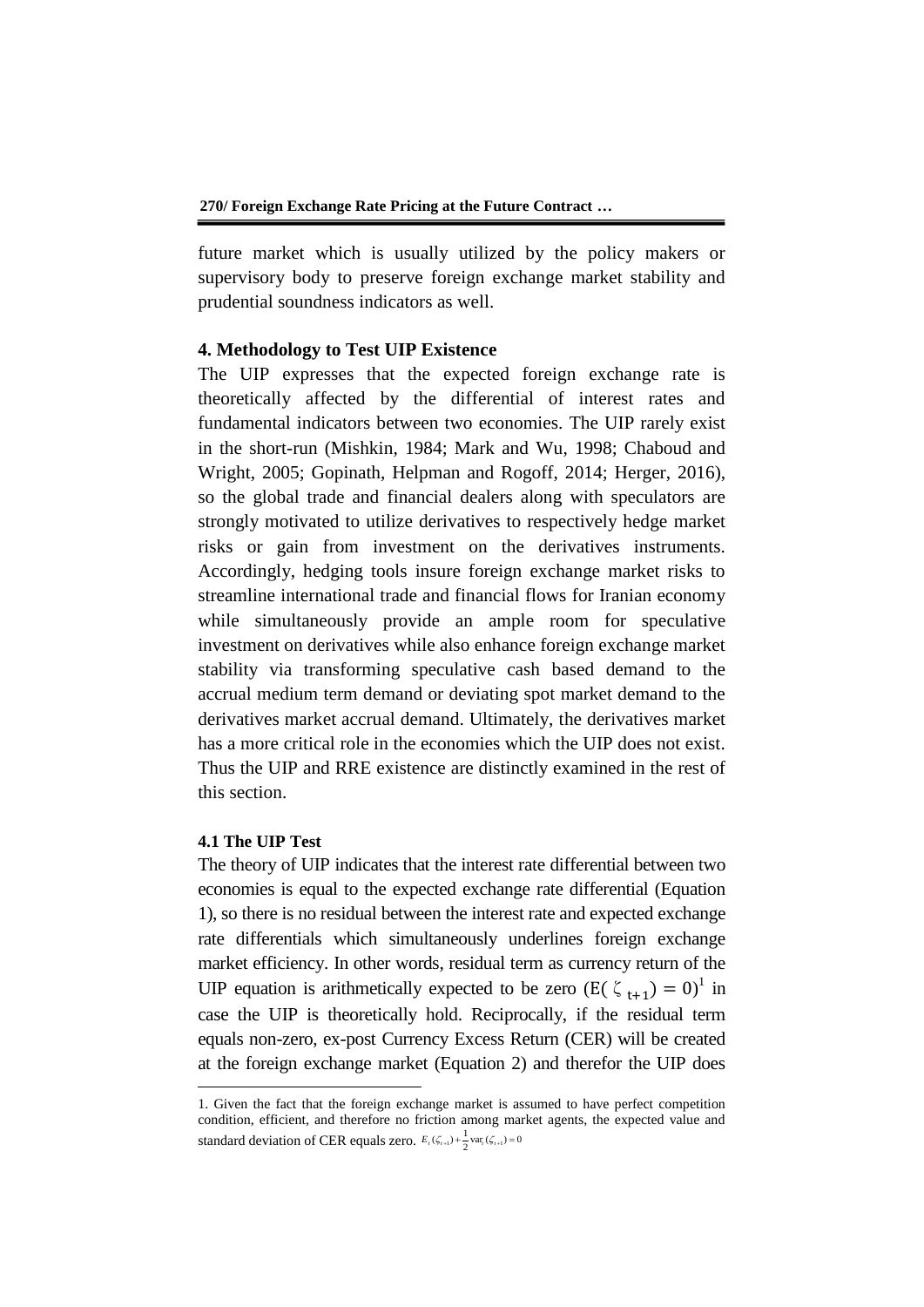not exist either ( $\zeta_{t+1} \neq 0$ ). The UIP non-existence provides arbitrage opportunity for risk-neutralized agents through expected return gap between domestic and foreign<sup>1</sup> assets in the short run<sup>2</sup>.

$$
E(S_{t+1}) - S_t = r_t^f - r_t
$$
 (1)

$$
\zeta_{t+1} = S_{t+1} - S_t - r_t^f + r_t = (S_{t+1} - S_t) - dr_t \tag{2}
$$

The UIP is evidently recognized as an alternative approach to predict an accurate nominal exchange rate providing that the E(CER) approximately equals zero. The strong null hypotheses of the UIP existence is statistically accepted in case the expected value of the CER equals zero which presumably indicates the economies structure are similar and consequently there are some speculators who recognized risk neutralized agent in two countries in the short run. Henceforth, speculators are expected to be risk neutralized agent in two economies in order to hold the UIP condition (3) given the CER unpredictability (white noise) and the CER autonomous with economic condition during the time.

$$
E_t(\zeta_{t+1}) = E(\zeta_{t+1}) = 0 \tag{3}
$$

Notwithstanding, the economies structure are empirically considered different thus speculators are encountered with different sort of risk structure. Henceforth, the expected value of CER should be empirically varied over the time  $E(\zeta_{t+1}) \neq 0$  even though it is considered mean verse around a fixed amount. In this context, the presumption of risk neutralized agents and similar risk structures in the economies are rejected, so a new weak null hypothesis of the UIP is examined (Engle, 2016; Balduzzi, Chiang and Ethan, 2015) to explain that the CER fluctuates around a fixed amount of expected risk during the time whereas the CER is still recognized autonomous in light of economic condition. Accordingly, they empirically realized

1

<sup>1.</sup> Expected return of foreign assets is also converted to the local currency by the nominal exchange rate.

<sup>2.</sup> All the variables are logarithmic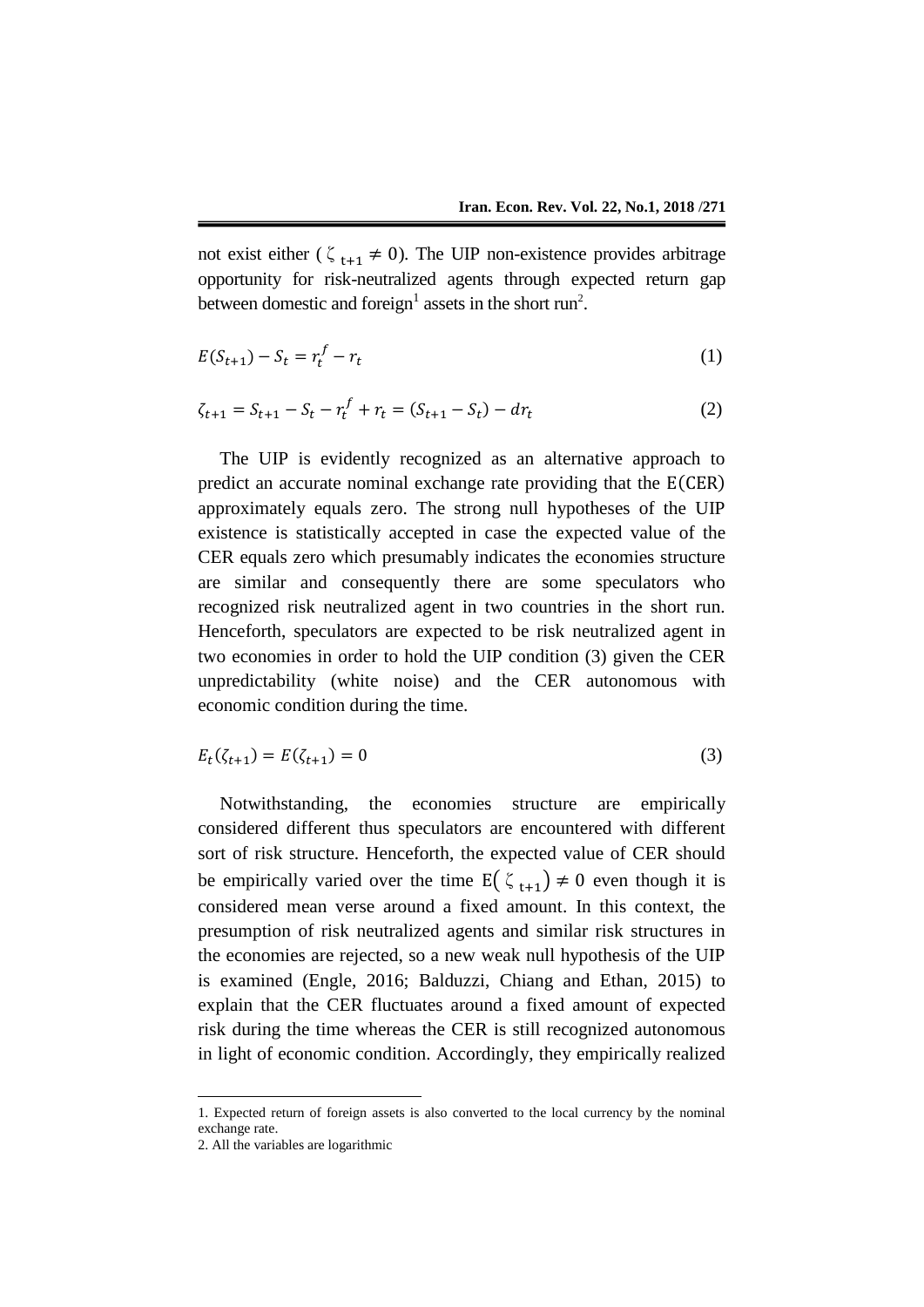that the CER is stationary while also explained by Real Exchange Rate<sup>1</sup> (RER, Equation (4)). Real exchange rate is introduced as explanatory variable to illuminate the gap between interest rate differential and expected exchange rate differential as residual term of the UIP equation which is also underscored by the CER. In other words, the CER which designates ex-post return of holding foreign currency is evidently explained by the RER in case the UIP does not exist. Equation (5) is arithmetically provided by replacement of equation (4) into the Equation (2) so the CER equals to the summation of real exchange rate growth and the future real interest rate difference between domestic and foreign economy.

$$
\tilde{S}_t = S_t + P_t^f - P_t \tag{4}
$$

$$
\zeta_{t+1} = \Delta(\tilde{S}_{t+1}) + d\tilde{r}_{t+1} \tag{5}
$$

Real exchange rate growth is introduced in the context of equation (7) which is arithmetically substituted by equation (4) to highlight the impact of nominal exchange rate growth  $(S_{t+1} - S_t)$ , foreign  $(P_{t+1}^f - S_t)$ Pt f ) and domestic log Consumer Price Index (CPI) differences  $(P_{t+1} - P_t)$  on the RER growth respectively.

$$
\Delta \tilde{S}_{t+1} = \tilde{S}_{t+1} - \tilde{S}_t \tag{6}
$$

$$
\Delta \tilde{S}_{t+1} = (S_{t+1} - S_t) + (P_{t+1}^f - P_t^f) - (P_{t+1} - P_t)
$$
\n(7)

Equation (7) can be rewritten based on inflation rather than CPI in the context of equation (8) which is also re-specified by adding and subtracting foreign and domestic nominal interest rates (9). Equation (10) is exactly same as the previous equation which is comprised of four components including upcoming nominal exchange rate growth  $(S_{t+1} - S_t)$ , inflation differential(d  $\pi_{t+1}$ ), and nominal interest rate differential between foreign and domestic

**.** 

<sup>1.</sup> Real exchange rate  $(\tilde{S}_t)$  which is calculated from subtraction of nominal exchange rate  $(S_t)$  from inflation differential  $(P_t^f - P_t)$  between two countries is empirically influenced by the fundamental indicators such as openness, terms of trade, TFP, and net capital flows in the medium term.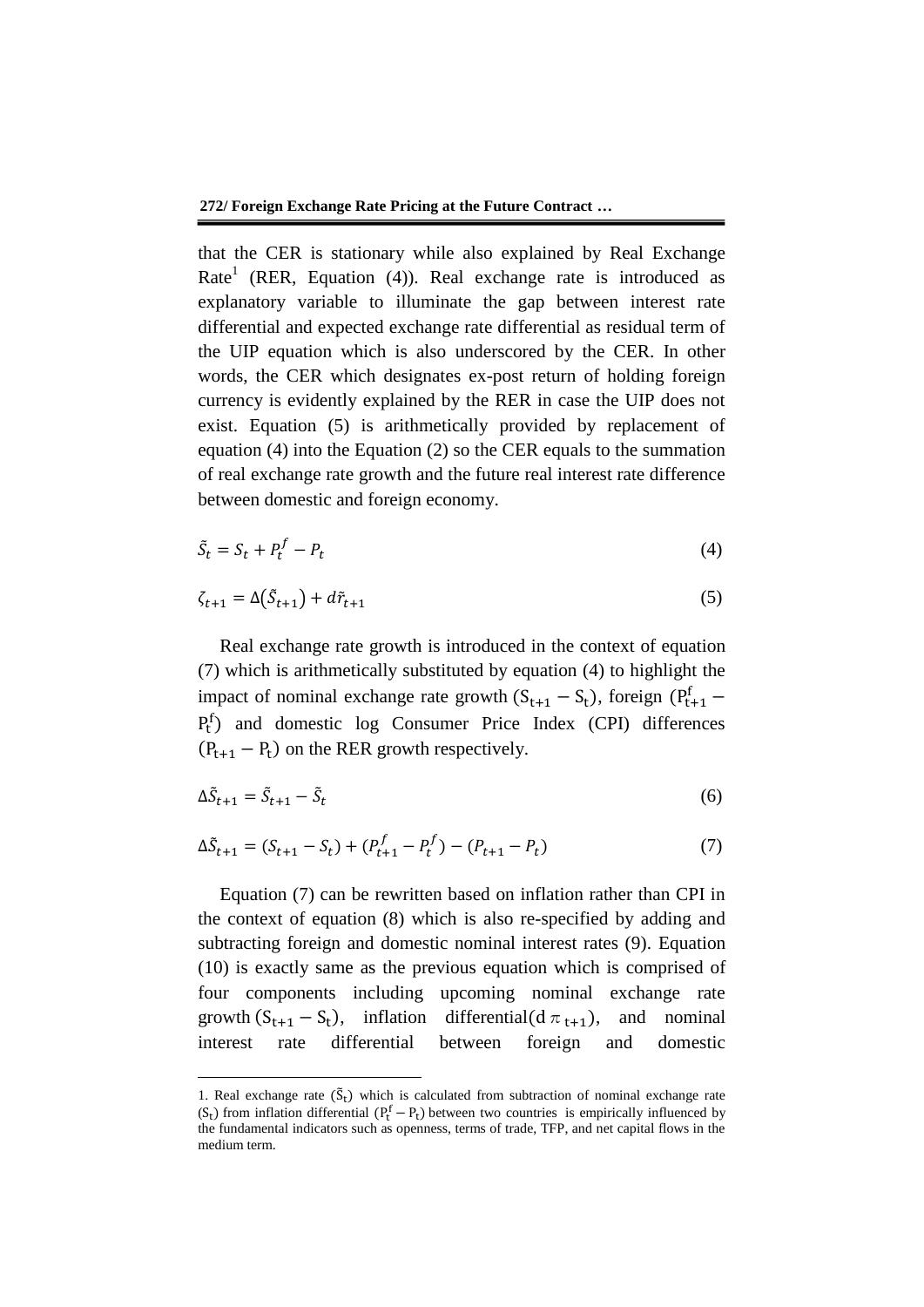economies  $(dr_t)$ .

$$
\Delta \tilde{S}_{t+1} = (S_{t+1} - S_t) + (\pi_{t+1}^f) - (\pi_{t+1})
$$
\n(8)

$$
\Delta \tilde{S}_{t+1} = (S_{t+1} - S_t) + (\pi_{t+1}^f) - (\pi_{t+1}) + r_t - r_t + r_t^f - r_t^f \tag{9}
$$

$$
\Delta \tilde{S}_{t+1} = (S_{t+1} - S_t) + d\pi_{t+1} + dr_t - dr_t
$$
\n(10)

The first and third components of the equation (10) equals to the CER which is expressed in Equation (2), therefore the equation (10) is rewritten in the context of equation (11). Given the fact that the difference between nominal interest rate differential  $(dr_t)$  from inflation differential  $(d \pi_{t+1})$  between domestic and foreign economies, equals to real interest rate differential  $(d\tilde{r}_{t+1})$  therefore, equation (11) is simplified as equation (12). Anyway, the future amount of CER is arithmetically computed from subtraction of the future real exchange rate growth from upcoming real interest rate differential between domestic and foreign economies.

$$
\Delta \tilde{S}_{t+1} = \zeta_{t+1} + d\pi_{t+1} + dr_t \tag{11}
$$

$$
\Delta \tilde{S}_{t+1} = \zeta_{t+1} + d\tilde{r}_{t+1} \tag{12}
$$

$$
\zeta_{t+1} = \Delta \tilde{S}_{t+1} - d\tilde{r}_{t+1} \tag{13}
$$

Eventually, the future value of CER is approximately influenced by the future real exchange rate growth and future real interest rate differential between two countries (13). Future real exchange rate growth is also arithmetically extended in the context of differential equation system for T period (14) to underscore that real exchange rate is sequentially influenced from real exchange rates growth in the next periods and real exchange rate at the end of period (16). In this regard, after taking conditional expectation, the difference of real exchange rate at t period, from expected value of real exchange rate at period T+1 equals to expected real exchange rates growth in the next periods as well (17).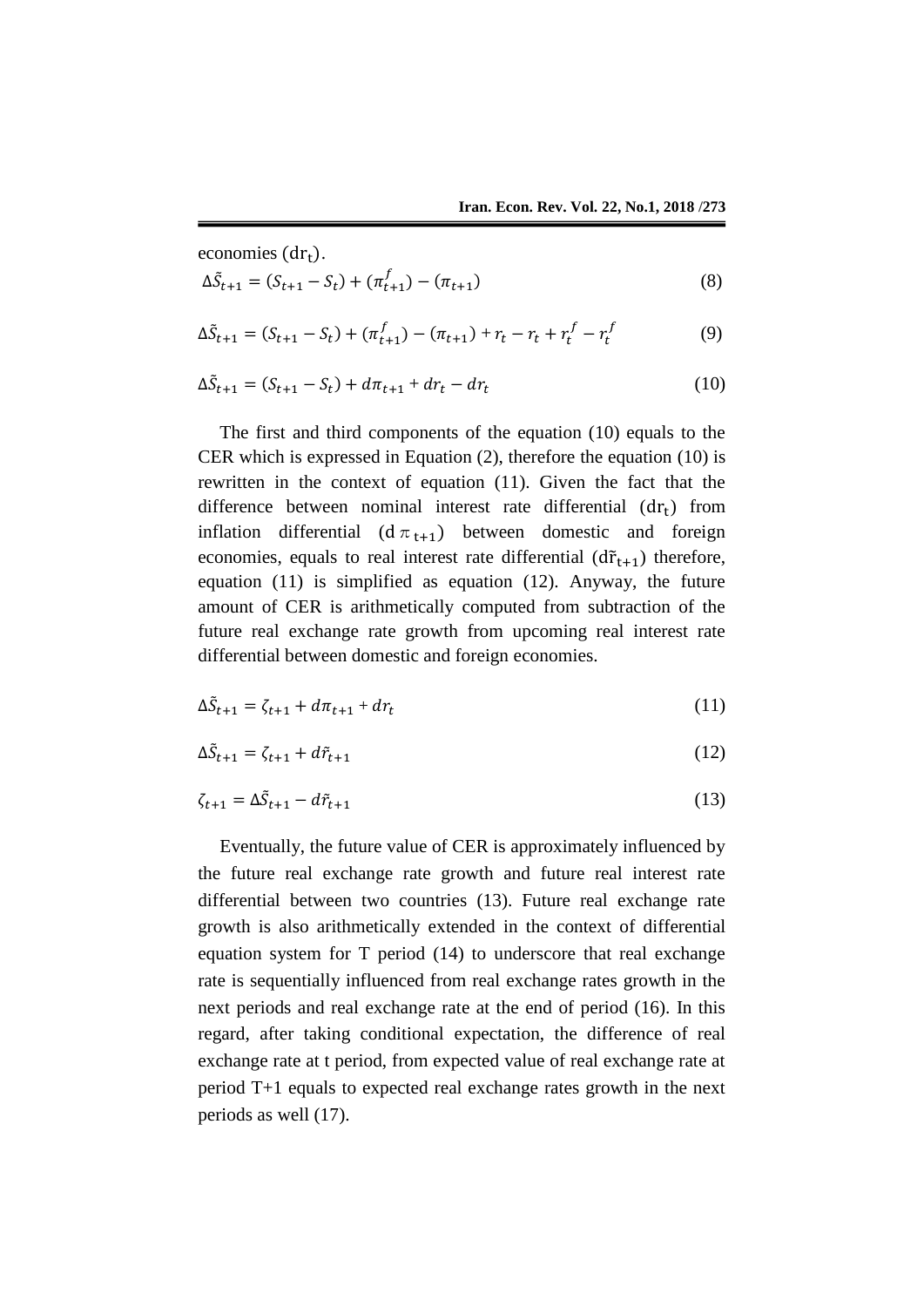**274/ Foreign Exchange Rate Pricing at the Future Contract …**

$$
\Delta \tilde{S}_{t+1} = \tilde{S}_{t+1} - \tilde{S}_t
$$
\n
$$
\Delta \tilde{S}_{t+2} = \tilde{S}_{t+2} - \tilde{S}_{t+1}
$$
\n
$$
\Delta \tilde{S}_{t+3} = \tilde{S}_{t+3} - \tilde{S}_{t+2}
$$
\n
$$
\vdots
$$
\n
$$
\Delta \tilde{S}_{t+j} = \tilde{S}_{t+j} - \tilde{S}_{t+j-1}
$$
\n
$$
\tilde{S}_t = -\Delta \tilde{S}_{t+1} - \Delta \tilde{S}_{t+2} - \Delta \tilde{S}_{t+3} \dots - \Delta \tilde{S}_{t+j} - \tilde{S}_{t+j-1}
$$
\n
$$
\tilde{S}_t = -\sum_{j=1}^T \Delta \tilde{S}_{t+j} + \tilde{S}_{t+T-1}
$$
\n(16)

$$
\tilde{S}_t - E_t(\tilde{S}_{t+T-1}) = -\sum_{j=1}^T E_t(\Delta \tilde{S}_{t+j})
$$
\n(17)

Equation (18) again underlines that the conditional expectation of  $T \rightarrow \infty$  equals to the difference of real exchange rate from expected amount of real exchange during the time should be equal to expected real exchange rates growth throughout the time (18).

$$
\tilde{S}_t - E_t(\tilde{S}_{t+\infty}) = -\sum_{j=1}^{\infty} E_t(\Delta \tilde{S}_{t+j})
$$
\n(18)

If Relative Purchasing Power Parity (RPPP) holds the condition of  $E_t(\tilde{S}_{t+\infty}) = E(\tilde{S}_t)$  will subsequently exist too. However, RER is random walk in developing economies due to manipulation of foreign exchange market as nominal anchor which subsequently causes the rejection of null hypothesis of the UIP existence (Rogoff, 1996; Balduzzi, Chiang and Ethan 2015). The Iranian RER highlights a regime change (graph 6) so the RER is considered trend stationary process which supports the hypothesis of  $E_t(\tilde{S}_{t+\infty}) = E(\tilde{S}_t)$ .

$$
\sum_{j=1}^{\infty} E_t(\zeta_{t+j}) = \sum_{j=1}^{\infty} E_t(d\tilde{r}_{t+1}) - (\tilde{S}_t - E(\tilde{S}_t))
$$
\n(19)

$$
\left(\tilde{S}_t - E\left(\tilde{S}_t\right) = \sum_{j=1}^{\infty} E_t\left(d\tilde{r}_{t+1}\right) - \sum_{j=1}^{\infty} E_t\left(\zeta_{t+j}\right)\right) \tag{20}
$$

Equation (13) is substituted into the equation (18) therefore equation (19) is concluded which indicates that expected value of CER as deviation of UIP is explained by the RER deviations and real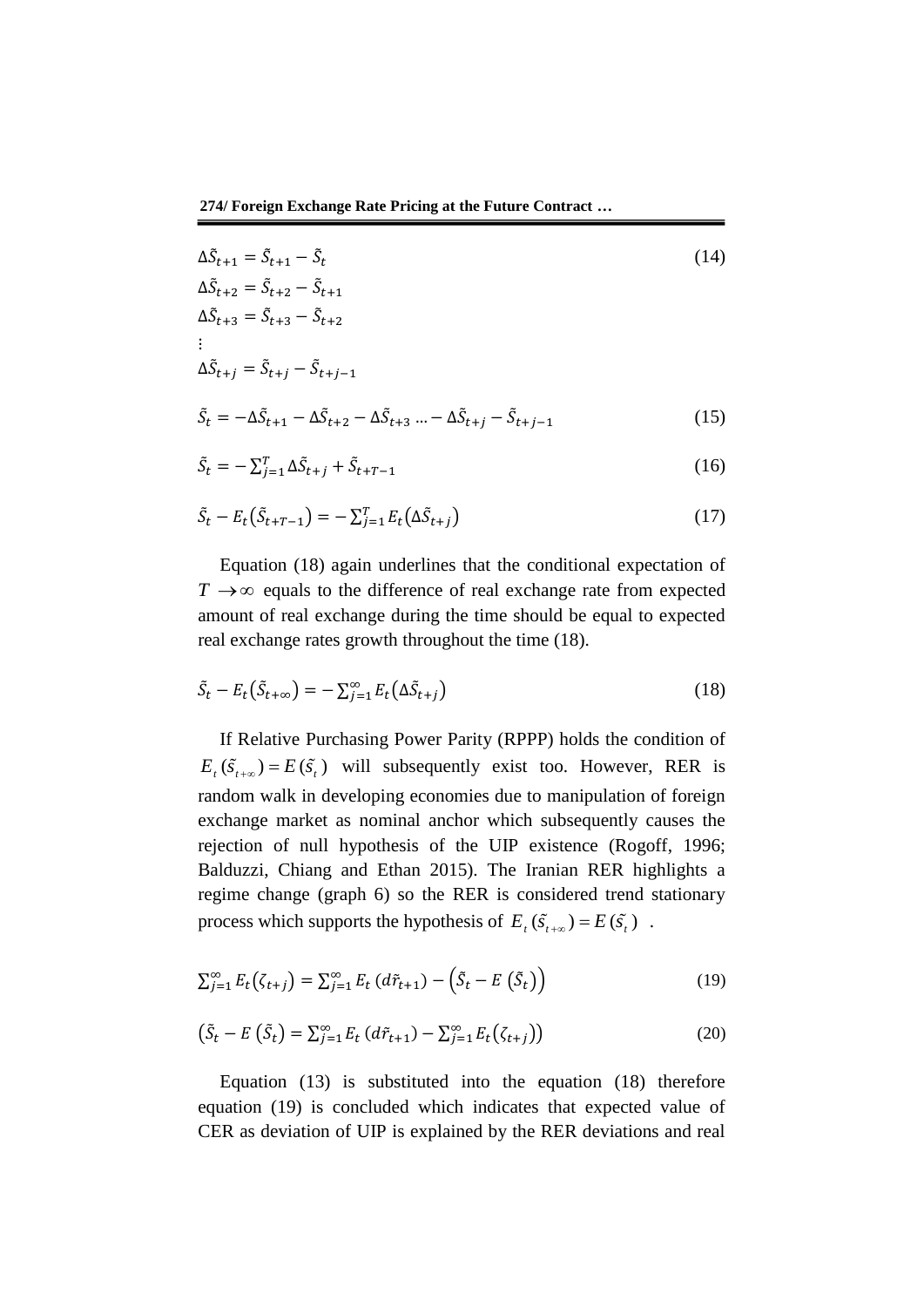interest rates differential between two countries (Evans, 2012; Ferreira and Maio, 2014). By the way, RER deviations are driven by economic agents' future expectations on RER, and fundamental indicators given the open capital account. Equation (19) can be simply rewritten as equation (20) in order to illustrate that the deviations of real exchange rate are explained by real interest rate differential between two economies, and CER as residual term of the UIP equation which reflects market sentiments  $E(\tilde{S}_t)$  and risk structure differences between two economies. In other words, there are a set of indicators which explains the RER behavior including the UIP deviations, market sentiments, and fundamental variables such as terms of trade, openness, government size, TFP, and net capital flows.

Given the fact that Iran capital account transactions are lawfully limited and consequently interest rate differential have slightly influenced RER deviations so the role of fundamental variables are significantly expected to upsurge which are also examined in the next section. However, the foreign exchange market risks are theoretically decomposed to the RRE and UIP indicators. Accordingly, the hypothesis of RRE and weak UIP which indicates that the expected value of CER has fixed amount (stationary) are statistically examined by TVAR. Meanwhile, Bootstrap technique is also utilized to inference the significant of explanatory variables. All test implement in 3 horizons included infinite horizon. The acceptance of hypothesis indicates that the RER deviations originated from fundamental variables (RRE) or UIP deviations (CER).

## **4.2 Finite-Horizon Tests**

The first step of the methodology examines a test to realize that is there any method to predict CER by the state variable of economy. The equation (20) expresses that real exchange rate as a key state variable explains CER. The TVAR (threshold vector auto regressive) is utilized to incorporate the impact of lag values of both CER and RER to explain CER while determining a threshold for dependent variable. Furthermore, stock and real estate markets returns, net foreign assets, and inflation differential as explanatory variables are incorporated into the model in order to replace instead of interest rate given the insignificant impact of interest rate differential on the RRE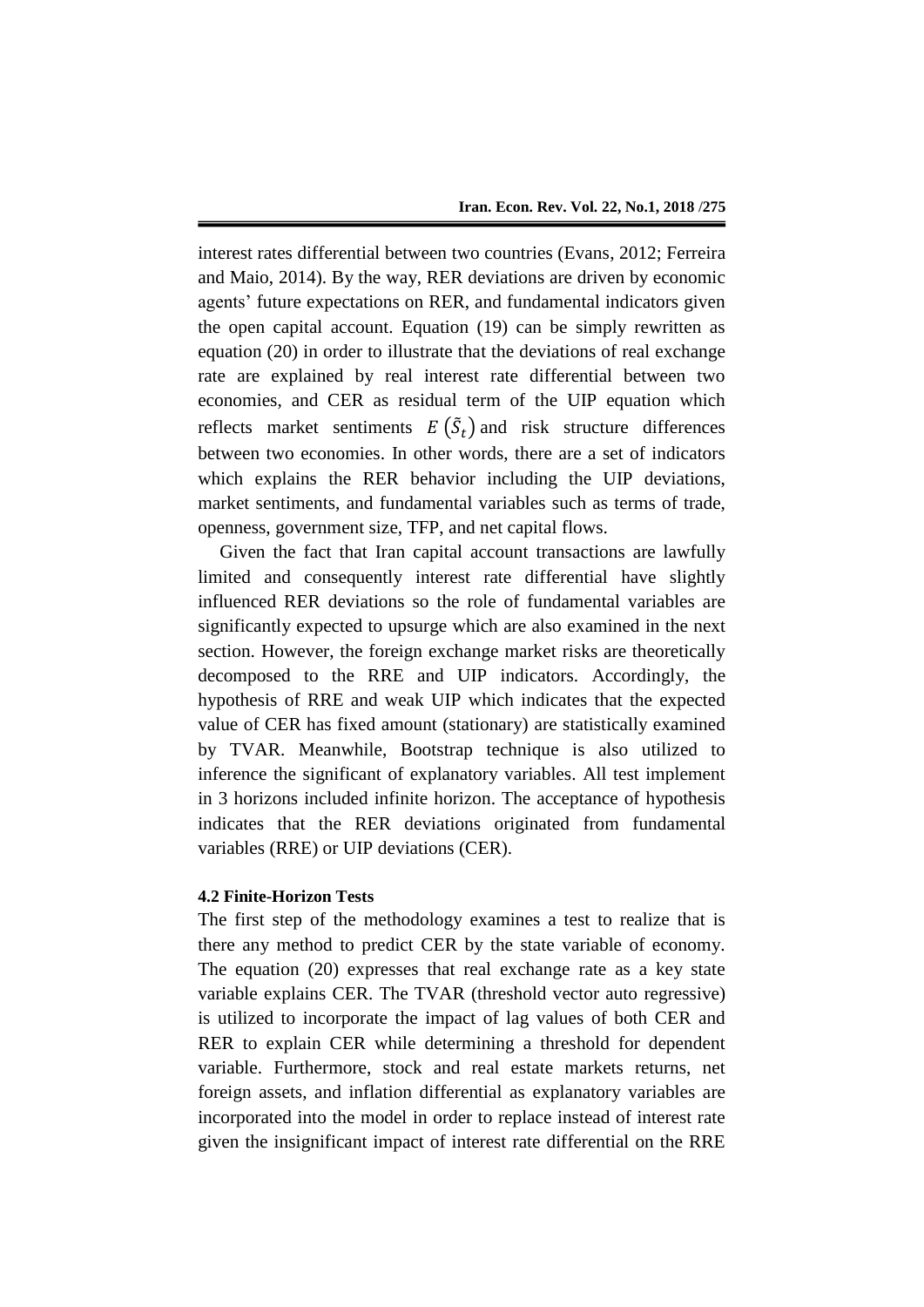and CER (See, for example, Engel and West 2005). Hence, we define:

$$
z_{t} = \left[ \tilde{s}_{t}, \zeta_{H,t+H}, dr_{H,t+H}, d \pi_{H,t+H} \right]
$$
\n(21)

where  $X_{H,t+H}$  is the roll-over H-periods of variable X (see, for example, Ang and Chen, 2010). The TVAR method is applied. The j parameter indicates the regime choice which empirically underlines two fixed and flexible regimes in Iranian foreign exchange market. The regime period is exogenously determined by us based on our intuition about Iran Policy regimes.

$$
z_t = A^j + z_{t-1} B^j + v_t^j
$$
 (22)

Ultimately, the UIP existence is approved in case the  $\beta_{\zeta, j, H}$  of equation (23) equals zero and consequently CER ( $\zeta$ <sub>t+1</sub>) is also fixed in expectation.

$$
\zeta_{H,t+H} = \alpha_{\zeta,j,H} + z_t \beta_{\zeta,j,H} + e_{\zeta,j,t+h}
$$
\n(23)

The joint null hypothesis is introduced as follow:

$$
\beta^T_{\zeta,j,H} = O \tag{24}
$$

The RRE existence is also tested while CER  $(\zeta_x)$  is replaced by real interest rate differential  $(d\tilde{r}_x)$ . In other words, the null hypothesis of RRE  $\beta'_{\zeta,j}$  $\beta^T_{\zeta, j, H} \neq O$  is statistically rejected in case the UIP is accepted and On the other hand, at least one of the hypotheses (24) or (28) should be rejected.

$$
w_{t} = \left[ \tilde{s}_{t}, d\tilde{r}_{H,t+H}, dr_{H,t+H}, d\pi_{H,t+H} \right]
$$
 (25)

$$
w_t = A^j + w_{t-1} B^j + v_t^j
$$
 (26)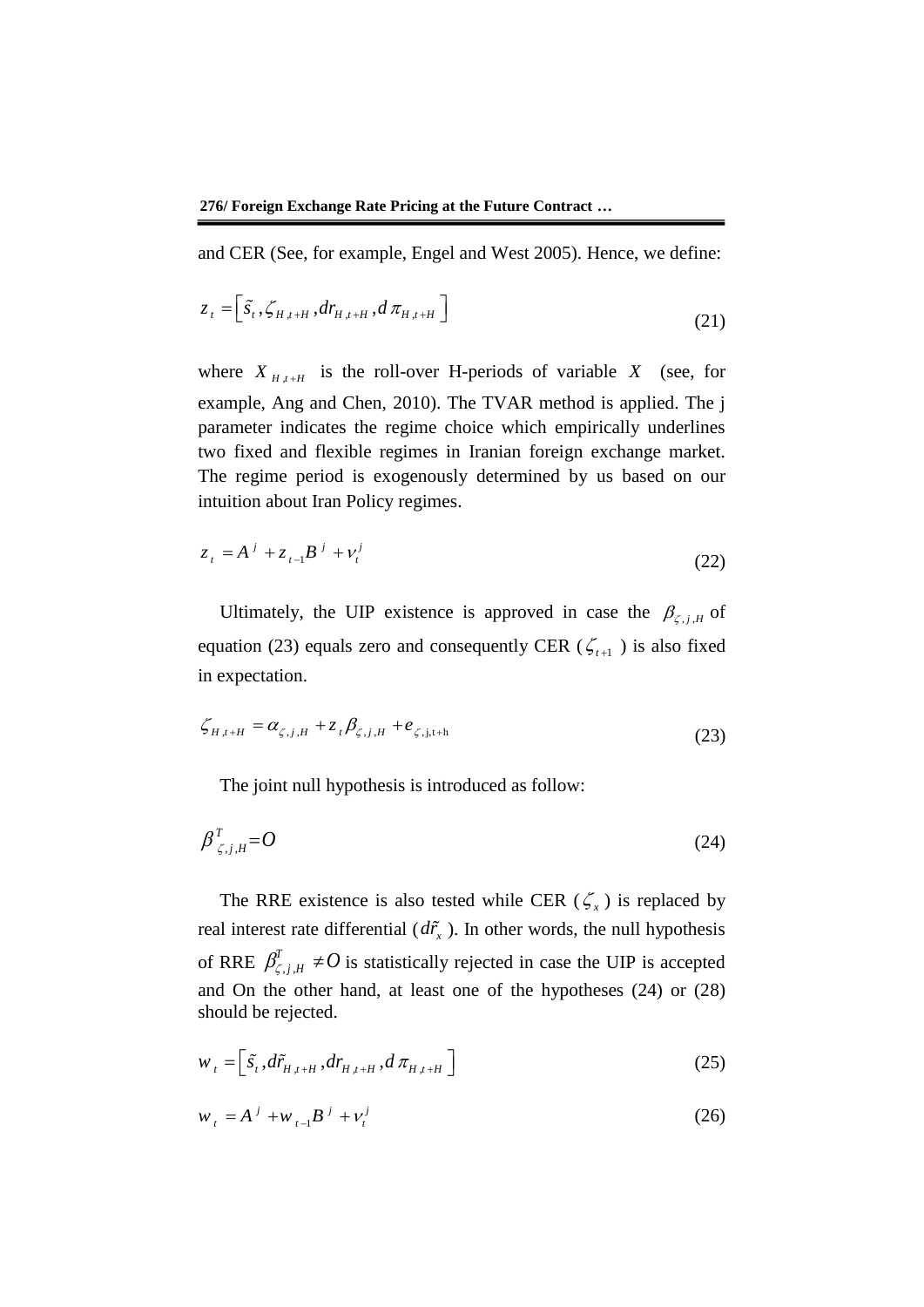$$
d\tilde{r}_{H,t+H} = \alpha_{d\tilde{r},j,H} + z_{t} \beta_{d\tilde{r},j,H} + e_{d\tilde{r},j,t+h}
$$
\n(27)

$$
\beta_{\frac{d\tilde{t},j,H}}^T = O \tag{28}
$$

Given the fact that, finite horizon test is just utilized for high frequent data including monthly and seasonal data, so there are considerable data shortage for Iranian economy. Therefore, infinite horizon tests are inevitably utilized to address low frequency data challenges.

#### **4.3 Infinite Horizon Tests**

Although the UIP and RRE hypothesis should be statistically examined in different periods, the sample limit along with low degrees of freedom prevent to examine the tests for long period. Accordingly, infinite horizon tests are inevitably utilized to resolve the sample limit for proceeding the UIP and RRE tests as follows.

It is assumed that *Zt* follows a stationary process TVAR (22):  
\n
$$
\zeta_{H,t+H} = \sum_{h=1}^{H} (\zeta_{h,t+h})
$$
\n
$$
= \sum_{h=1}^{H} (\alpha_{\zeta,j,1} + z_{t+h-1}\beta_{\zeta,j,1} + e_{\zeta,j,t+1})
$$
\n
$$
= \alpha_{\zeta,j,1} + \sum_{h=1}^{H} (z_{t+h-1})\beta_{\zeta,j,1} + e_{\zeta,j,t+1}
$$
\n
$$
= \alpha_{\zeta,j,1} + z_t \left[ I + B^{j} + (B^{j})^2 + \dots + (B^{j})^{H-1} \right] \beta_{\zeta,j,1} + e_{\zeta,j,t+1} \xrightarrow{H \to \infty} (29)
$$
\n
$$
\zeta_{\infty,t+\infty} = \alpha_{\zeta,j,1} + z_t \left[ I - B^{j} \right]^{-1} \beta_{\zeta,j,1} + e_{\zeta,j,t+1}
$$

where the eigenvalues of B lie inside the unit circle the theoretical regression coefficients are estimated from projecting infinite-horizon cumulative excess returns on the real exchange rate and other instruments:

$$
\hat{\beta}_{\zeta,j,\infty} = \left[I - \hat{B}^j\right]^{-1} \hat{\beta}_{\zeta,j,1} \tag{30}
$$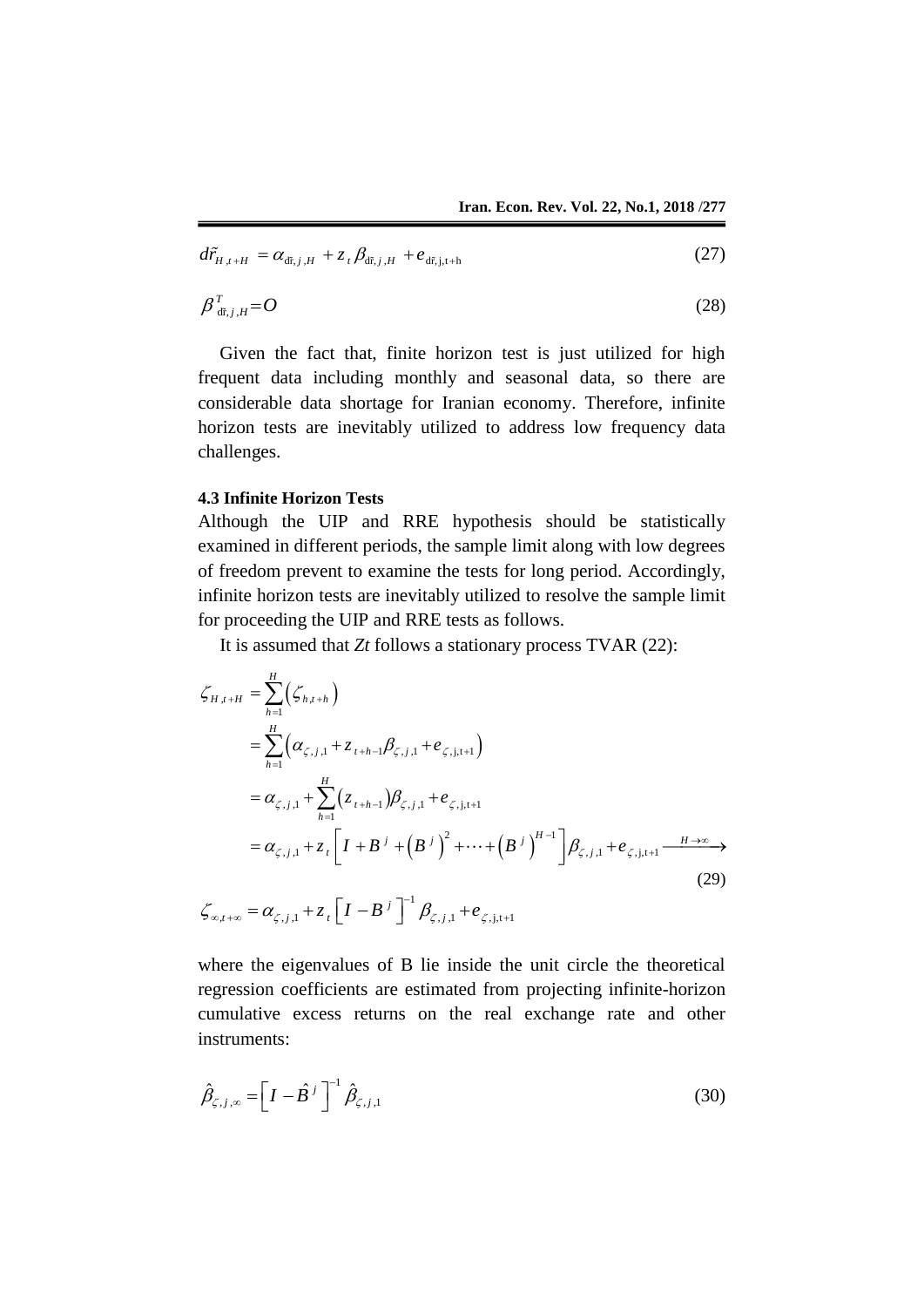Hence, the joint restrictions are consequently tested in the next section.

$$
\hat{\beta}_{\zeta,j,\infty} = O \tag{31}
$$

Given the fact that the distribution of parameters  $\hat{\beta}_{\zeta,j,\infty}$  is statistically considered unknown and complicated so the efficient statistical inference is impossible based on the asymptotic theory. Therefore, Bootstrap approach which creates a better statistical inferences for small samples, is utilized in the study (Balduzzi, Chiang and Ethan, 2015). In other words, the foreign exchange rates data which are categorized into some small sub-samples are analyzed by Bootstrap approach.

#### **5. Estimation Results**

The real exchange rate volatilities are theoretically driven by fundamental variables and monetary policy instruments which are articulately examined in Iranian economy as main hypothesis of this study. In this regard, future contracts are empirically noticed as hedging instrument to insure foreign exchange market risks and volatilities. The RER which is presumed to be influenced by the expost real interest rate differential and CER (Eq. 20), is statistically tested by TVAR method during 1990-2016. The equation (20) is also assumed that RER is stationary as a presumption to estimate model. However, the RER is not historically observed stationary in the Iran. Thus, the VAR method is alternatively replaced by TVAR method in order to analyze the nonstationary sample to two sub-periods stationary process.

|                                               |              | t-Statistic | Prob.* |
|-----------------------------------------------|--------------|-------------|--------|
| <b>Augmented Dickey-Fuller test statistic</b> |              | -1.850442   | 0.6728 |
| Test critical values"                         | 1% level     | -4.049586   |        |
|                                               | 5% level     | -3.454032   |        |
|                                               | $10\%$ level | $-3.152562$ |        |

**Table 2: Unit Root Test of RER without Structural Break**

**\* Mackinnon (1996) one-sided p-value.**

Given the fact that, the RER is not observed stationary, the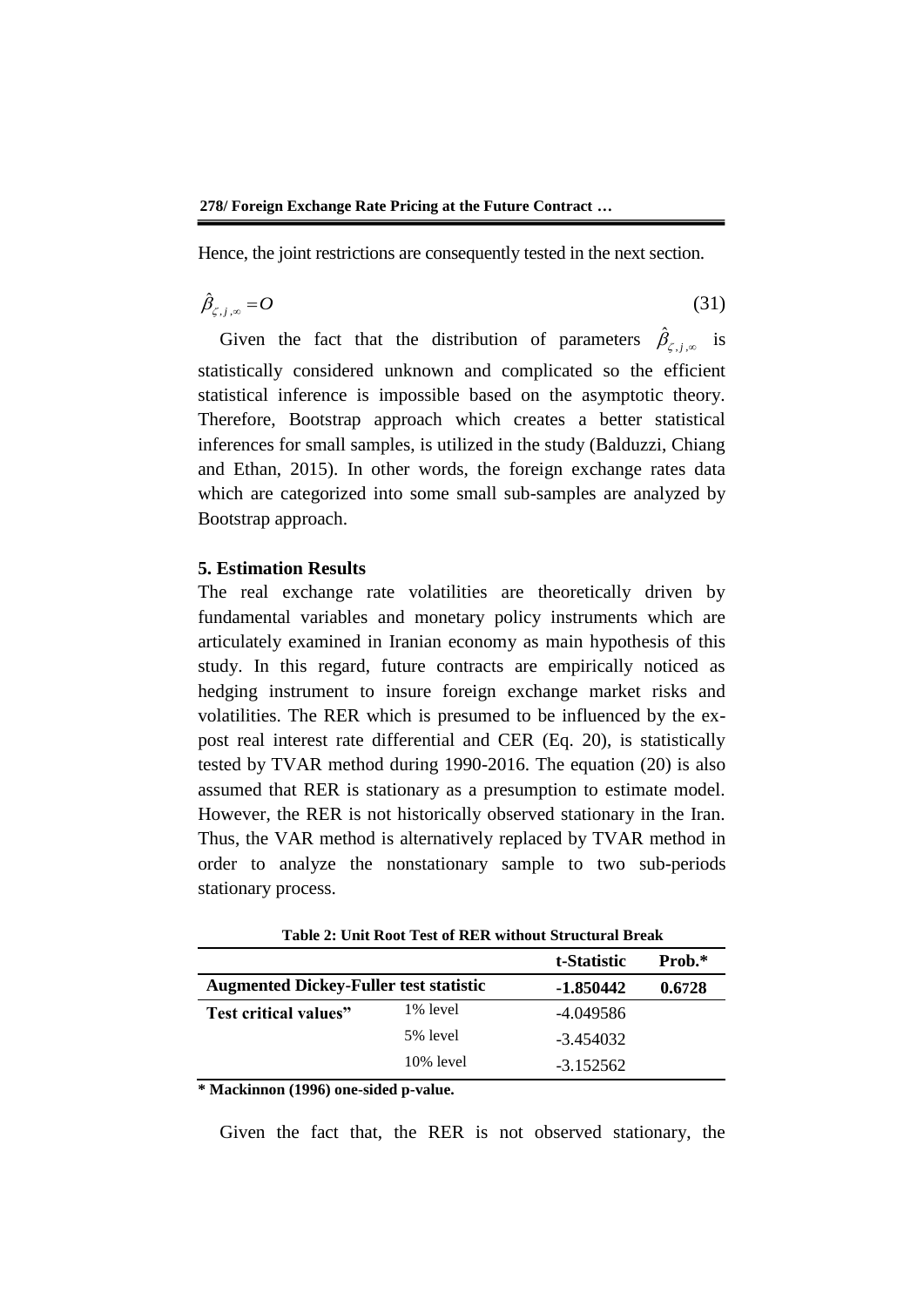seasonal data span is divided to two different sub-periods which are both recognized trend stationary and mean reversion. In other words, the RER seasonal data are technically separated to two periods based on intervention power of the CBI. The RER was behaviorally considered flexible (inflexible) in case the CBI intervention power mitigated (enhanced) and consequently the market sentiments exacerbated (improved) at the same time. Accordingly, the sample is ultimately divided into two periods which respectively reflects the intervention power of the CBI in two flexible and inflexible regimes while simultaneously fulfills the presumption of mean-reversion of the RER in two periods.

|                                               | Intercept and Trend |             |        |
|-----------------------------------------------|---------------------|-------------|--------|
|                                               |                     | t-Statistic | Prob.* |
| <b>Augmented Dickey-Fuller test statistic</b> | -4.576228           | 0.0000      |        |
| Test critical values"                         | 1% level            | -2.587607   |        |
|                                               | 5% level            | -1.943974   |        |
|                                               | $10\%$ level        | $-1.614676$ |        |

**Table 3: Unit Root Test of RER after Removing the Regimes Effects in Intercept and Trend**

**\* Mackinnon (1996) one-sided p-value.**

Nominal expected exchange rate is theoretically driven by nominal interest rate differential between two economies in light of UIP theory. Accordingly, the CER is expected to be stationary in case the UIP hypothesis is not statistically rejected in the long run. The CER stationarity also indicates that nominal expected exchange rate changes and interest rate differential are co-integrated in the long run. However, the CER stationarity does not necessarily indicate that the UIP exists too.

In this context, the UIP hypothesis is evidently rejected in many economies due to the short run impacts of fundamental indicators development, differences of political risks structure, lack of currencies perfect substitution, and real sector shocks on the nominal expected exchange rate (Mishkin, 1984; Gopinath, Helpman and Rogoff, 2014). Therefore, the expected value of CER is also observed non-zero in many economies which undermines the UIP theory and consequently the replacement of the weak UIP theory. The weak UIP theory underscores that risks structure differences between two economies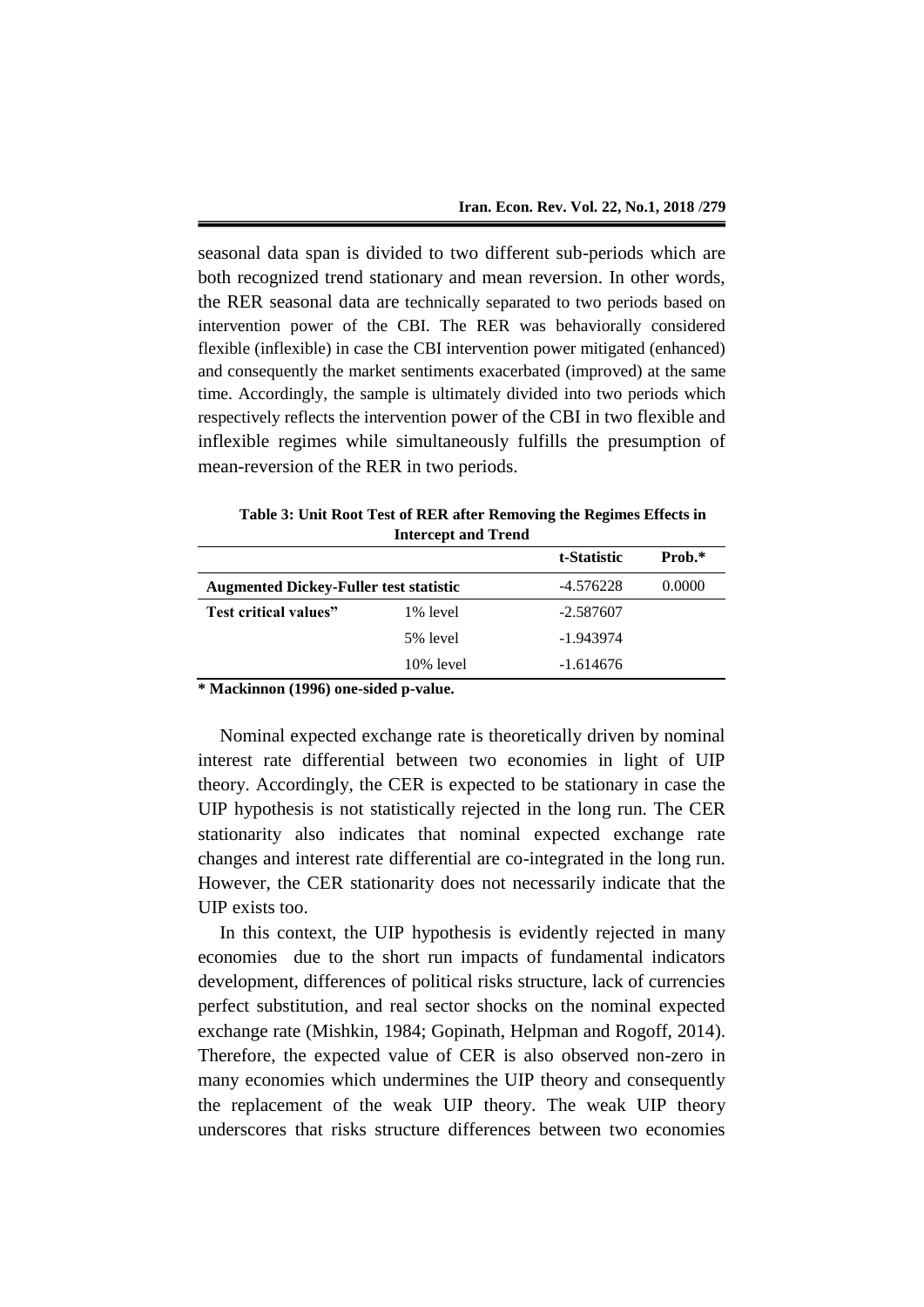are incorporated in the context of an intercept which is added in equation (1). The weak UIP hypothesis is alternatively examined in order to evaluate foreign exchange market behavior in the short run in compliance with risk structure differences between two economies.

The impact of real interest rate differential on real exchange rate which is examined in the context of UIP hypothesis is statistically incorporated in table (1). Two foreign exchange regimes are evaluated in the estimation process including flexible (R1) and fixed (R2) regimes. In this context, the estimation horizon is respectively divided into single season(H0), two season(H1), and infinite horizon(inf) while the lower and upper bandwidth determine at 1% significance level.

**Table 4: UIP Statistical Test Results in Light of Two Different FEX Regimes**

|           |        | Lower Bound Upper bound Estimated Coef. Var. Name Method Horizon Regime |     |            |                |                |
|-----------|--------|-------------------------------------------------------------------------|-----|------------|----------------|----------------|
| $-0.27$   | 0.48   | $-0.17*$                                                                | rer | <b>BCa</b> | H <sub>0</sub> | R <sub>1</sub> |
| $-0.62$   | 0.41   | $0.04*$                                                                 | EE0 | <b>BCa</b> | H <sub>0</sub> | R <sub>1</sub> |
| $-9.73$   | 9.96   | $-7.87*$                                                                | dr0 | <b>BCa</b> | H <sub>0</sub> | R <sub>1</sub> |
| $-1.51$   | 1.20   | $0.61*$                                                                 | dp0 | <b>BCa</b> | H <sub>0</sub> | R <sub>1</sub> |
| $-1.06$   | 0.58   | $0.23*$                                                                 | rer | <b>BCa</b> | H1             | R <sub>1</sub> |
| $-0.62$   | 0.52   | $0.36*$                                                                 | EE1 | <b>BCa</b> | H1             | R <sub>1</sub> |
| $-6.93$   | 3.75   | $-3.66*$                                                                | dr1 | <b>BCa</b> | H1             | R <sub>1</sub> |
| $-2.09$   | 1.49   | $1.32*$                                                                 | dp1 | <b>BCa</b> | H1             | R <sub>1</sub> |
| $-391.55$ | 335.95 | 173.96*                                                                 | rer | <b>BCa</b> | Inf            | R1             |
| $-111.28$ | 22.20  | 33.04                                                                   | EE0 | <b>BCa</b> | Inf            | R <sub>1</sub> |
| $-17.55$  | 30.57  | $-11.29*$                                                               | dr0 | <b>BCa</b> | Inf            | R <sub>1</sub> |
| $-11.22$  | 80.69  | $-44.58$                                                                | dp0 | <b>BCa</b> | Inf            | R <sub>1</sub> |
| $-0.23$   | 0.24   | $-0.33$                                                                 | rer | <b>BCa</b> | H <sub>0</sub> | R <sub>2</sub> |
| $-0.39$   | 0.33   | $0.1*$                                                                  | EE0 | <b>BCa</b> | H <sub>0</sub> | R <sub>2</sub> |
| $-0.52$   | 0.64   | 0.78                                                                    | dr0 | <b>BCa</b> | H <sub>0</sub> | R <sub>2</sub> |
| $-0.34$   | 0.22   | 0.34                                                                    | dp0 | <b>BCa</b> | H <sub>0</sub> | R <sub>2</sub> |
| $-0.24$   | 0.24   | $-0.41$                                                                 | rer | <b>BCa</b> | H1             | R2             |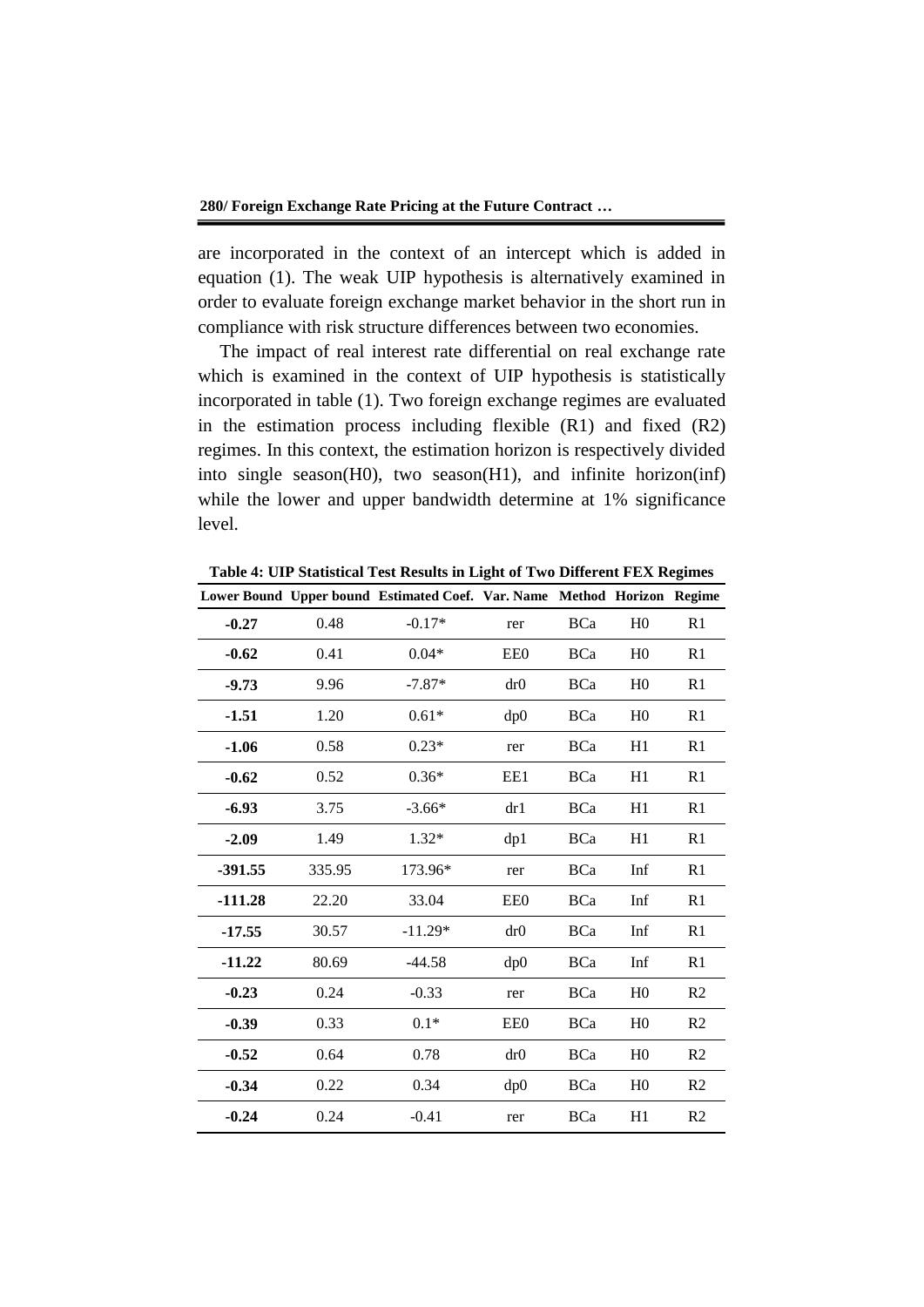|           |        | Lower Bound Upper bound Estimated Coef. Var. Name Method Horizon Regime |     |            |                |                |
|-----------|--------|-------------------------------------------------------------------------|-----|------------|----------------|----------------|
| $-0.34$   | 0.35   | 0.43                                                                    | EE1 | <b>BCa</b> | H1             | R2             |
| $-0.33$   | 0.40   | 0.58                                                                    | dr1 | <b>BCa</b> | H1             | R2             |
| $-0.29$   | 0.22   | 0.34                                                                    | dp1 | <b>BCa</b> | H1             | R2             |
|           | 1.21   |                                                                         |     |            |                |                |
| $-3.56$   |        | $-11.14$                                                                | rer | <b>BCa</b> | Inf            | R2             |
| $-0.69$   | 0.54   | 12.94                                                                   | EE0 | BCa        | Inf            | R2             |
| $-3.41$   | 6.26   | 10.73                                                                   | dr0 | <b>BCa</b> | Inf            | R2             |
| $-4.10$   | 4.77   | $-1.45*$                                                                | dp0 | <b>BCa</b> | Inf            | R2             |
| $-0.47$   | 0.27   | $-0.17*$                                                                | rer | Prc        | H <sub>0</sub> | R1             |
| $-0.47$   | 0.51   | $0.04*$                                                                 | EE0 | Prc        | H <sub>0</sub> | R1             |
| $-9.52$   | 10.30  | $-7.87*$                                                                | dr0 | Prc        | H <sub>0</sub> | R1             |
| $-1.25$   | 1.43   | $0.61*$                                                                 | dp0 | Prc        | H <sub>0</sub> | R1             |
| $-0.85$   | 0.65   | $0.23*$                                                                 | rer | Prc        | H1             | R1             |
| $-0.56$   | 0.58   | $0.36*$                                                                 | EE1 | Prc        | H1             | R1             |
| $-5.38$   | 4.48   | $-3.66*$                                                                | dr1 | Prc        | H1             | R1             |
| $-1.63$   | 1.84   | $1.32*$                                                                 | dp1 | Prc        | H1             | R1             |
| $-414.80$ | 323.98 | 173.96*                                                                 | rer | Prc        | Inf            | R1             |
| $-25.90$  | 162.92 | 33.04*                                                                  | EE0 | Prc        | Inf            | R1             |
| $-14.44$  | 35.83  | $-11.29*$                                                               | dr0 | Prc        | Inf            | R1             |
| $-135.23$ | 15.52  | $-44.58*$                                                               | dp0 | Prc        | Inf            | R1             |
| $-0.25$   | 0.22   | $-0.33$                                                                 | rer | Prc        | H <sub>0</sub> | R2             |
| $-0.40$   | 0.32   | $0.1*$                                                                  | EE0 | Prc        | H <sub>0</sub> | R2             |
| $-0.60$   | 0.53   | 0.78                                                                    | dr0 | Prc        | H <sub>0</sub> | R <sub>2</sub> |
| $-0.26$   | 0.26   | 0.34                                                                    | dp0 | Prc        | ${\rm H0}$     | R2             |
| $-0.25$   | 0.23   | $-0.41$                                                                 | rer | Prc        | H1             | R2             |
| $-0.36$   | 0.33   | 0.43                                                                    | EE1 | Prc        | H1             | R2             |
| $-0.44$   | 0.34   | 0.58                                                                    | dr1 | Prc        | H1             | R2             |
| $-0.23$   | 0.25   | 0.34                                                                    | dp1 | Prc        | H1             | R2             |
| $-1.59$   | 2.85   | $-11.14$                                                                | rer | Prc        | Inf            | R2             |

**Iran. Econ. Rev. Vol. 22, No.1, 2018 /281**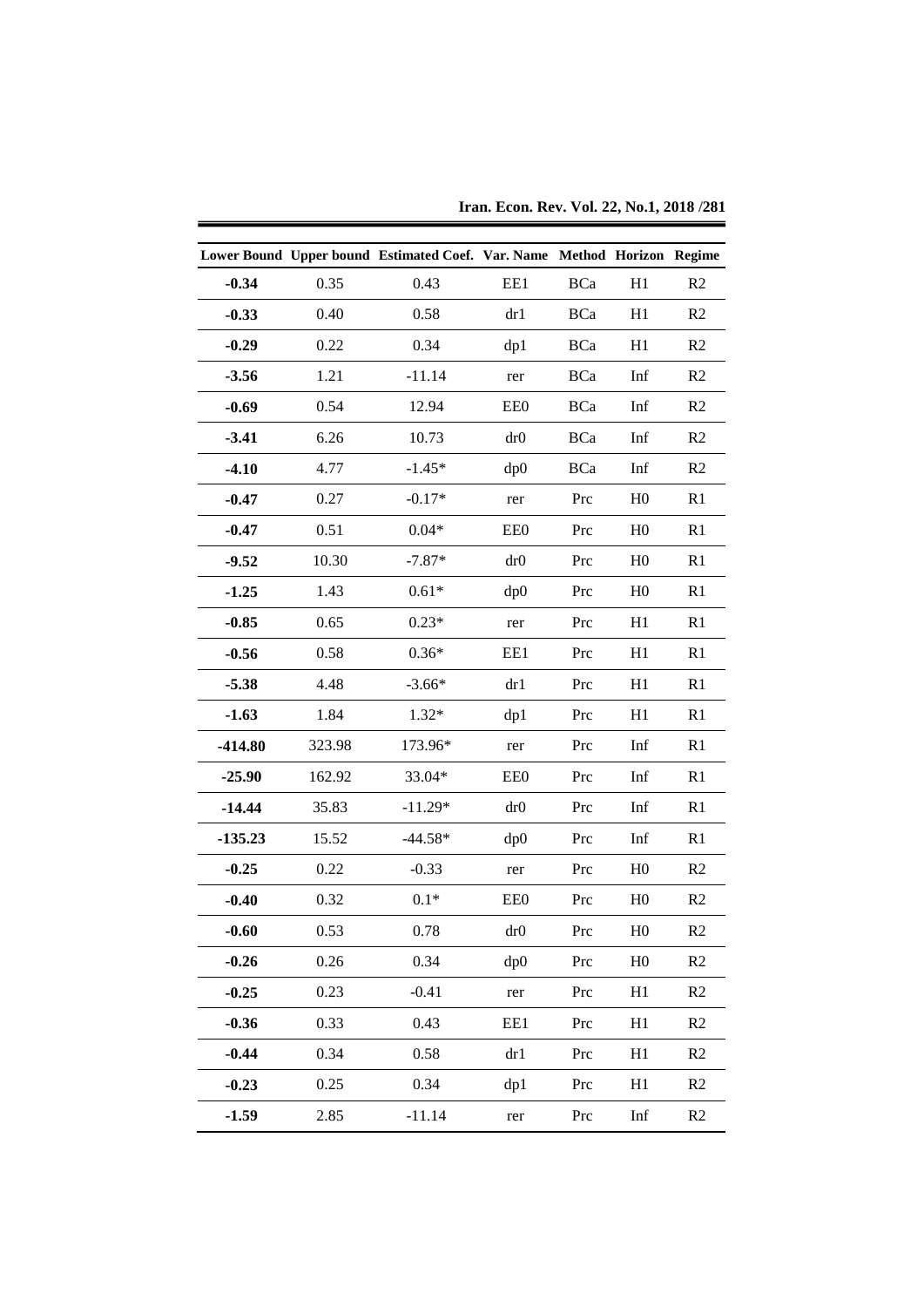**282/ Foreign Exchange Rate Pricing at the Future Contract …**

|         |      | Lower Bound Upper bound Estimated Coef. Var. Name Method Horizon Regime |       |      |     |                |
|---------|------|-------------------------------------------------------------------------|-------|------|-----|----------------|
| $-0.24$ | 1.98 | 12.94                                                                   | EE0.  | Prc. | Inf | R <sub>2</sub> |
| $-4.07$ | 5.04 | 10.73                                                                   | dr()  | Prc. | Inf | R <sub>2</sub> |
| -4.98   | 3.52 | $-1.45*$                                                                | dp(0) | Prc  | Inf | R <sub>2</sub> |

\* The estimated coefficient statistically equals zero.

The results of two models are driven by percentile and BCa (Bias-Corrected and Accelerated) Bootstrap approaches. In the first regime, foreign exchange rate is explained by real interest rate differential while the UIP deviations impact are transferred into the foreign exchange market in different span including single season, two seasons, and somehow infinite horizon.

Henceforth, the remaining risk at foreign exchange market is driven by the deviations from RRE. The UIP deviations impact are not empirically conveyed into the foreign exchange rate in the second regime due to constant intervention of central bank at the foreign exchange market against the PPP theory which simultaneously accumulate the foreign exchange market instability.

**Table 5: RRE Statistical Test Results in Light of Two Different FEX Regimes**

|         |       | lower Bound Upper bound Estimated Coef. Var. Name Method Horizon Regime |      |            |                |                |
|---------|-------|-------------------------------------------------------------------------|------|------------|----------------|----------------|
| $-0.03$ | 0.03  | 0.1                                                                     | rer  | <b>BCa</b> | H <sub>0</sub> | R1             |
| $-0.46$ | 0.53  | $-6.22$                                                                 | drt0 | BCa        | H <sub>0</sub> | R1             |
| $-0.19$ | 0.23  | 3.41                                                                    | dr0  | <b>BCa</b> | H <sub>0</sub> | R1             |
| $-0.16$ | 0.13  | $-5.97$                                                                 | dp0  | <b>BCa</b> | H <sub>0</sub> | R1             |
| $-0.01$ | 0.01  | 0.19                                                                    | rer  | <b>BCa</b> | H1             | R1             |
| $-0.44$ | 0.50  | 1                                                                       | drt1 | <b>BCa</b> | H1             | R1             |
| $-0.69$ | 0.57  | $-2.59$                                                                 | dr1  | <b>BCa</b> | H1             | R1             |
| $-0.17$ | 0.15  | 0.95                                                                    | dp1  | <b>BCa</b> | H1             | R1             |
| -19.52  | 20.74 | $-232.25$                                                               | rer  | <b>BCa</b> | Inf            | R1             |
| $-0.34$ | 0.94  | $-47.3$                                                                 | drt0 | <b>BCa</b> | Inf            | R1             |
| $-2.53$ | 2.23  | 47.42                                                                   | dr0  | <b>BCa</b> | Inf            | R1             |
| $-2.04$ | 1.29  | 79.13                                                                   | dp0  | BCa        | Inf            | R1             |
| $-0.01$ | 0.01  | $-0.01*$                                                                | rer  | <b>BCa</b> | H <sub>0</sub> | R <sub>2</sub> |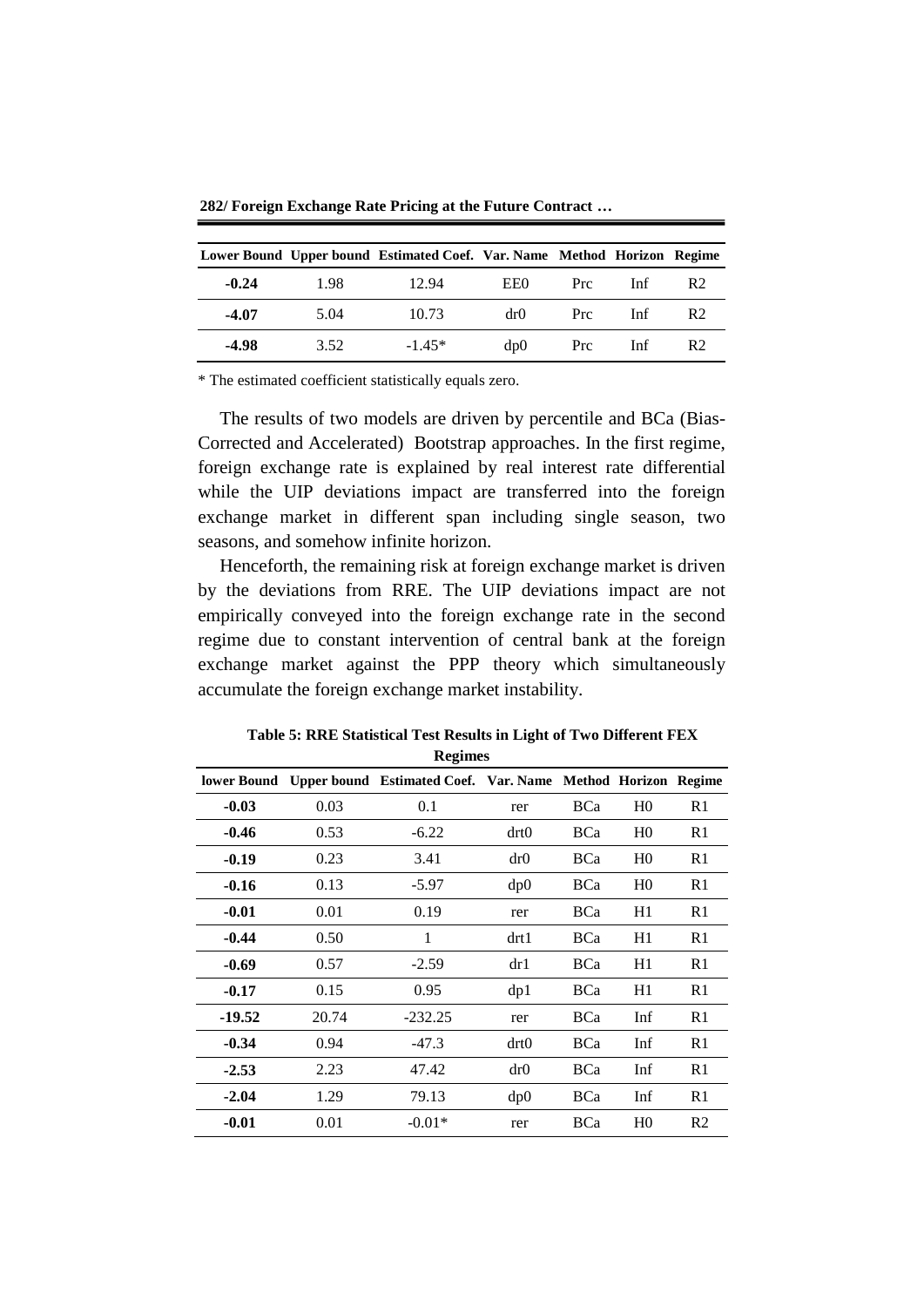|           |        | lower Bound Upper bound Estimated Coef. Var. Name Method Horizon Regime |             |            |                |                |
|-----------|--------|-------------------------------------------------------------------------|-------------|------------|----------------|----------------|
| $-0.28$   | 0.28   | 0.67                                                                    | drt0        | <b>BCa</b> | H <sub>0</sub> | R <sub>2</sub> |
| $-0.29$   | 0.36   | $0.33*$                                                                 | dr0         | <b>BCa</b> | H <sub>0</sub> | R <sub>2</sub> |
| $-0.23$   | 0.22   | 0.28                                                                    | dp0         | <b>BCa</b> | H <sub>0</sub> | R <sub>2</sub> |
| $-0.08$   | 0.09   | $-0.02*$                                                                | rer         | <b>BCa</b> | H1             | R <sub>2</sub> |
| $-0.27$   | 0.38   | $0.09*$                                                                 | drt1        | <b>BCa</b> | H1             | R2             |
| $-0.55$   | 0.66   | 0.82                                                                    | dr1         | <b>BCa</b> | H1             | R <sub>2</sub> |
| $-0.32$   | 0.39   | $-0.5$                                                                  |             | <b>BCa</b> | H1             | R <sub>2</sub> |
| $-123.97$ | 205.26 | $-223.46$                                                               | dp1         |            |                |                |
|           | 0.40   |                                                                         | rer<br>drt0 | <b>BCa</b> | Inf            | R <sub>2</sub> |
| $-0.46$   |        | 35.96                                                                   |             | <b>BCa</b> | Inf            | R <sub>2</sub> |
| $-10.14$  | 8.30   | 30.95                                                                   | dr0         | <b>BCa</b> | Inf            | R <sub>2</sub> |
| $-10.78$  | 8.89   | $-4.39*$                                                                | dp0         | <b>BCa</b> | Inf            | R2             |
| $-0.03$   | 0.03   | 0.1                                                                     | rer         | Prc        | H <sub>0</sub> | R1             |
| $-0.57$   | 0.45   | $-6.22$                                                                 | drt0        | Prc        | H <sub>0</sub> | R <sub>1</sub> |
| $-0.19$   | 0.23   | 3.41                                                                    | dr0         | Prc        | H <sub>0</sub> | R <sub>1</sub> |
| $-0.14$   | 0.15   | $-5.97$                                                                 | dp0         | Prc        | H <sub>0</sub> | R1             |
| $-0.02$   | 0.01   | 0.19                                                                    | rer         | Prc        | H1             | R1             |
| $-0.52$   | 0.42   | $\mathbf{1}$                                                            | drt1        | Prc        | H1             | R1             |
| $-0.62$   | 0.63   | $-2.59$                                                                 | dr1         | Prc        | H1             | R <sub>1</sub> |
| $-0.16$   | 0.17   | 0.95                                                                    | dp1         | Prc        | H1             | R <sub>1</sub> |
| $-13.96$  | 33.84  | $-232.25$                                                               | rer         | Prc        | Inf            | R <sub>1</sub> |
| $-0.36$   | 0.81   | $-47.3$                                                                 | drt0        | Prc        | Inf            | R <sub>1</sub> |
| $-3.65$   | 1.62   | 47.42                                                                   | dr0         | Prc        | Inf            | R1             |
| $-2.22$   | 1.19   | 79.13                                                                   | dp0         | Prc        | Inf            | R1             |
| $-0.01$   | 0.01   | $-0.01*$                                                                | rer         | Prc        | H <sub>0</sub> | R <sub>2</sub> |
| $-0.32$   | 0.27   | 0.67                                                                    | drt0        | Prc        | H <sub>0</sub> | R2             |
| $-0.34$   | 0.28   | 0.33                                                                    | dr0         | Prc        | H <sub>0</sub> | R2             |
| $-0.22$   | 0.23   | 0.28                                                                    | dp0         | Prc        | H <sub>0</sub> | R2             |
| $-0.08$   | 0.09   | $-0.02*$                                                                | rer         | Prc        | H1             | R2             |
| $-0.32$   | 0.30   | $0.09*$                                                                 | drt1        | Prc        | H1             | R2             |
| $-0.71$   | 0.52   | 0.82                                                                    | dr1         | Prc        | H1             | R2             |
| $-0.34$   | 0.35   | $-0.5$                                                                  | dp1         | Prc        | H1             | R2             |
| $-160.51$ | 134.15 | $-223.46$                                                               | rer         | Prc        | Inf            | R2             |
| $-0.35$   | 0.60   | 35.96                                                                   | drt0        | Prc        | Inf            | R <sub>2</sub> |

**Iran. Econ. Rev. Vol. 22, No.1, 2018 /283**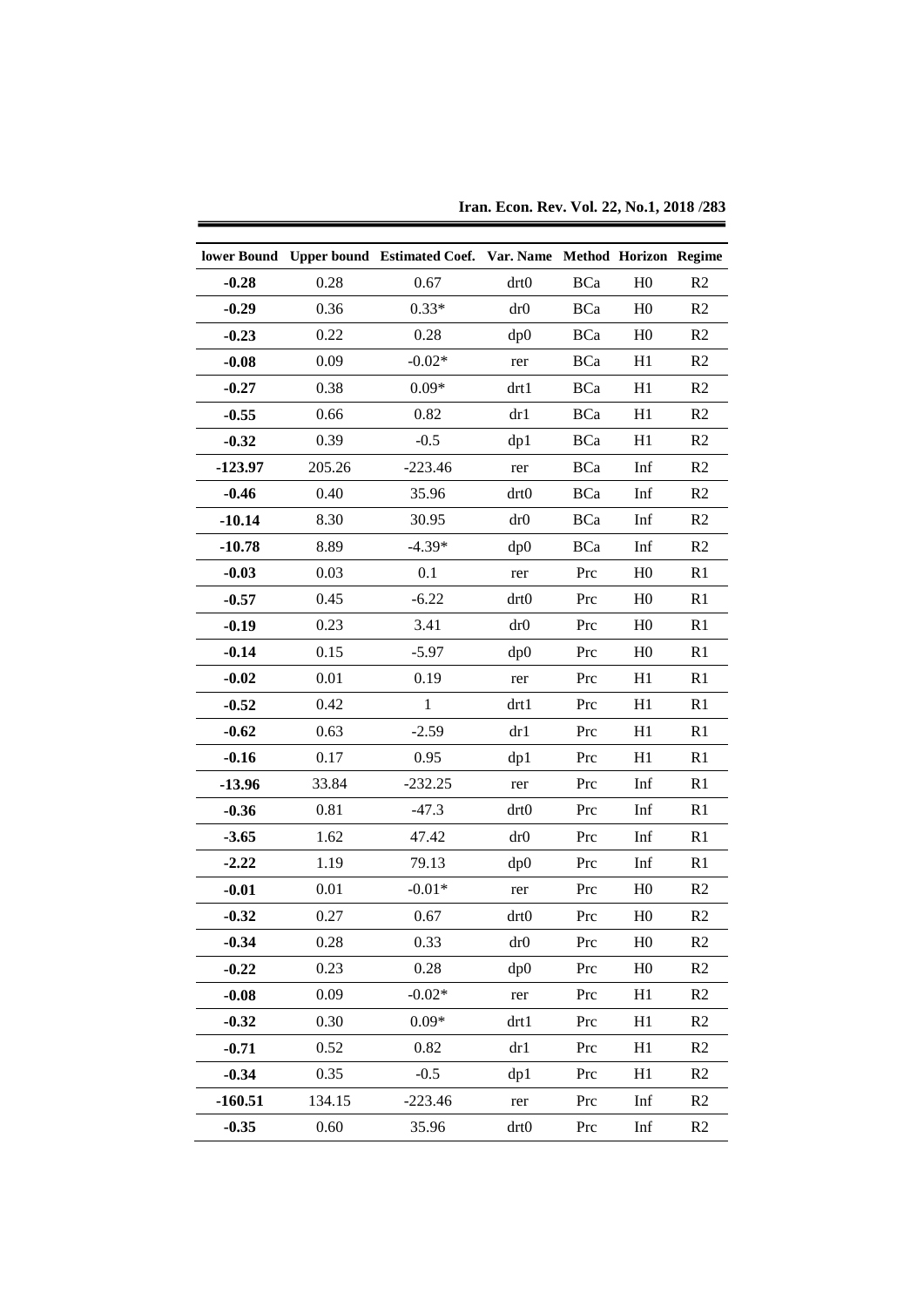**284/ Foreign Exchange Rate Pricing at the Future Contract …**

|         |       | lower Bound Upper bound Estimated Coef. Var. Name Method Horizon Regime |      |      |     |                |
|---------|-------|-------------------------------------------------------------------------|------|------|-----|----------------|
| $-8.63$ | 10.49 | 30.95                                                                   | dr() | Prc. | Inf | R <sub>2</sub> |
| $-9.27$ | 11 12 | $-4.39*$                                                                | dp0  | Prc. | Inf | R <sub>2</sub> |

\* The estimated coefficient statistically equals zero.

The impacts of the real interest rate differential (RRE) and the CER as ex post residual term of the UIP are statistically examined to explain the RER behavior in Iranian economy by TVAR method. The results indicate that the expected value of RER significantly explains the real interest rate differential given the fact that the estimated parameters is approximately considered non-zero. Thus, the hypothesis of real interest rate parity (RRE) is rejected in both flexible and inflexible regimes in Iran. Accordingly, the RER does not explain the CER in flexible regime due to lower intervention of the CBI which underlines the approval of weak UIP. Reciprocally, the RER explains the CER in inflexible regime due to strong intervention of the CBI which underlines the rejection of weak UIP. Ultimately, real interest rate differential is somehow explained by the RER in two regimes which stress the weak impact of real sector and fundamental indicators on the RER behavior.

The ratio of Var-Cov matrix of UIP and RRE residuals to real exchange rate which is underscored in the table (6) indicate that the deviations from the UIP is recognized as a key RER risk factor. In this regard, future contracts insure foreign exchange market risks while augmenting the CBI ability to preserve external sustainability and foreign exchange market stability.

| Regime         | horizon        | $Cov(RER_t)$<br>, $E\{RRE_{t+1}\})$ | $Cov(RER_t,$<br>$E\{\zeta_{t+1}\}\)$ |      |         | <b>Var(RERUIP Factor RRE Factor</b> |
|----------------|----------------|-------------------------------------|--------------------------------------|------|---------|-------------------------------------|
| Both           | H <sub>0</sub> | 0.01                                | 0.02                                 | 0.10 | 0.21    | 0.08                                |
| R1             | H <sub>0</sub> | $-0.03$                             | $-0.05$                              | 0.09 | $-0.59$ | $-0.38$                             |
| R <sub>2</sub> | H <sub>0</sub> | 0.01                                | 0.04                                 | 0.09 | 0.40    | 0.10                                |
| <i>both</i>    | H1             | 0.01                                | 0.03                                 | 0.10 | 0.27    | 0.14                                |
| R1             | H1             | $-0.04$                             | $-0.07$                              | 0.09 | $-0.84$ | $-0.50$                             |

**Table 6: Relative Covariance of UIP and RRE with Real Exchange Rates**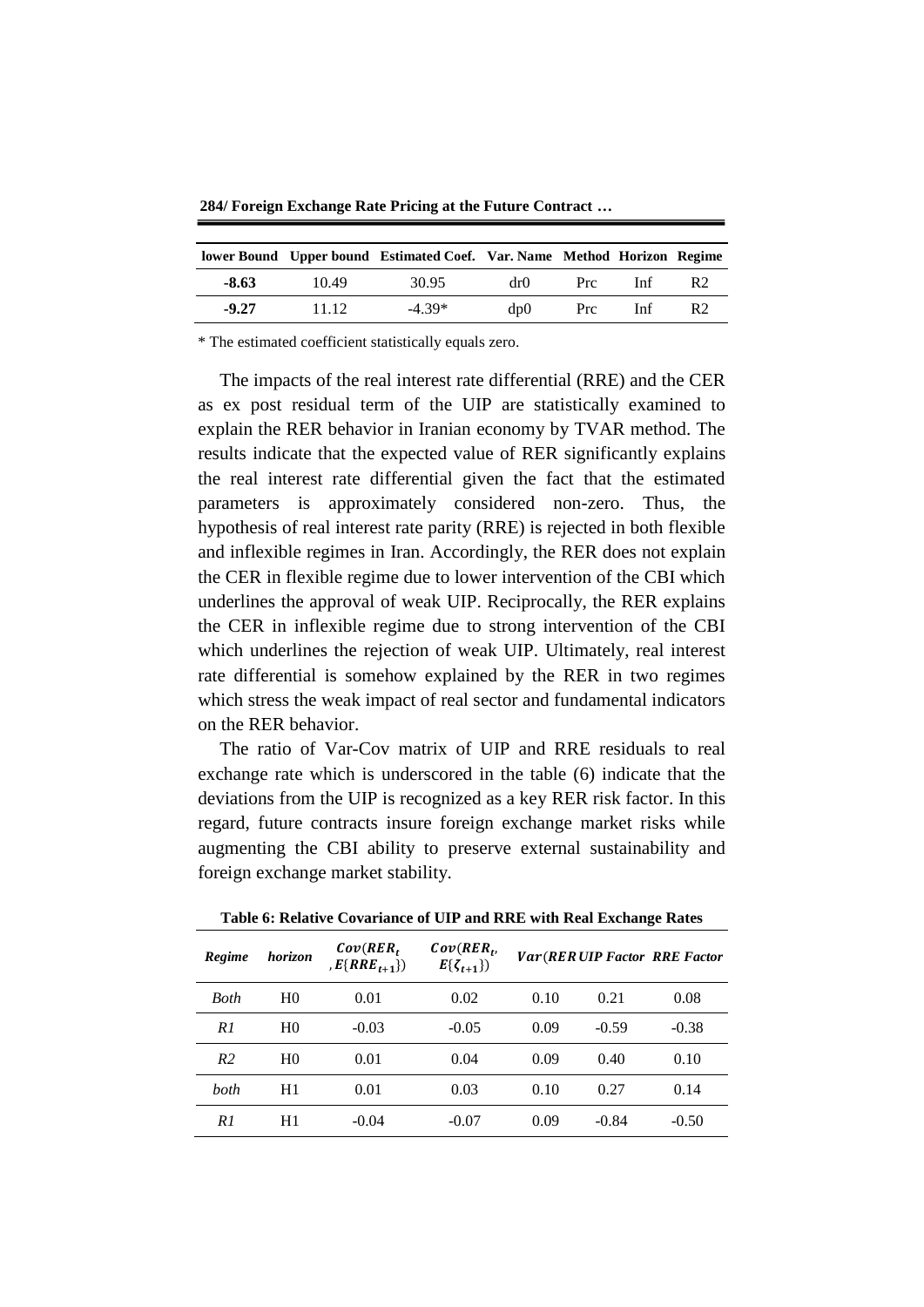| Regime         | horizon | $Cov(RER_t)$<br>, $E\{RRE_{t+1}\})$ | $Cov(RER_t,$<br>$E\{\zeta_{t+1}\}\)$ |      |           | <b>Var(RERUIP Factor RRE Factor</b> |
|----------------|---------|-------------------------------------|--------------------------------------|------|-----------|-------------------------------------|
| R <sub>2</sub> | H1      | 0.02                                | 0.05                                 | 0.09 | 0.57      | 0.18                                |
| both           | Inf     | 2687.48                             | 0.04                                 | 0.10 | 0.41      | 27666.40                            |
| R1             | Inf     | 20.34                               | $-15.01$                             | 0.09 | $-174.00$ | 235.86                              |
| R <sub>2</sub> | Inf     | 21.53                               | 1.24                                 | 0.09 | 13.23     | 229.77                              |

**Iran. Econ. Rev. Vol. 22, No.1, 2018 /285**

## **6. Conclusions**

The real exchange rate volatilities are theoretically driven by fundamental variables and monetary policy instruments which are articulately examined in Iranian economy as main hypothesis of this study. In this regard, future contracts are empirically noticed as hedging instrument to insure foreign exchange market risks and volatilities. The RER which is presumed to be influenced by the expost real interest rate differential and CER (Eq. 20), is statistically tested by utilization of TVAR method during 1990-2016. The equation (20) is also assumed that RER is stationary as a presumption to estimate model. However, the RER is not historically observed stationary in the Iran. Thus, the VAR method is alternatively replaced by TVAR method in order to analyze the nonstationary sample to two sub-periods stationary process.

Given the fact that, the RER is not observed stationary, the seasonal data span is divided to two different sub-periods which are both recognized trend stationary and mean reversion. In other words, the RER seasonal data are technically separated to two periods based on intervention power of the CBI. The RER was behaviorally considered flexible (inflexible) in case the CBI intervention power mitigated (enhanced) and consequently the market sentiments exacerbated (improved) at the same time. Accordingly, the sample is ultimately divided to two periods which respectively reflects the intervention power of the CBI in two flexible and inflexible regimes while simultaneously fulfills the presumption of mean-reversion of the RER in two periods.

Nominal expected exchange rate is theoretically driven by nominal interest rate differential between two economies in light of UIP theory. Accordingly, the CER is expected to be stationary in case the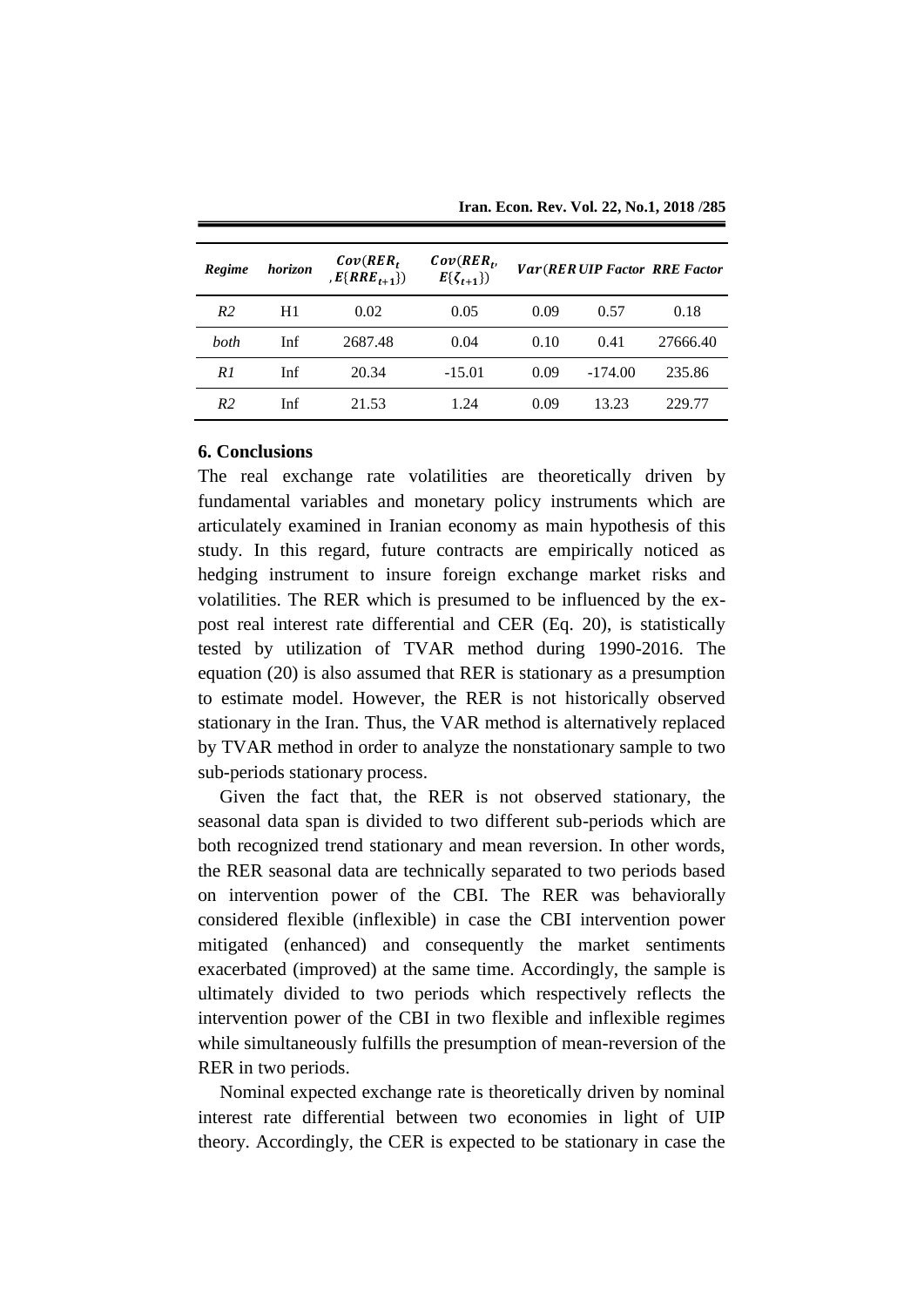UIP hypothesis is not statistically rejected in the long run. The CER stationarity also indicates that nominal expected exchange rate changes and interest rate differential are co-integrated in the long run. However, the CER stationarity does not necessarily indicate that the UIP exists too.

In this context, the UIP hypothesis is evidently rejected in many economies due to the short run impacts of fundamental indicators development, differences of political risks structure, lack of currencies perfect substitution, and real sector shocks on the nominal expected exchange rate. Therefore, the expected value of CER is also observed non-zero in many economies which undermines the UIP theory and consequently the replacement of the weak UIP theory. The weak UIP theory underscores that risks structure differences between two economies are incorporated in the context of an intercept which is added in equation (1). The weak UIP hypothesis is alternatively examined in order to evaluate foreign exchange market behavior in the short run in compliance with risk structure differences between two economies. The impacts of the real interest rate differential (RRE) and the CER as residual term of the UIP are statistically examined to explain the RER behavior in Iranian economy by TVAR method.

The results indicate that the expected value of RER significantly explains the real interest rate differential given the fact that the estimated parameters is approximately considered non-zero. Thus, the hypothesis of real interest rate parity (RRE) is rejected in both flexible and inflexible regimes in Iran. Accordingly, the RER does not explain the CER in flexible regime due to lower intervention of the CBI which underlines the approval of weak UIP. Reciprocally, the RER explains the CER in inflexible regime due to strong intervention of the CBI which underlines the rejection of weak UIP. Ultimately, real interest rate differential is somehow explained by the RER in two regimes which stresses the weak impact of real sector and fundamental indicators on the RER behavior.

Although foreign exchange rate is historically considered as nominal anchor in the context of pegged regime in Iran, foreign exchange market has been sometimes motivated by external or internal shocks to settle the accumulated impact of inflation differential and fundamental variables gap so the foreign exchange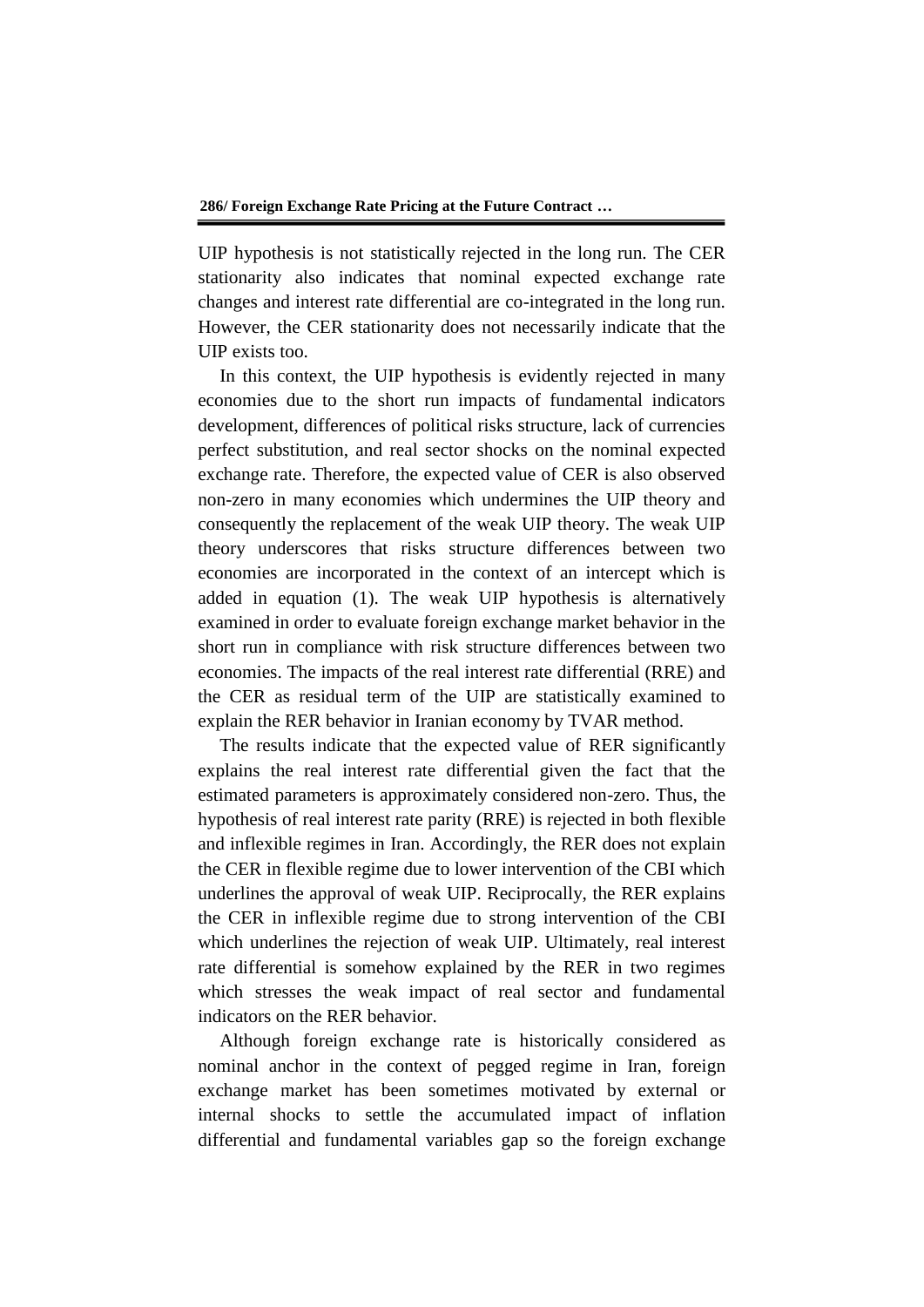rate is occasionally affected by nominal or real sector shocks to absorb periodical accumulated disequilibrium driven by relative price or relative fundamental variables. In the other words, whereas the CBI contains foreign exchange rate volatilities against monetary and real sector differentials in the medium term, the exogenous shocks provide a condition to adjust nominal exchange rate based on long run unreleased accumulated impact of inflation and fundamental indicators differentials. Eventually, both nominal and real sector shocks and differentials are substantially transmitted on the nominal exchange rate to maintain external sustainability in the long run.

Foreign exchange market is evidently exposed to different sort of contingent risks in the short run which need to be hedged by derivatives instruments. In this regard, a new arrangement of the future contract is introduced in this paper which is also in compliance with Islamic sharia. Foreign exchange future contracts are evidently expected to enhance foreign exchange market stability via transferring speculative and precautionary cash-based transactions from short term spot market to accrual medium term future market while considerably mitigating demand pressure from foreign assets and international reserves. Accordingly, the accrual future contracts as standard derivative tool are periodically-flexibly introduced based on value, settlement period, advance payment, collateral requirements, currency, and discountability, as well as settlement conditions which could be lawfully cleared in the context of refunding by foreign currency or issuing foreign currency certificate of deposit. The foreign currency certificate of deposit is empirically utilized by importers or financial intermediaries to finance import or reimburse international debt respectively. All the accrual future contracts are evidently applied at maturities to settle the international trade and financial transactions so they are functionally considered as Islamic tool in compliance with Islamic Sharia although they are also characterized as differed payment contracts.

Foreign exchange future contracts also moderate exchange rate stability at the both spot and future markets through distributing both speculative and precautionary demand in light of medium term contracts while simultaneously mitigate the both contracts at the sport market.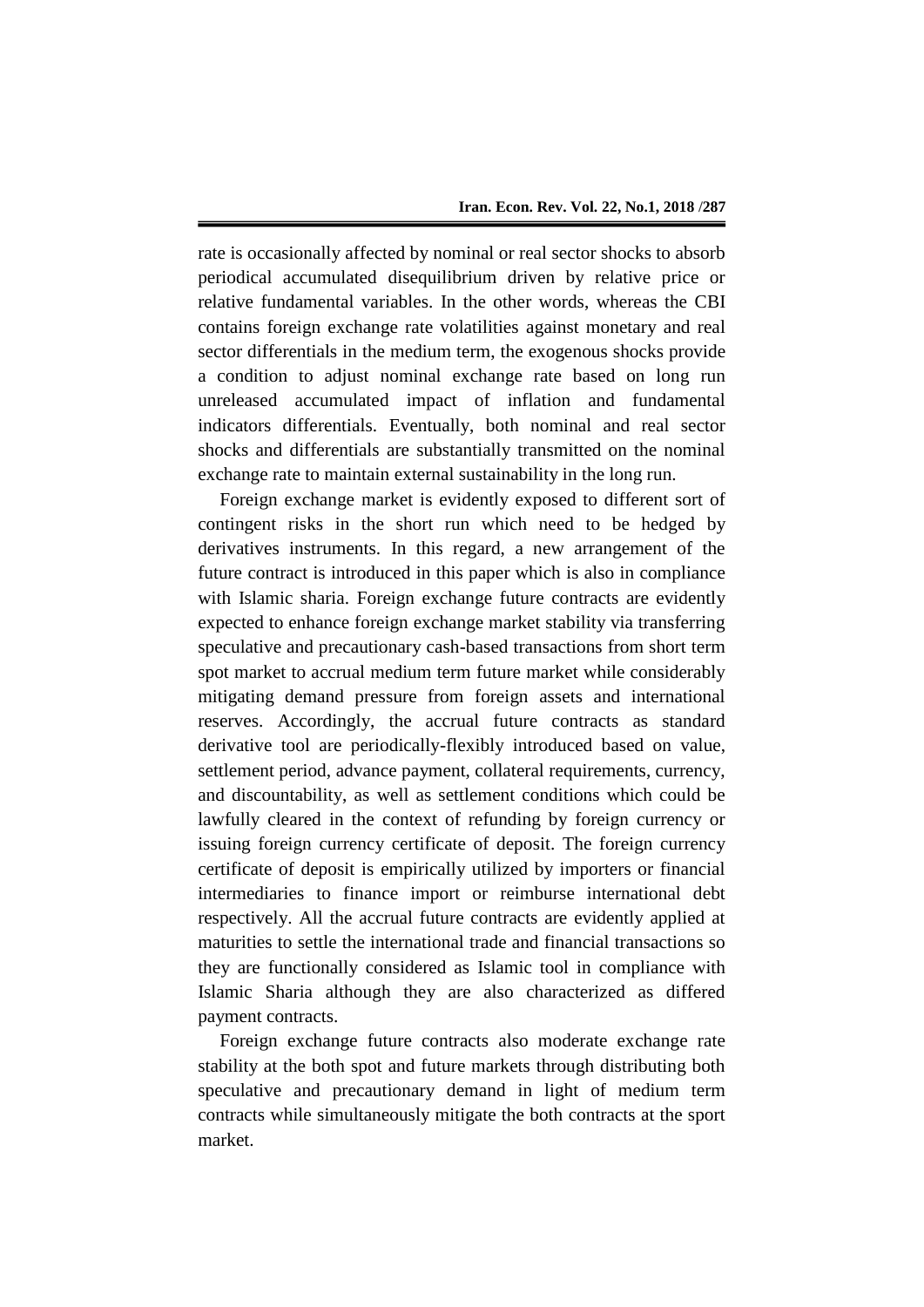**288/ Foreign Exchange Rate Pricing at the Future Contract …**

#### **References**

Allayannis, G., Ihrig, J., & Weston, J. P. (2001). Exchange-Rate Hedging: Financial versus Operational Strategies. *The American Economic Review, 91*(2), 391–395.

Allen, S. (2003). *Financial Risk Management: A Practitioner's Guide to Managing Market and Credit Risk* (with CD-ROM). New Jersey: John Wiley & Sons.

Asbury, S., & Jacobs, E. (2014). *Dynamic Risk Assessment: The Practical Guide to Making Risk-Based Decisions with the 3-Level Risk Management Model*. London: Routledge.

Bahmani-Oskooee, M. (1995). Source of Inflation in Post-Revolutionary Iran*. International Economic Journal, 9*(2), 61–72.

Balduzzi, P., Chiang, I., & Ethan, H. (2015). Real Exchange Rates and Currency Risk Premia. Retrieved from papers.ssrn.com/sol3/papers.cfm?abstract\_id=2439407.

Barro, R. J., & Gordon, D. B. (1983). Rules, Discretion and Reputation in a Model of Monetary Policy. *Journal of Monetary Economics, 12*(1), 101– 121.

Barton, T. L., Shenkir, W. G., & Walker, P. L. (2002). *Making Enterprise Risk Management Pay off*. New Jersey: FT Press.

Berganza, J. C., Chang, R., & Herrero, A. G. (2004). Balance Sheet Effects and the Country Risk Premium: An Empirical Investigation. *Review of World Economics, 140*(4), 592–612.

Bernanke, B. S. (2016). Federal Reserve Policy in an International Context. *IMF Economic Review*, *65*(1), 5-36.

Boertje, B., & Garretsen, H. (1996). Volatility, Fundamentals and Economic Policy. Retrieved from bis.org/publ/confp01j.pdf.

Chaboud, A. P., & Wright, J. H. (2005). Uncovered Interest Parity: It Works, but not for Long. *Journal of International Economics, 66*(2), 349–362.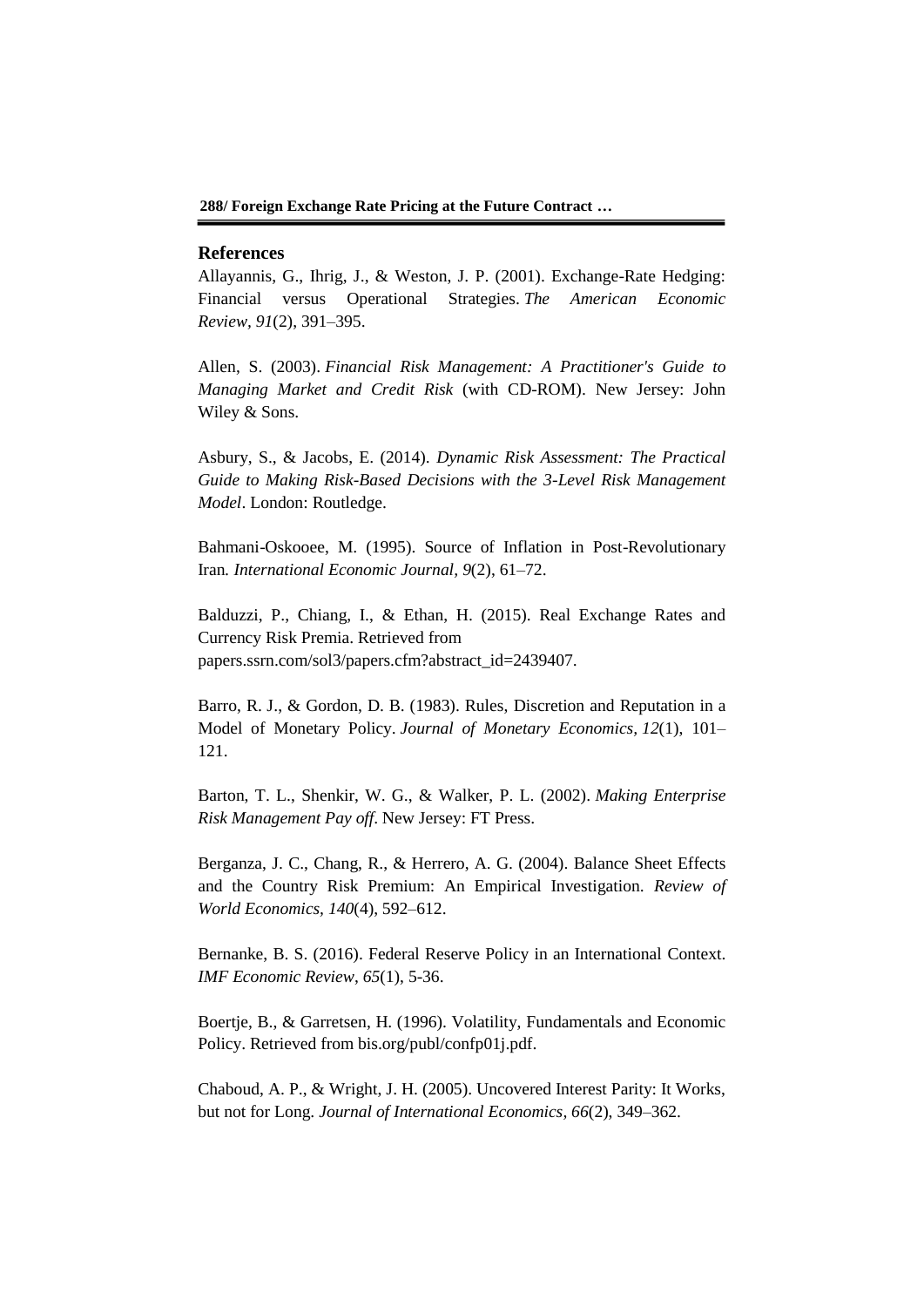Chan, K. F., Gan, C., & McGraw, P. A. (2015). A Hedging Strategy for New Zealand's Exporters in Transaction Exposure to Currency Risk. Retrieved from

http://citeseerx.ist.psu.edu/viewdoc/download?doi=10.1.1.196.5848&rep=re p1&type=pdf.

Copeland, L. S. (2008). *Exchange Rates and International Finance*, *Pearson Education*. London: Pearson Education.

Döhring, B. (2008). Hedging and Invoicing Strategies to Reduce Exchange Rate Exposure-A Euro-Area Perspective. Retrieved from http://ec.europa.eu/economy\_finance/publications/pages/publication11475\_e n.pdf.

Edwards, F. R. (1996). *The New Finance: Regulation and Financial Stability*. Washington, DC: American Enterprise Institute.

Eichengreen, B. J. (1998). *Globalizing Capital: A History of the International Monetary System.* Princeton, New Jersey: Princeton University Press.

Eichengreen, B., & Hausmann, R. (1999). Exchange Rates and Financial Fragility (w7418). *National Bureau of Economic Research*, Retrieved from http://citeseerx.ist.psu.edu/viewdoc/download?doi=10.1.1.368.1226&rep=re p1&type=pdf.

Engel, C. (2016). Exchange Rates, Interest Rates, and the Risk Premium. *The American Economic Review, 106*(2), 436–474.

Engel, C., & West, K. D. (2005). Exchange Rates and Fundamentals. *Journal of Political Economy, 113*(3), 485–517.

Evans, M. D. (2012). *Exchange-Rate Dark Matter*. Washington, DC: International Monetary Fund.

Farzanegan, M. R., & Markwardt, G. (2009). The Effects of Oil Price Shocks on the Iranian Economy. *Energy Economics, 31*(1), 134–151.

Ferreira Filipe, S., & Maio, P. F. (2014). What Drives Exchange Rates? Reassessing Currency Return Predictability. Retrieved from dx.doi.org/10.2139/ssrn.2496439.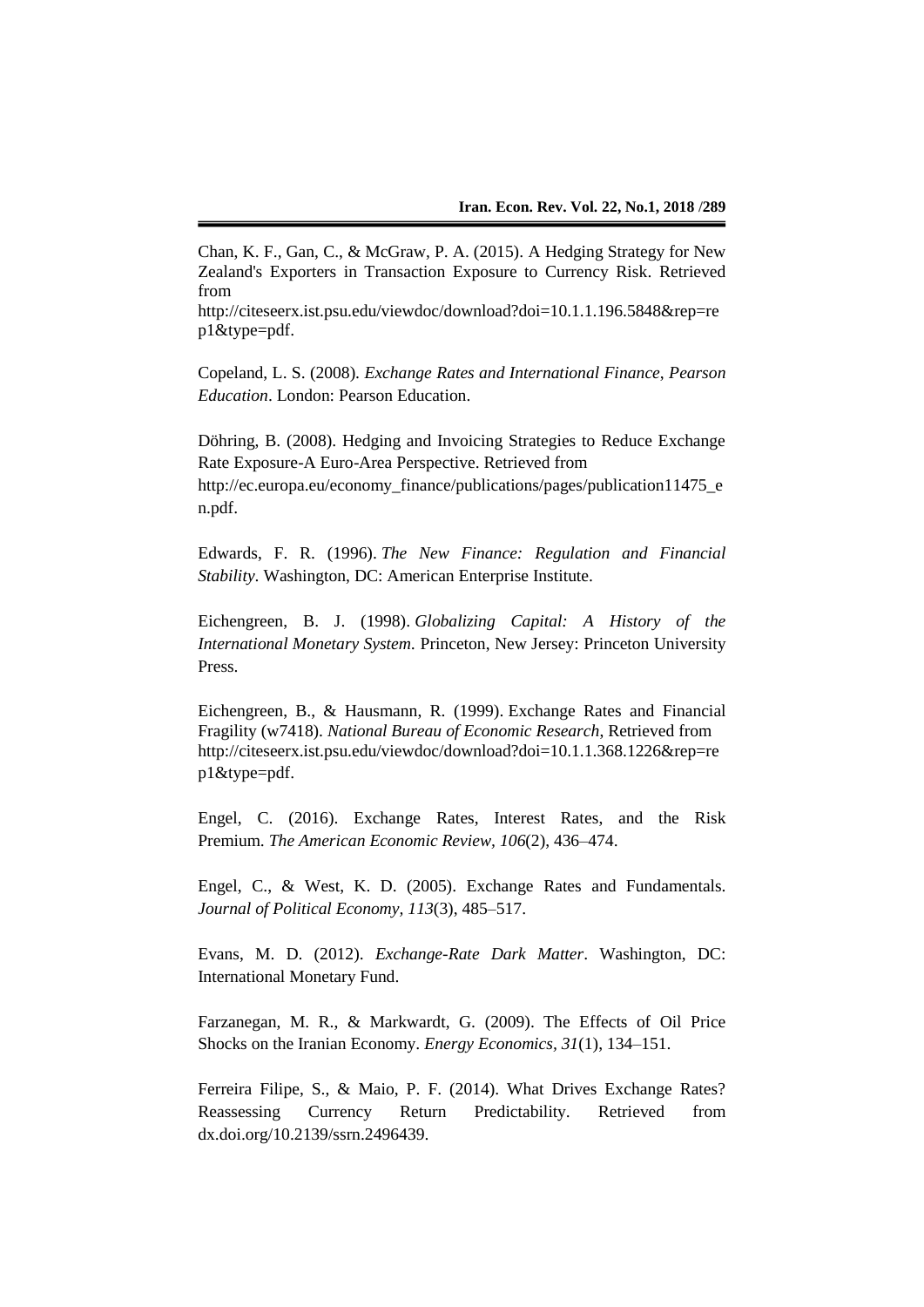**290/ Foreign Exchange Rate Pricing at the Future Contract …**

Fischer, S. (1976). Comment on R. Dornbusch. *Scandinavian Journal of Economics, 78*, 276–279.

Frankel, J. A., & Rose, A. K. (1996). A Panel Project on Purchasing Power Parity: Mean Reversion Within and Between Countries. *Journal of International Economics, 40*(1), 209–224.

Fratianni, M., & Von Hagen, J. (1992). The European Monetary System and European Monetary Union. *Financial and Monetary Policy Studies, 22*, 337- 359

Gopinath, G., Helpman, E., & Rogoff, K. (Eds.). (2014). *Handbook of International Economics (4).* Amsterdam: Elsevier.

----------- (2014). *Handbook of International Economics*. Amsterdam: Elsevier.

Herger, N. (2016). Panel Data Models and the Uncovered Interest Parity Condition: The Role of Two‐Way Unobserved Components. *International Journal of Finance & Economics, 21*(3), 294–310.

Hossain, A. A. (2016). Inflationary Shocks and Real Output Growth in Nine Muslim-Majority Countries: Implications for Islamic Banking and Finance. *Journal of Asian Economics, 45*, 56–73.

Islam, K. A., Alam, I., & Al-Amin, D. M. (2015). Foreign Exchange Operation of Private Commercial Banks in Bangladesh: A Case Study on AB Bank Limited. *International Journal of Innovative Research and Creative Technology,* Retrieved from

http://www.ijirct.org/downloadtotal.php?a\_pub\_filename=IJIRCT1201061.p df&download=7&a\_pid=IJIRCT1201061.

Jacque, L. L. (2013). *Management and Control of Foreign Exchange Risk*. Berlin: Springer Science & Business Media.

Jeanne, O., & Masson, P. (2000). Currency Crises, Sunspots and Markov-Switching Regimes. *Journal of International Economics, 50*(2), 327–350.

Jeanne, O., & Rose, A. K. (2002). Noise Trading and Exchange Rate Regimes. *The Quarterly Journal of Economics, 117*(2), 537–569.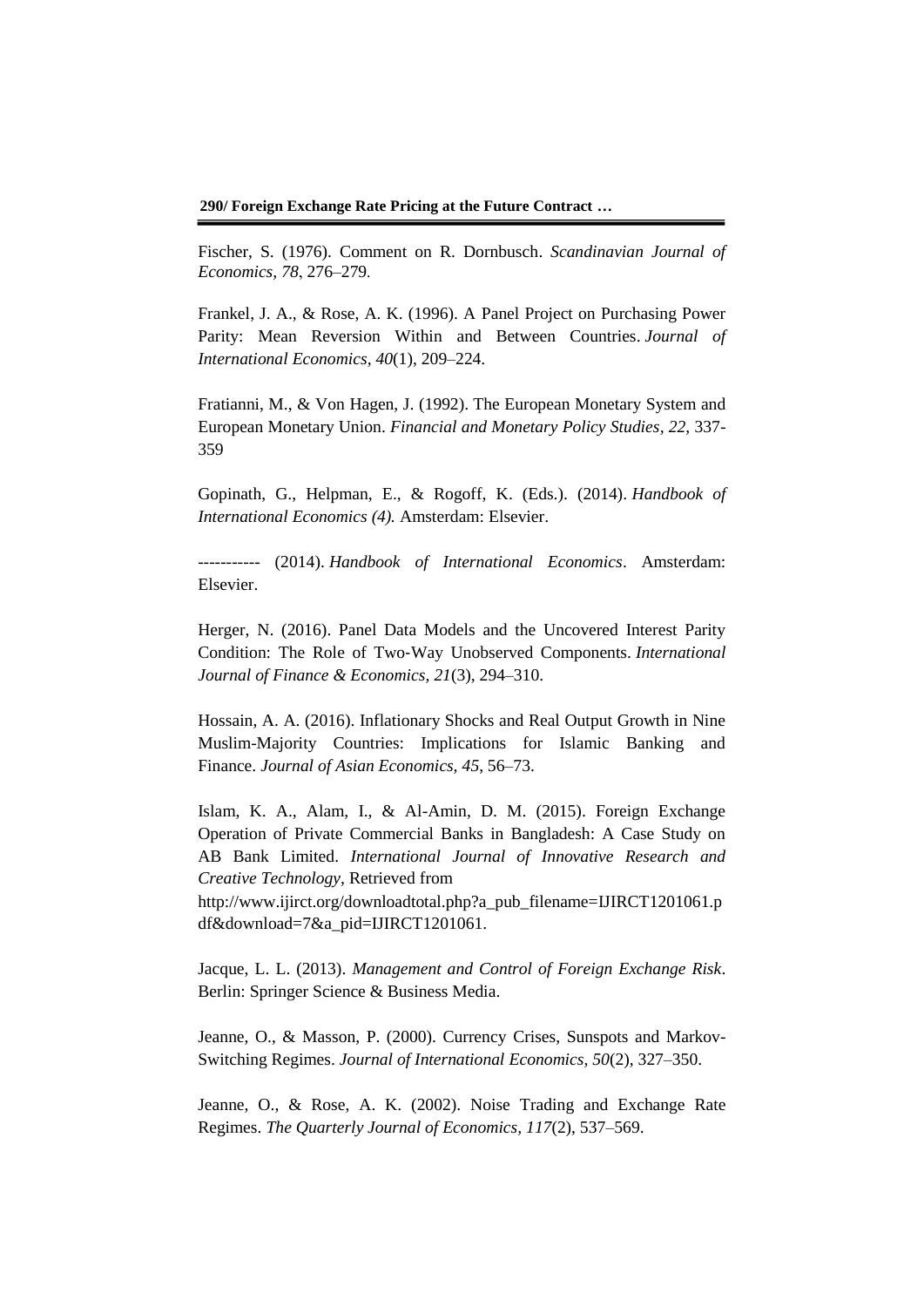Jones, A. T., & Sackley, W. H. (2016). An Uncertain Suggestion for Gold-Pricing Models: The Effect of Economic Policy Uncertainty on Gold Prices. *Journal of Economics and Finance, 40*(2), 367–379.

Kariuki, B. W. (2016). *Effect of Fluctuation in Foreign Currency Exchange Rates on Financial Performance of Five Star Hotels in Nairobi* (Doctoral Dissertation, University of Nairobi, Kenya). Retrieved from http://erepository.uonbi.ac.ke/bitstream/handle/11295/99571/KARIUKI%20 BELINDA%20WANJIKU.pdf?sequence=1&isAllowed=y.

Kayikçi, F. (2013). Disinflation Programs: Lessons from 2001 Crisis in Turkey. *Asian Journal of Empirical Research, 3*(3), 266–278.

Kenen, P. (1969). The Theory of Optimum Currency Areas: An Eclectic View. In: Mundell, R., & Swoboda, A. (Eds.) .*Monetary Problems of the International Economy* .Chicago: The University of Chicago Press.

Krugman, P. (1979). A Model of Balance-of-Payments Crises. *Journal of Money, Credit and Banking, 11*(3), 311–325.

Lim, D. (2014). *Economic Growth and Employment in Vietnam*. Abingdon: Routledge.

Liu, O., & Adedeji, O. (2000). Determinants of Inflation in the Islamic Republic Of Iran-A Macroeconomic Analysis. *International Monetary Fund*, Retrieved from

imf.org/en/Publications/WP/Issues/2016/12/30/Determinants-of-Inflation-inthe-Islamic-Republic-of-Iran-A-Macroeconomic-Analysis-3684.

Madura, J., & McDaniel, W. R. (1989). Market Reaction to Increased Loan Loss Reserves at Money-Center Banks. *Journal of Financial Services Research, 3*(4), 359–369.

Mark, N. C., & Wu, Y. (1998). Rethinking Deviations from Uncovered Interest Parity: The Role of Covariance Risk and Noise. *The Economic Journal, 108*(451), 1686–1706.

Masso, J., & Staehr, K. (2005). Inflation Dynamics and Nominal Adjustment in the Baltic States. *Research in International Business and Finance, 19*(2), 281–303.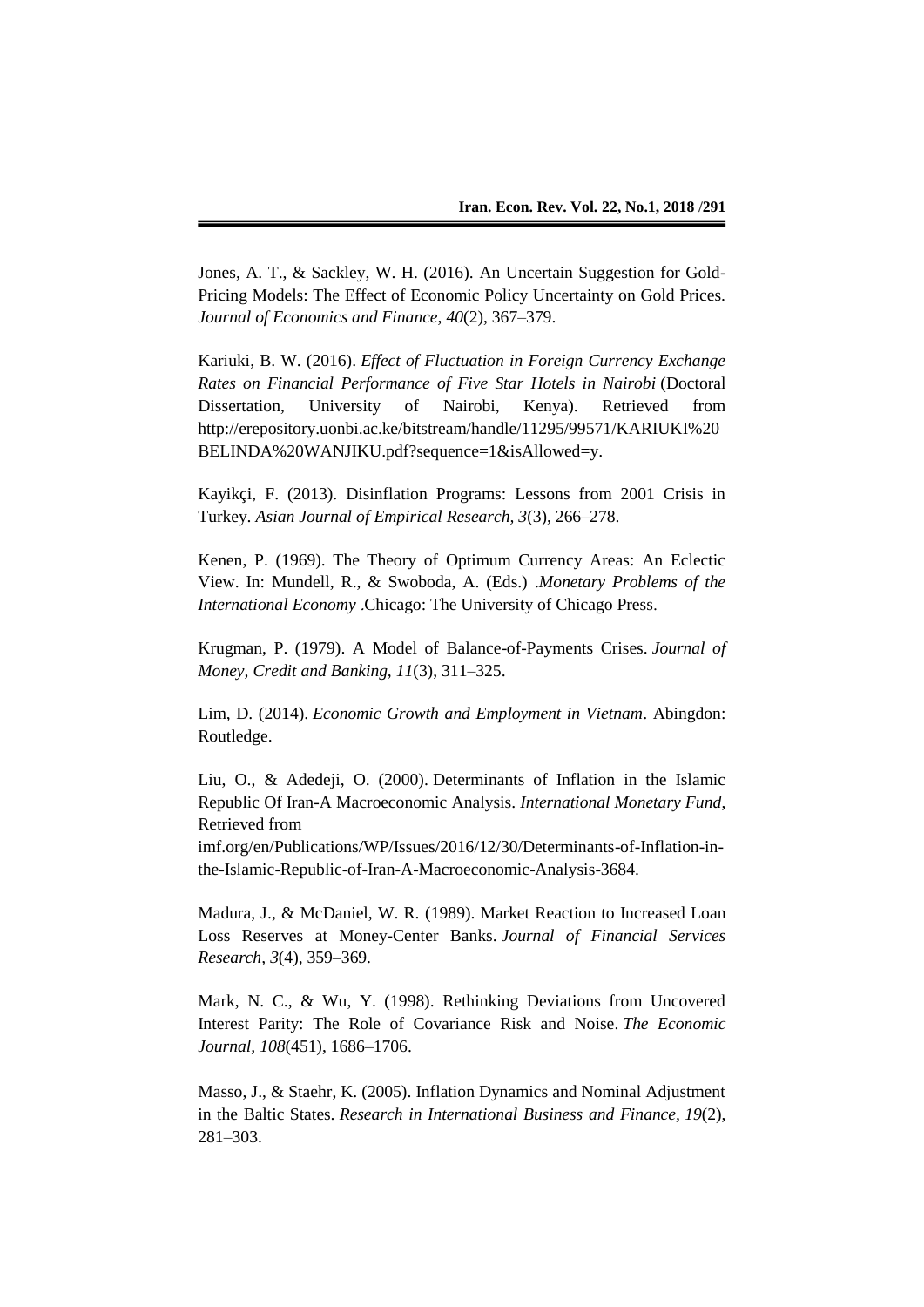Masson, M. P. R. (1999). Multiple Equilibria, Contagion, and the Emerging Market Crises. *International Monetary Fund*, Retrieved from imf.org/external/pubs/ft/wp/1999/wp99164.pdf.

McNeil, A. J., Frey, R., & Embrechts, P. (2015). *Quantitative Risk Management: Concepts, Techniques and Tools.* Princeton, New Jersey: Princeton University Press.

Mehrara, M., & Oskoui, K. N. (2007). The Sources of Macroeconomic Fluctuations in Oil Exporting Countries: A Comparative Study. *Economic Modelling, 24*(3), 365–379.

Melvin, M. (1985). Currency Substitution and Western European Monetary Unification. *Economica, 52*(205), 79–91.

Mishkin, F. S. (1984). Are Real Interest Rates Equal Across Countries? An Empirical Investigation of International Parity Conditions. *The Journal of Finance, 39*(5), 1345–1357.

Obstfeld, M., & Rogoff, K. (1995). Exchange Rate Dynamics Redux. *Journal of Political Economy*, *103*(3), 624–660.

Olivier, J., & Rose, A. K. (1999). Noise Trading and Exchange Rate Regimes. *NBER Working Paper Series,* Retrieved from https://papers.ssrn.com/sol3/papers.cfm?abstract\_id=348200.

Onur, E. (2008). The Role of Asymmetric Information among Investors in the Foreign Exchange Market. *International Journal of Finance & Economics, 13*(4), 368-385.

Rime, D. (2009). Bibliography of Microstructure of Foreign Exchange Markets. *Journal of Financial Economics, 94*(2), 192–213.

Rogoff, K. S., Husain, A. M., Mody, A., Brooks, R. J., & Oomes, N. (2003). *Evolution and Performance of Exchange Rate Regimes*. Washington, DC: International Monetary Fund.

Rogoff, K. (1996). The Purchasing Power Parity Puzzle. *Journal of Economic Literature, 34*(2), 647–668.